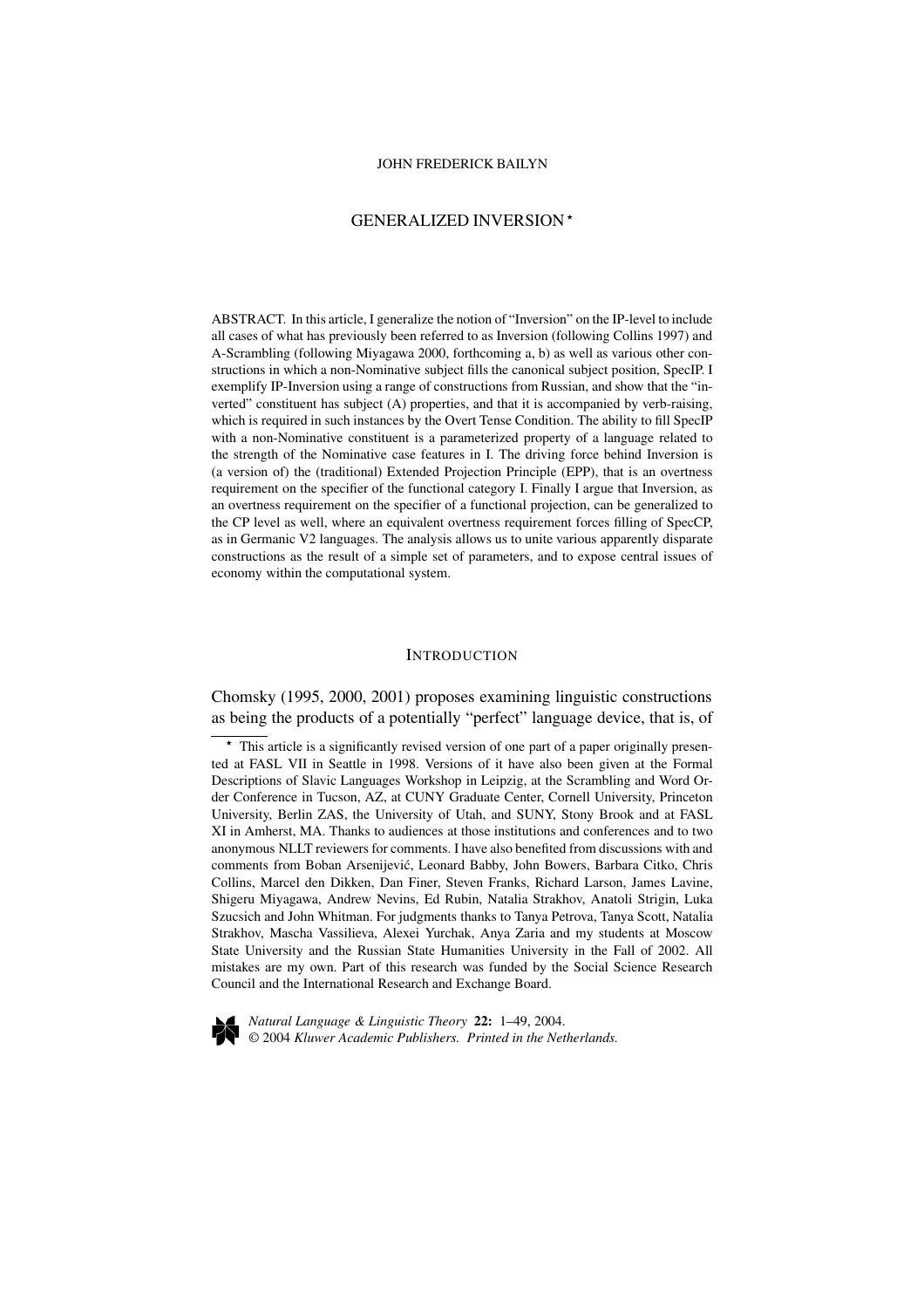a system without significant redundancies, where only information relevant to the interfaces is represented in linguistic expressions. As Chomsky notes, this approach raises serious empirical questions, and optional movement processes, traditionally handled as stylistic, PF, or non-linguistic effects, form a particularly difficult sub-group. The existence of apparently optional processes calls minimalist assumptions into question and deserves careful reconsideration in the new theoretical climate. In this article, I consider two related areas of apparent optionality in Russian, a "free" word order language: (i) (apparently) optional verb movement and (ii) some cases of (apparently) optional scrambling, and show that it is possible to analyze this apparent optionality as the interplay of certain deeper properties of language, as we would expect in an economical system. In particular, I show that a subset of scrambling involves a form of raising to subject, under a particular view of the functional category structure of the clause, and that it is accompanied by verb-movement.<sup>1</sup> Because this construction results from A-movement into canonical subject position, as demanded by an overtness requirement on the SpecIP position, I call it Inversion rather than Scrambling in this article. I conclude by uniting the Russian Inversion constructions with instances of non-case-driven fronting to SpecCP such as German-style Topicalization. The general process is therefore termed Generalized Inversion.

I argue that all cases of Inversion are driven by a particular form of the Extended Projection Principle (EPP) that forces movement into the specifier of a functional projection, in the spirit of Babyonyshev (1996), Collins (1997), Lavine (1998) and Miyagawa (1997, 2001, 2003). IP-Inversion constructions include some previously analyzed as featuredriven (Locative Inversion in Babyonyshev (1996), Adversity Impersonals in Lavine (1998, 2000), and Lavine and Freidin (2001)), some that have typically been considered "stylistic", and others that have been treated separately, such as Dative experiencer and Possessive-PP constructions. All these constructions involve raising of a constituent to SpecIP, and this movement is accompanied by verb-movement, which is absent in SVO transitives. Verb-raising is required in exactly those cases in which the EPP is satisfied by a non-Nominative XP. If this approach is on the right track, both the apparent optionality of verb-raising and the apparent op-

<sup>1</sup> I do not address Long-Distance scrambling or VP-internal scrambling in this article. For discussion of LD Scrambling in Russian, see Bailyn (2001a, 2003), Miyagawa (1997, 2003) and references therein. I assume, along the lines of those works, that LD Scrambling is A -movement motivated by discourse factors (or Focus). The eventual analysis of LD Scrambling does not bear directly on the subset of processes covered in this article. For discussion of VP-internal scrambling, see Takano (1998).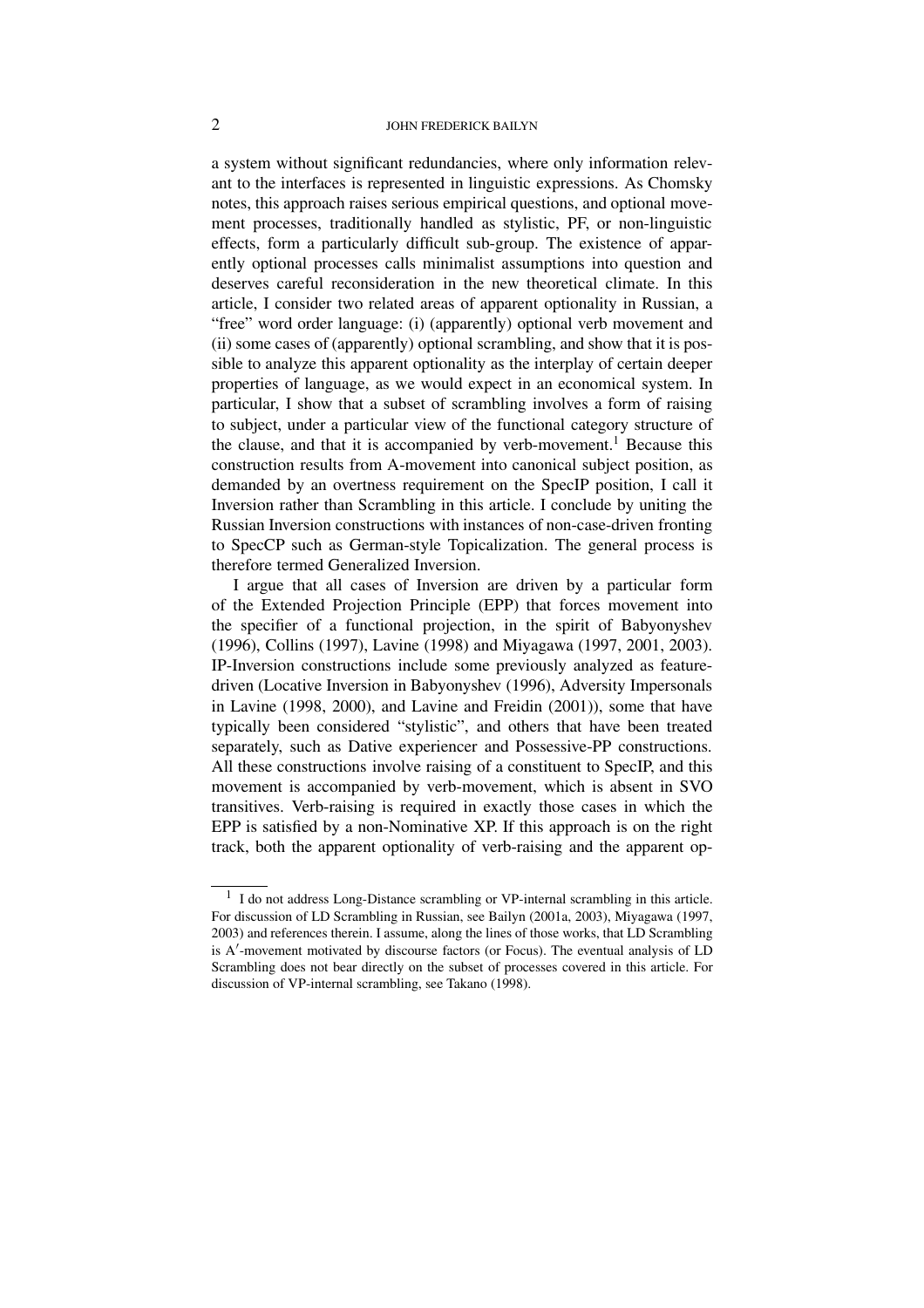tionality of clause level A-scrambling in Russian can be eliminated.<sup>2</sup> The overall result is a picture of Russian movement that admits far less true optionality in its reordering of elements than previously thought. Rather, movements reflect the interaction of universal linguistic principles with certain language specific parameter settings. The results thus extend the line of research in Chomsky (1995) and Miyagawa (1997).

Furthermore, the Inversion analysis sheds light on the differences between languages like Russian and other languages, such that we can now go beyond the usual distinction that Russian "is a free word order (constituent order) language" to see exactly in which parameter settings Russian differs, exposing its natural similarities to Icelandic, Yiddish, German, English and other languages as a consequence of the analysis given here. In this sense, the use of the term "Inversion" has an additional benefit – it underscores the similarities in construction type with the movement found involving the first constituent in Germanic V2 constructions, and deliberately echoes the use of the term used by Roberts (1993) and elsewhere in discussion of the relation of Inversion (constituent fronting) to verb movement, something that is central to this article, but unique in analyses of Slavic, as far as I know.

The article is structured as follows: In sections 1.3, I discuss Inversion on the IP level. In section 1, I survey Russian construction types where Inversion occurs. In section 2, the empirical core of the article, I provide evidence that in each case of Inversion the initial constituent is in an Aposition (filling the canonical subject position). In section 3, the theoretical core, I discuss the nature of the Extended Projection Principle driving the Inversion, the question of why there is verb raising in these Russian constructions but not in SVO transitives, and issues of Economy. In section 4, I extend the discussion to the CP level and show that V2 constructions also fall under the rubric of Generalized Inversion with the usual parameterized distinction in the position of a finiteness [+F] feature, following Holmberg and Platzack (1995). The resulting picture of restricted parametric variation accounts for a range of language types which I discuss in conclusion.

### 1. INVERSION CONSTRUCTIONS IN RUSSIAN

Despite considerable freedom of surface word order, usually attributed to Scrambling, Russian is generally considered an SVO language in basic

<sup>2</sup> There remains only an Economy issue: why should the Inversion construction be available if it involves an apparently extra step (the verb raising) not required in standard SVO transitives? In section 3 I show that two construction types are in fact derivationally equivalent, following Kitahara (1997).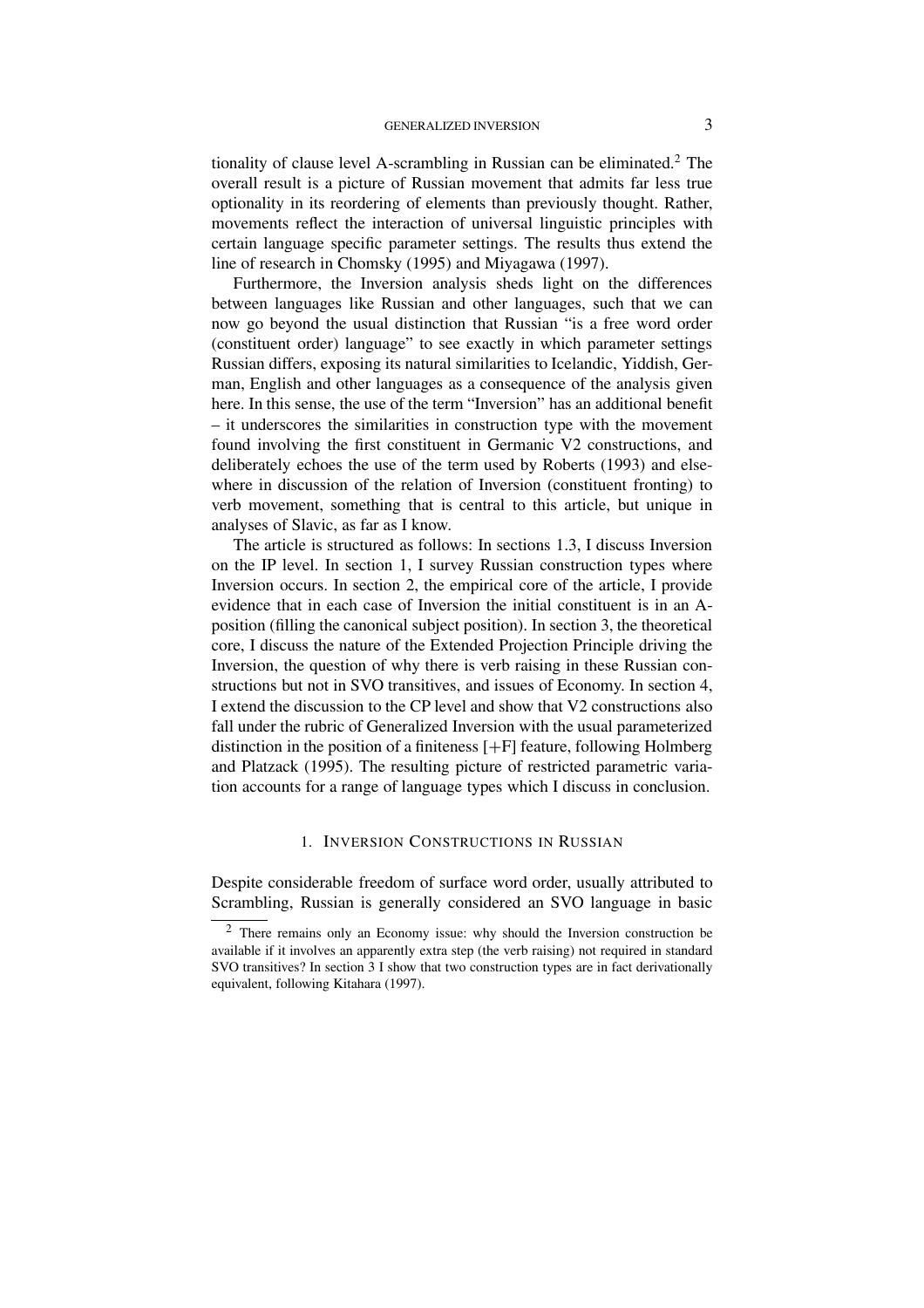order (Restan 1981; Bailyn 1995a, b, among many others). This article concerns a subset of constructions with non-SVO order, namely those in which a non-subject constituent appears in initial position followed by the tensed verb, which in turn precedes the nominative subject (if there is one).

### 1.1. *OVS Structures*

Some examples with Object-Verb-Subject order are shown in (1):

- $(1)a$ . *[this book[-ACC reads Ivan-NOM (often)* [ètu knigu] čitaet Ivan  $(často)$ **O-V-S-adv** Ivan reads this book often.
	- b. [Perestroiku *perestroika-ACC public* [obščestvennogo soznanija]] *consciousness* **O-V-S** načal v 1980 [izvestnyj *began in 1980 [well-known Moscow* moskovskij muzykal'nyj *music* kritik Artem Troitskij] *critic Artem Troitsky]-NOM* The transformation of public consciousness was begun in

1980 by the well-known Moscow music critic Artem Troitsky. (Alexej Rybyn 1997: Biography of rock star Viktor Tsoi, p. 55)

c. Gazety *[newspapers]-ACC give professors-NOM* darjat professora **O-V-S**nom studentam *students-DAT* The newspapers are given by the professors to the students.

The structure for (1a) to be argued for in this article is given in  $(2)$ :<sup>3</sup>

It must be noted at the outset that there is presumably another possible derivation of  $(1a)$ , one that involves A'-scrambling of the object to the left and some kind of extraposition of the subject to the right. According to most analyses of discourse-bound Extraposition (Bailyn 1995a, b; King 1995), this should entail contrastive focus or other emphasis on the extraposed subject, and as such is distinguishable from the constructions under consideration by intonation, context and other factors. I abstract away from such derivations in what follows.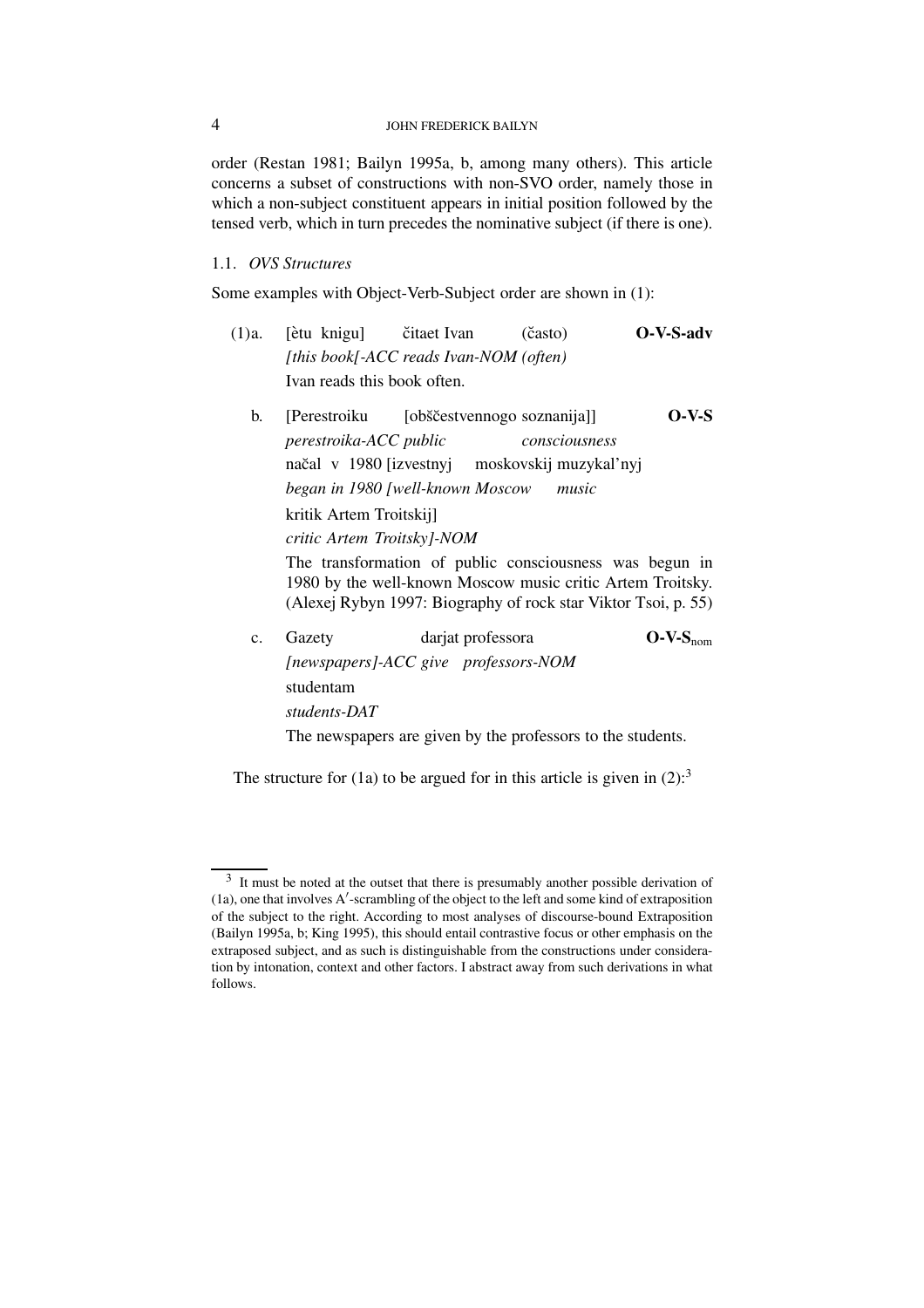

Before turning to further discussion, certain assumptions have to be stated. First, I assume that Russian has one IP-level projection (not an exploded INFL with separate TP and AgrP or other functional projections).<sup>4</sup> Second, I assume that between IP and (minimal) VP, there is an additional functional category, corresponding to *v*P (Larson 1988; Chomsky 1995) or PredP (Bowers 1993; Bailyn 1995b), whose specifier houses the external argument, as seen in  $(2)$ .<sup>5</sup> I also assume, following Diesing (1990), Bobaljik and Jonas (1996) and Alexiadou and Anagnostopoulou (1998), that the SpecIP position in some languages is *not* a case position, in the sense of structural case, and that in Russian Nominative case is valued in the lower fanctional projection  $(vP)$ , and is divorced from the EPP (an issue to whose typological implications we return in section 4).<sup>6</sup> Thus in

In discussing the nature of the parameter distinguishing Split-IP Languages from nonsplit-IP languages, Thrainsson (1996) suggests that independent T and Agr morphology must be present to set the parameter for a split projection, as in Icelandic. In Russian, tense and agreement are fused, and in the past tense the full range of person features is absent, thus providing the parameter setting I assume, namely a fused IP containing T and Agr. A similar conclusion is reached in Franks 1995. Further, Russian is not a syntactic referential pro-drop language, another indication of a less than full verbal agreement system.

<sup>5</sup> The exact identity of the category between VP and IP is not directly relevant to the analysis at hand. Collins (1997) employs Tr(ansitivity)P in a similar manner. AspP stands in for this category in some analyses. I will continue to use *v*P in this article following the convention used in Chomsky (1995), based on Larson (1988).

 $6\;$  In the framework of Chomsky (1995) and Kitahara (1997), we are simply dealing with an instance of "weak" Nominative case features. In the Probe-Goal or Agree system of Chomsky (2000, 2001), where "strong" features are replaced by (a version of) the EPP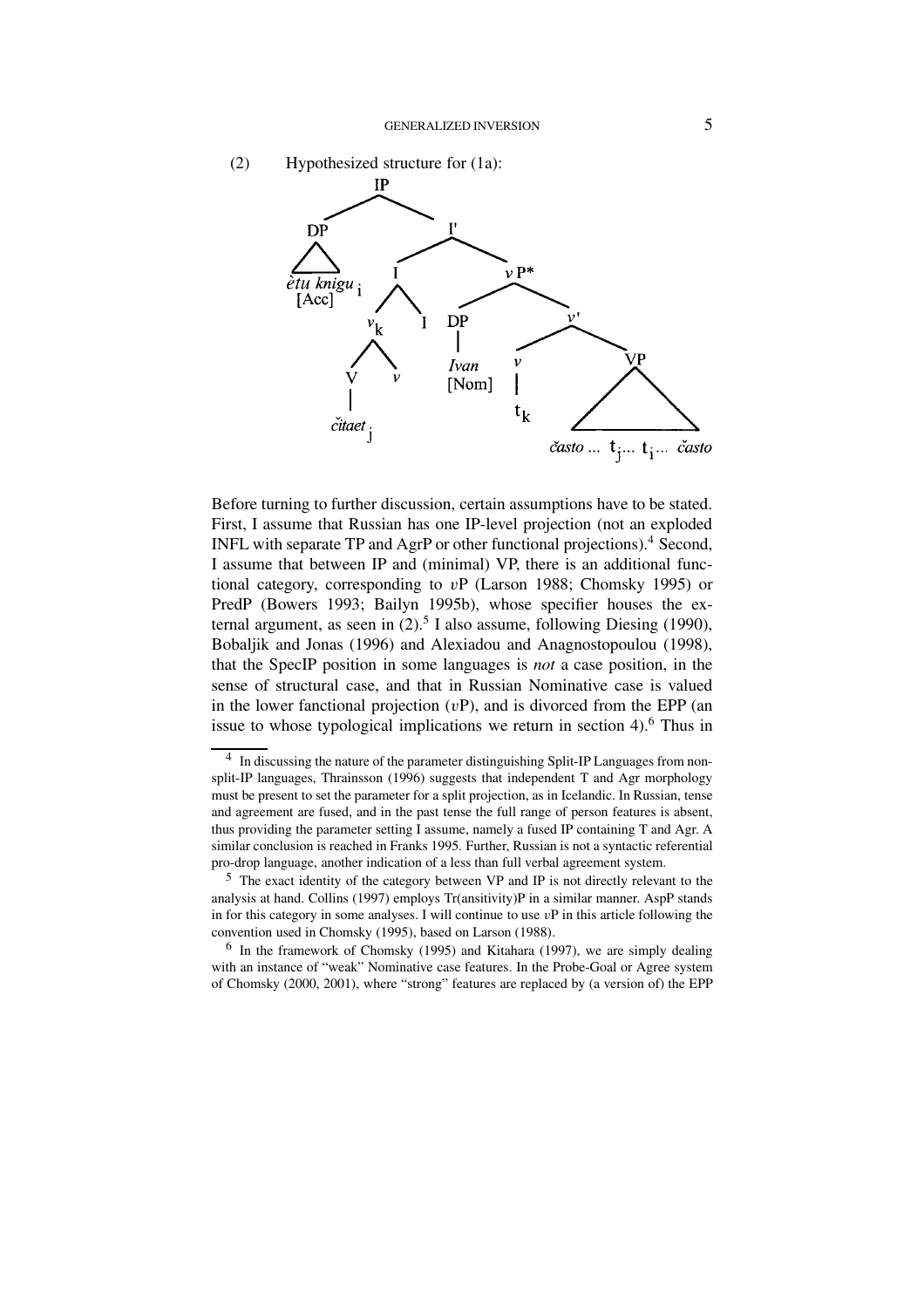(2) we see that the direct object has moved out of the VP into SpecIP.<sup>7</sup> Furthermore, the hypothesis is that the verb has raised out of minimal VP, by head movement, through  $v^0$ , and into  $I^0$ , thus crossing the Nominative subject.<sup>8</sup>

Various recent proposals associate local IP movement operations with the EPP (Babyonyshev 1996; Lavine 1998; Lavine and Freidin 2001 for Russian; Miyagawa 2001, 2003 for Japanese; Collins 1997, 2002 for English, among others.) For all of these accounts the issue of Shortest Move arises in considering structures such as (2). It is generally considered that overt verb raising allows movement of an internal argument over an external one by extending the domain (Bobaljik and Jonas 1996), or, in a Probe-Goal system such as that in Chomsky (2000), by rendering equidistant the two potential XP targets of the I head's attracting feature (Kitahara 1997).

Of course, there are also constructions in which an internal argument is fronted to the left of the sentence, but verb-movement over the subject does not occur, as in  $(3)$ :<sup>9</sup>

#### *(*3*)* [Etu ` knigu] *[this book]-ACC Ivan-NOM reads (often)* Ivan čitaet (často) **O-S-V-adv** Ivan reads this book often.

In (3), the direct object has been moved to the left periphery, but the underlying S-V order remains untouched. Despite their superficial similarities,

forcing overt movement, an Agree relationship is established between I and the (lower) Nominative subject without an EPP feature, that is without any overt movement being required. Note that this use of the EPP is not what is meant by the EPP in this article, which remains an overtness requirement on the specifier of a functional category.

 $7\,$  I remain agnostic as to whether intermediate movement of the object to the left edge of *v*P is required for extraction. This is something that is required in the system of Chomsky (2000, 2001), but does not bear directly on the issues relevant in this article.

An anonymous reviewer raises the question of how the adverb tests familiar from Pollock (1989) and elsewhere, designed to test for verb position, fare with respect to the constructions discussed here. In cases of non-canonical word order, such tests are mostly indecisive, and speaker intuition provides a confusing picture of slight preferences but little pure ungrammaticality. Presumably, this is related to the as yet poorly understood discourse status behind variance in word order pattems. Since it also appears that adverbials themselves can scramble in Russian (Bailyn 2001a), the tests should not be expected to be particularly conclusive for identifying verb position. However, see footnote 10 for a possible test of verb position from negative ellipsis constructions.

<sup>9</sup> An anonymous reviewer raises the issue of whether Inversion can be followed by A -movement. I follow standard assumptions that there can be cases where IP-Inversion is followed by A'-movement, parallel to other instances of A movement feeding A'movement (as in WH-movement of passive subjects). This article concems the first step and does not exclude the possibility of the second.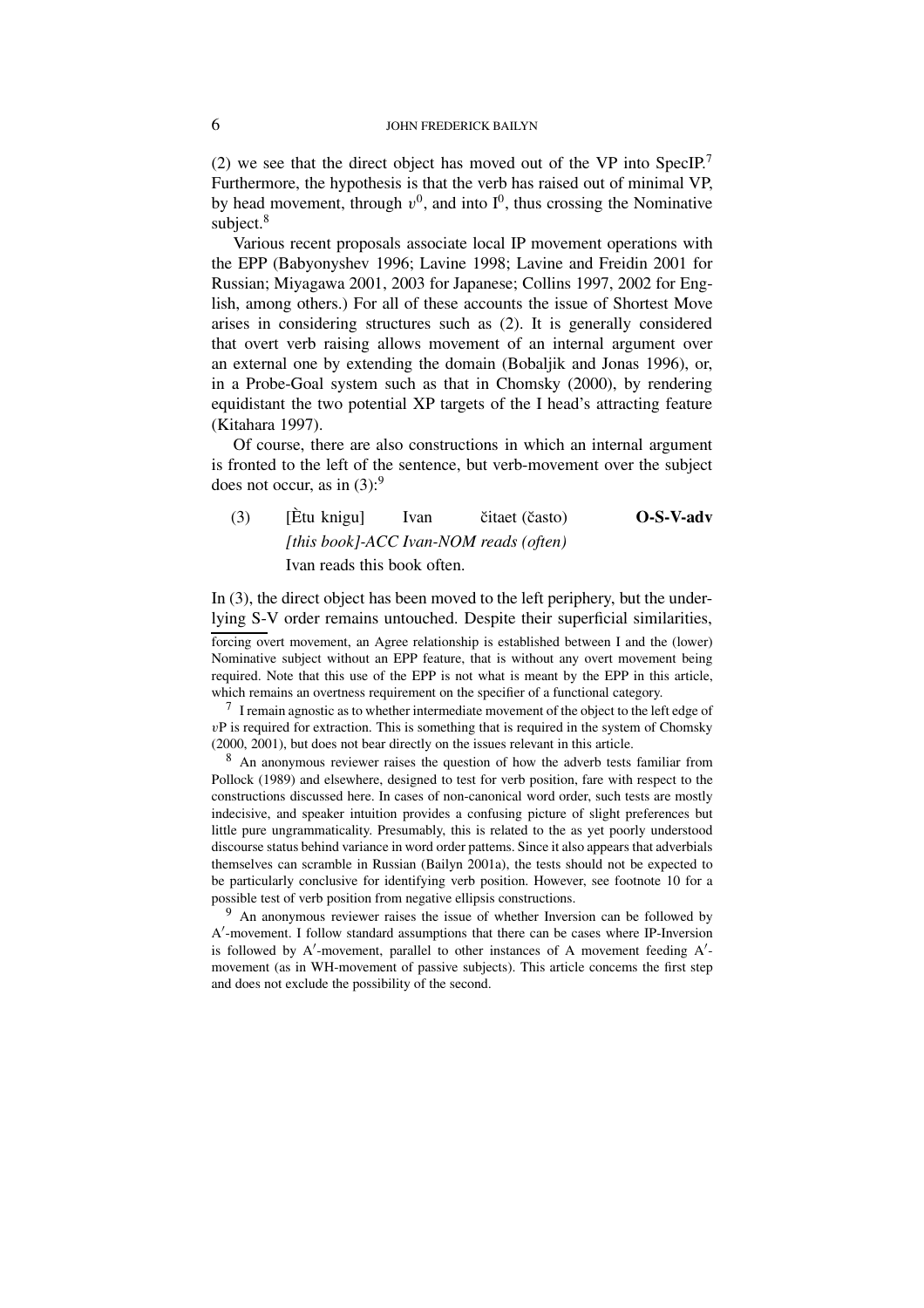I maintain that (1a) and (3) have radically different structures. In particular, (1a) involves A-movement of the object into subject position and verb raising into I, whereas in (3), as in SVO transitives, the Nominative subject has raised to SpecIP to fulfill the EPP, the verb remains in place, and the direct object is adjoined to IP, by A -Scrambling. In (3) the verb remains inside *vP*, not raising to  $I^0$ , whereas in (1a) it raises to  $I^0$ . If so, the generalization appears to be that whenever the EPP is satisfied by a non-Nominative argument, the verb has to move to  $I<sup>10</sup>$ . Thus we predict significant differences in the availability of subject (A-)properties for the fronted objects in the two cases. We return to evidence for A-movement in Inversion in section 2.

It is a central claim of this article that cross-linguistically non-Nominative EPP satisfaction underlies A-scrambling, which in the strictest sense does not exist.<sup>11</sup> It is therefore no surprise that Collins (1997) and

This correlation is supported by *net*-ellipsis constructions, exemplified in (i):

*(*i*)* Ivan *Ivan-Nom loves children-Acc, but Maria-Nom not loves children* [ljubit detej], a Marija net [<del>ljubit detej</del> Ivan loves children but Maria doesn't [love children].

In (i), the *net* phrase replaces the entire VP. If an internal argument is A'-scrambled, *net*ellipsis still obtains, since A -scrambled items reconstruct, here into the VP elided under net. This is shown in (ii).

*(*ii*)* Detej *children-Acc Ivan-Nom loves children, but Maria-Nom not loves children* Ivan [ljubit detej] a Marija net [<del>ljubit detej</del> Children, Ivan loves, but Maria doesn't [love children].

This is as predicted. However, when we try an Inversion construction such as (1a), in which the verb has raised above the subject by head movement (assumed not to reconstruct), the *net*-VP ellipsis is strongly degraded. This is shown in (iii):

*(*iii*)* ∗ Detej *children-Acc loves Ivan loves children but Maria-Nom not* ljubit Ivan [<del>ljubit</del> detej] a Marija net [<del>ljubit detej</del>] ∗Children are loved by Ivan but Maria doesn't.

In (iii), the elided *net* VP does not contain the main verb, since verb-raising does not reconstruct, and therefore *net*-ellipsis of this sort is not available. Thus we have identified an independent diagnostic for VP structure, which can be used to determine whether or not the verb has moved out.

<sup>11</sup> I thus maintain a (significantly different) version of the basic idea of Fanselow (2001), namely that A-scrambling does not, in fact, exist. For Fanselow, however, this is achieved through base-generation of freely ordered constituents with LF checking of theta-features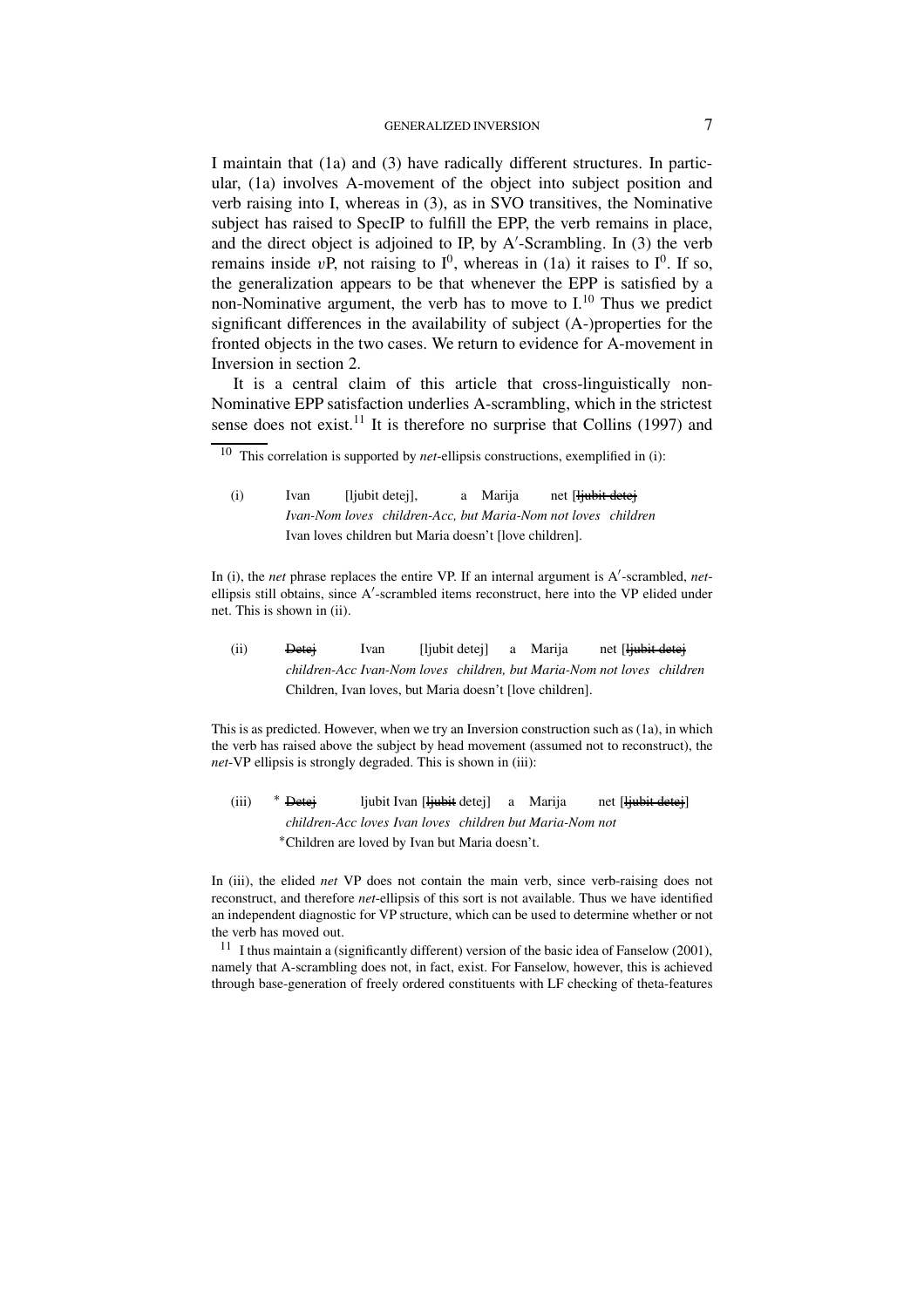Ndayiragije (1999) describe very similar phenomena in Bantu languages, known as "subject-object reversal". The phenomenon is analyzed in cases like (4).

| (4)a. | (Kilega) (from Collins 1997)                                                           |         |  |  |  |
|-------|----------------------------------------------------------------------------------------|---------|--|--|--|
|       | <b>Maku</b> ta-ma-ku-sol-ag-a<br>mutu weneene                                          | $O-V-S$ |  |  |  |
|       | 6beer neg-6-prog-drink-hab-fv 1ps alone<br>A person does not usually drink beer alone. |         |  |  |  |
| b.    | (Kirundi) (from Ndayiragije 1999)                                                      |         |  |  |  |
|       | Amatá y-á-ra-nyôye<br>abâna.                                                           | $O-V-S$ |  |  |  |
|       | 3s-PST-drink:PERF children<br>milk                                                     |         |  |  |  |
|       | CHILDREN drank milk.                                                                   |         |  |  |  |

Before turning to an analysis of the syntax of such constructions, let us look at more cases of IP-Inversion in Russian.

We have already identified one case of Inversion above, which I will simply call 0VS.<sup>12</sup> In this section, I consider other individual construction types that fall under the Inversion template, schematized in (5):



(Note that (5) excludes cases in which the EPP is checked by the Nominative subject – standard SVO transitives. We return to these constructions in section 3.) (6) lists the central subclaims pictured in (5):

rather than standard configurational thematic relations. (See Bailyn 2001a for arguments against base-generation approaches.)

<sup>&</sup>lt;sup>12</sup> I avoid the term "Stylistic Inversion" because of its application to the construction types discussed in Holmberg (2000) which do not share the properties of Inversion presented here.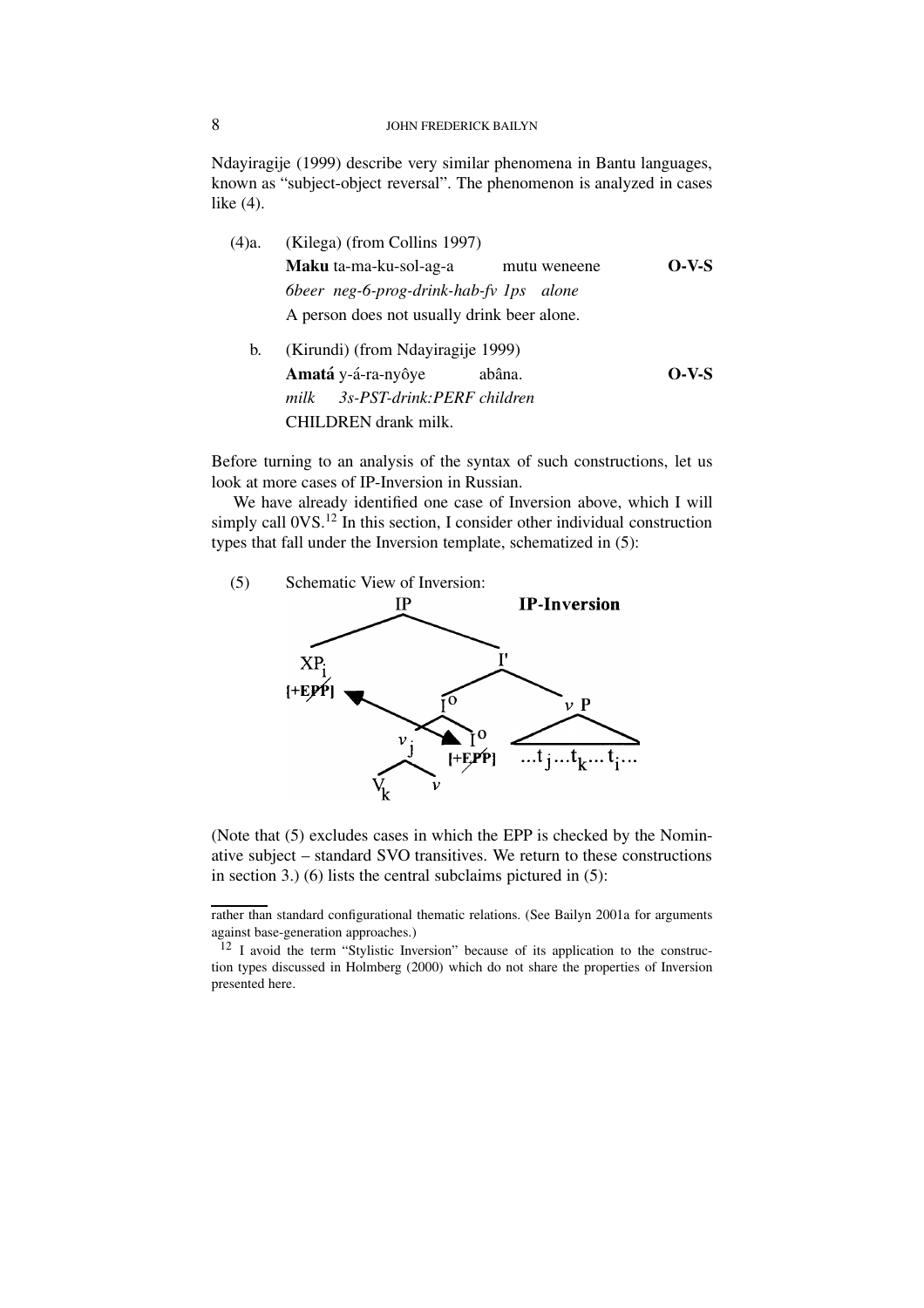### GENERALIZED INVERSION 9

- (6) Characteristics of the Inversion Construction:
	- a. A non-Nominative XP raises into the SpecIP position
	- b. The finite Verb raises to I (for independent reasons see section 3)
	- c. The Nominative subject (if there is one) remains internal to the complement of I.
	- d. There is no agreement between the constituent in SpecIP and the tensed verb.<sup>13</sup>

Below, I identify six other constructions that share these characteristics. In section 2, I then provide syntactic tests showing that the XP in question is indeed in the SpecIP position and not an adjoined, A -position.

### 1.2. *Locative Inversion*

The appearance of non-Nominative constituents in SpecIP is, of course, an attested phenomenon even in strict word order languages such as English. Thus Collins (1997) analyzes English Locative Inversion as exactly such a phenomenon:

- (7)a. John rolled down the hill.
	- b. **Down the hill** rolled John.
- (8) Structure of  $(7b)$ : (from Collins 1997)<sup>14</sup>

<sup>13</sup> Boeckx (2000) argues that such constructions are, in fact, driven by a kind of agreement, which Boeckx calls "quirky agreement". This agreement, although not morphologically reflected, is required in his system to maintain the idea that all movement is an overt manifestation of a basic agreement relationship of some kind, as argued in Chomsky (2000, 2001). I assume here that such a requirement is not a theoretical necessity but rather an empirical question, and follow Lavine and Freidin (2001) and Lasnik (2001) who provide arguments against such an approach.

<sup>14</sup> Notice that in Collins' account, TP is used for IP and TrP for *v*P. The distinction in labeling has no bearing on the current analysis.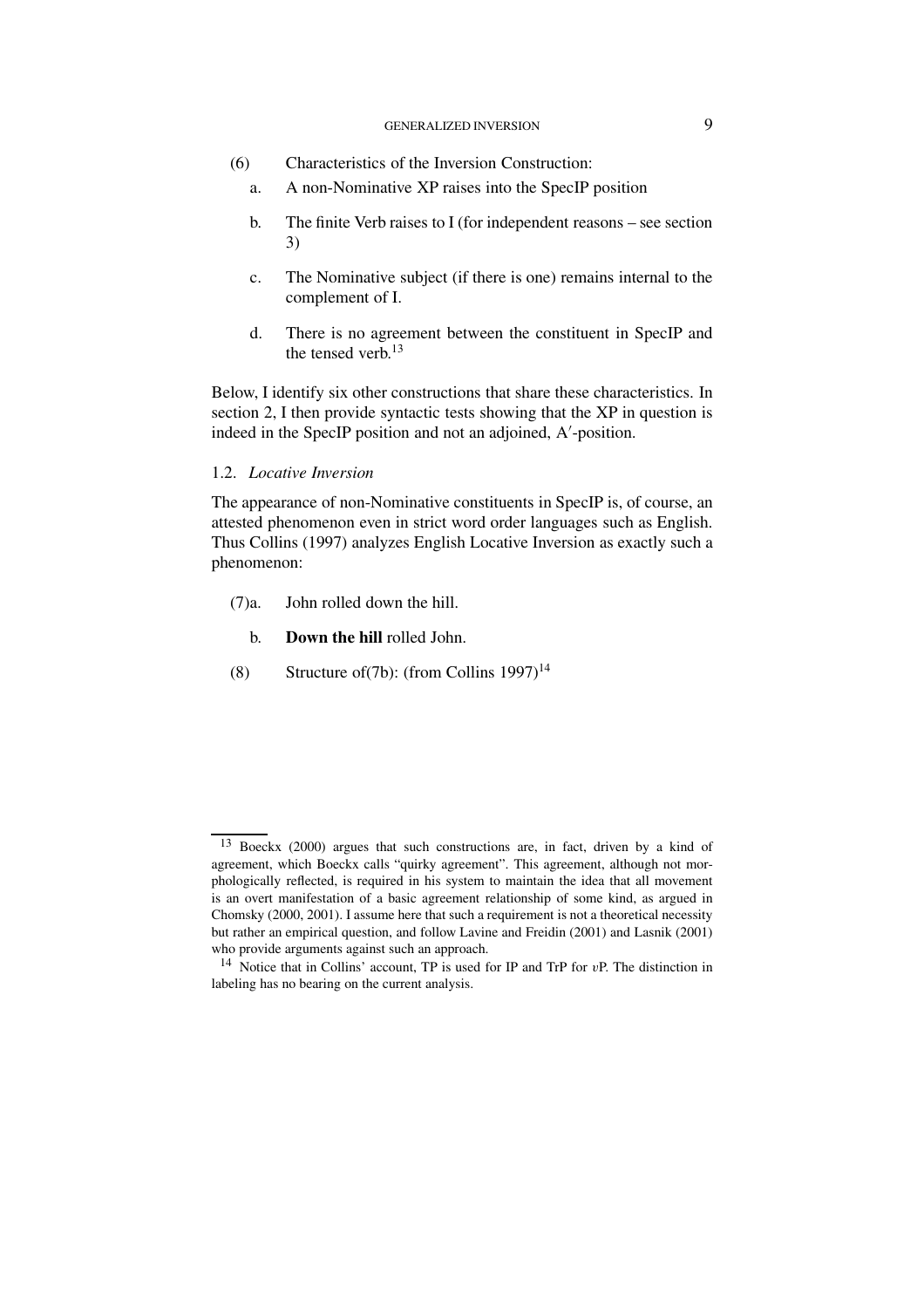

In (8) the PP [*down the hill*] checks the EPP feature of T (the equivalent of IP in the fused IP analysis appropriate for Russian). Russian also demonstrates cases of locative inversion, as shown in (9):

*(*9*)* **Na** *onto runway-ACC* posadočnuju polosu prizemlilsja samolet. *landed airplane-NOM* The airplane landed on the runway.

The proposed structure of (9) is shown in (10):



In (10) we find a fronted PP and a post-verbal subject. A similar account is given for Locative Inversion in Russian by Babyonyshev (1996).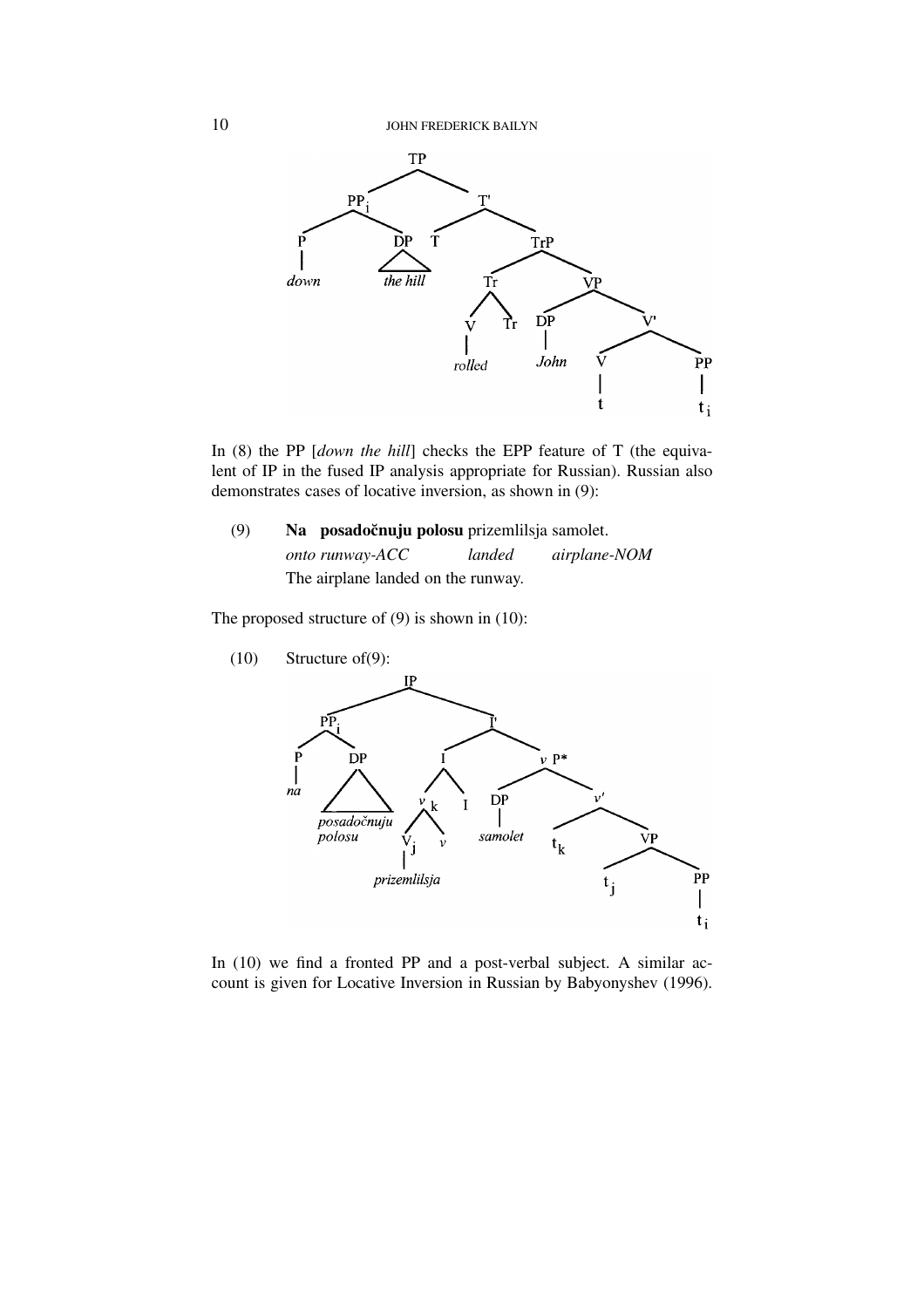However, Babyonyshev argues that the EPP position can be filled by a non-Nominative argument just in case the Nominative subject in this construction can move at LF to check Nominative case. Under the Inversion approach taken here, more Inversion (EPP) constructions exist – those with fronted PPs in addition to the other construction types discussed below. This is possible because the construction's driving force is divorced from Case Checking, as argued for in Lavine (1998, 2000), Lavine and Freidin (2001), Lasnik (2001) and elsewhere.

#### 1.3. *Adversity Impersonals*

Lavine (1998) and Lavine and Freidin (2001) analyze a class of Russian impersonal constructions, known as Adversity Impersonals, illustrated in (11–14): (Examples from Lavine and Freidin 2001).

- $(11)$  **Usi** *ears-ACC clogged-up* založilo (my) ears got clogged up.
- *(*12*)* **Zens˘cinu ˘** *woman-ACC crushed* zadavilo kovrom samoletom *[carpet airplane]-Instr* v *in park* parke Gor'kogo *Gorky-Gen* A woman was crushed by the flying carpet [attraction] in Gorky Park.
- *(*13*)* **Lodku** oprokinulo volnoj *boat-Acc knocked over wave-Instr* A/the boat was knocked over by a wave.
- *(*14*)* **Soldata** *soldier-ACC wounded-3sg bullet-INSTR* ranilo pulej A/the soldier was wounded by a bullet.

The term "adversity impersonal" is used by Babby (1994) and others in describing this construction, whereby the natural position for an adversely affected Accusative internal argument is pre-verbal, and the non-agentive source of the adversity appears in a post-verbal Instrumental phrase.<sup>15</sup> In

<sup>&</sup>lt;sup>15</sup> Lavine and Freidin (2001) change the terminology to mesh more closely with their account of the construction, and use the term "Accusative Unaccusative" for these constructions. Although much of what follows is consistent with their analysis. I will continue to use the more neutral term Adversity Impersonals here.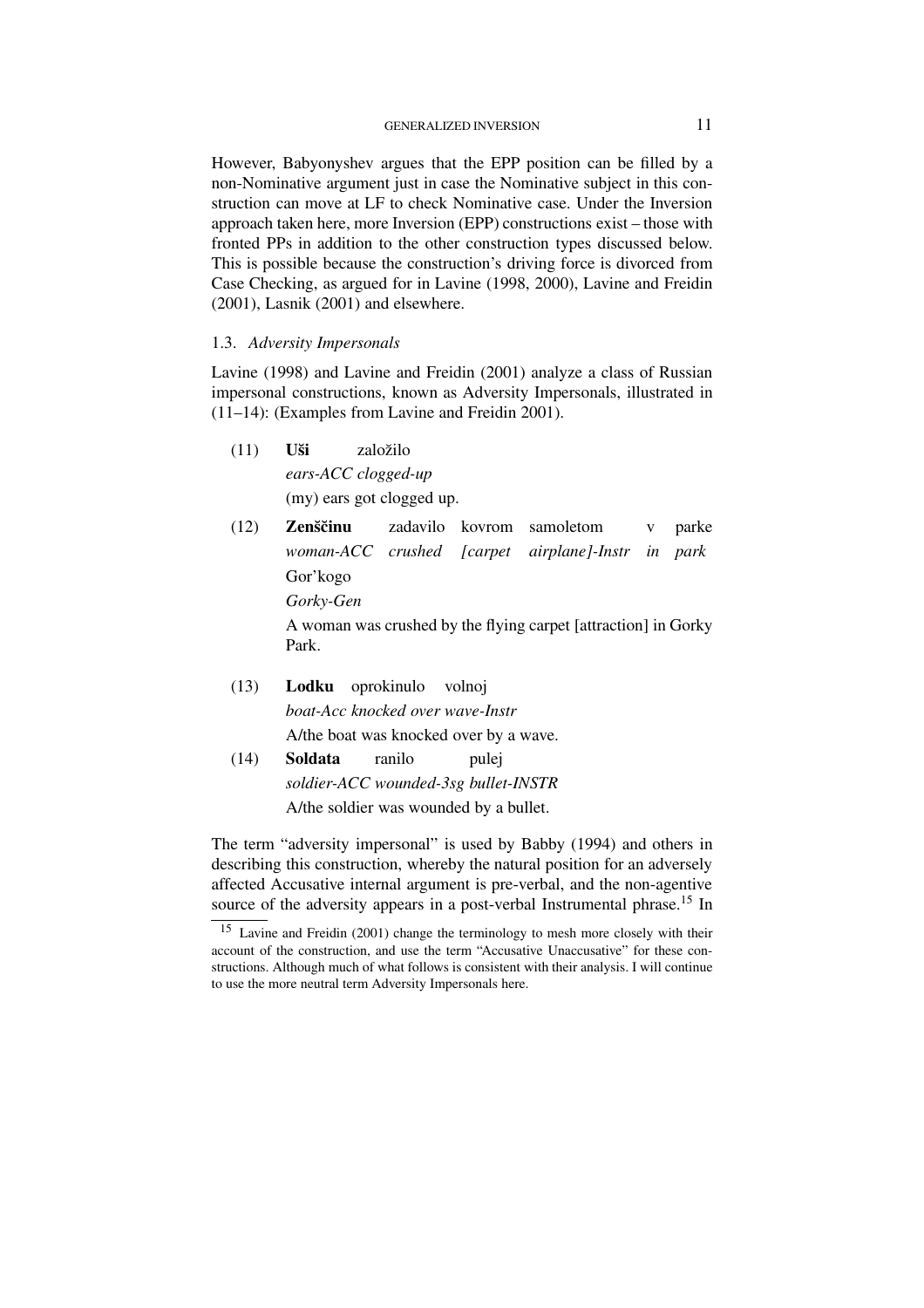all the sentences in (11–14), an internal argument, marked Accusative and given in boldface, appears in the canonical subject position, followed by the verb. Lavine (1998) shows that this is the "discourse-neutral" word order in these constructions. The proposed structure of (11) is given in (15):



Notice that this structure appears perfectly consistent with the more general picture of IP-Inversion – both involve an internal argument filling the EPP position in SpecIP. They differ in that there is no Nominative Subject present in adversity impersonals. Crucially, both fronting operations are accompanied by verb-movement, which we find in all IP-Inversion constructions, for reasons to which we return in section 3.<sup>16</sup>

#### 1.4. *PP Constructions*

Another Russian construction instantiating Inversion involves PPs with the preposition *u* ('at, by'), as shown in (16):

*(*16*)*a. **U nas** rodilas' docka. ˘ *[at us] was born daughter-NOM* **PP-V-S** We had a daughter born.

<sup>16</sup> In Lavine (1998) the verb-raising is not required. Possible correlations with other non-Nominative EPP checkers are not captured.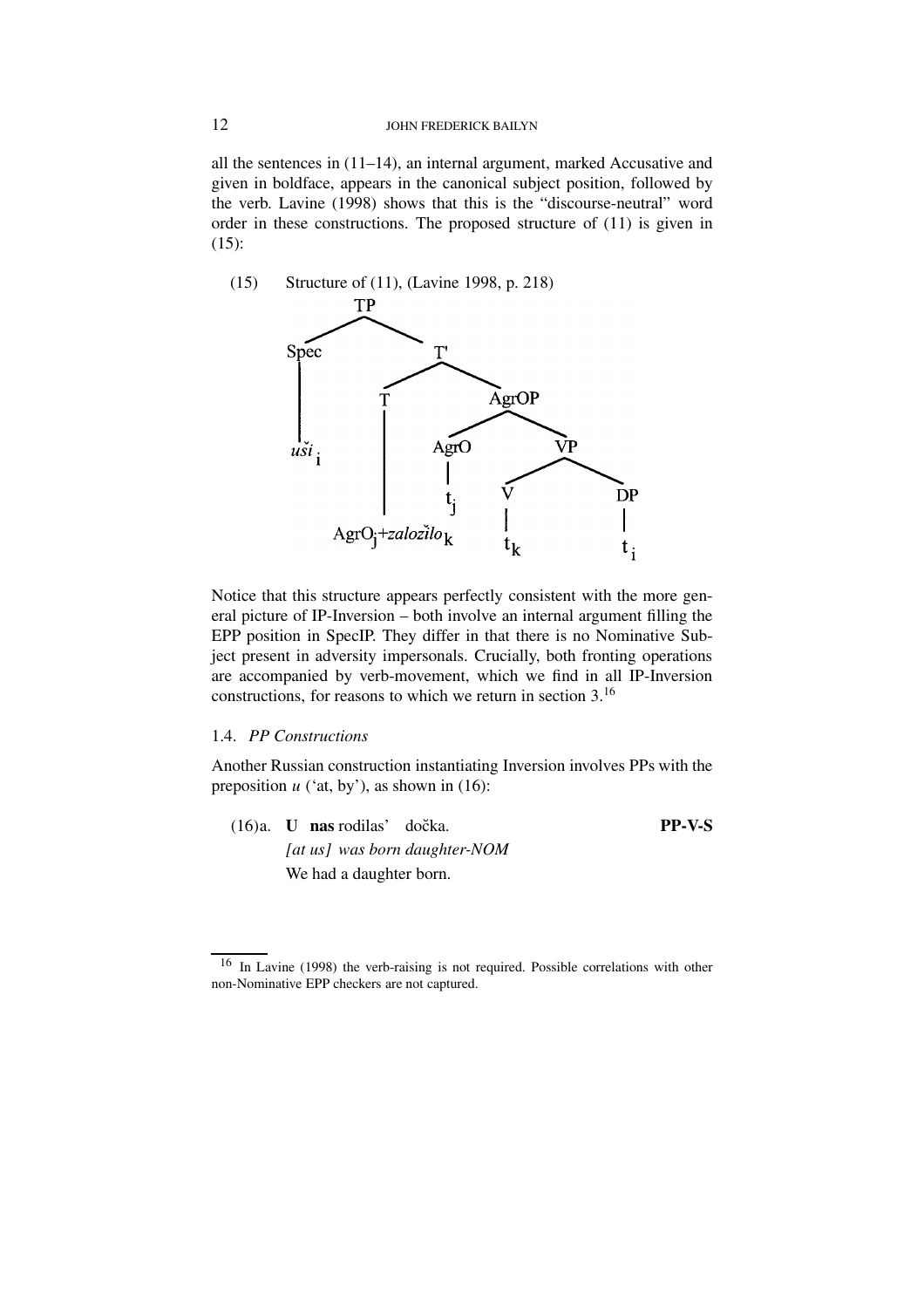- b. **U** menja poterjalis' vse kluči *at me got lost [all keys]-NOM* **PP-V-S** I had my keys stolen. c. **U nix** uexali deti davno. **PP-V-S-adv**
- *at them left children-NOM long ago* Their children left a long time ago.

Russian employs a possessive PP and a copula for possession, rather than a transitive verb *have*. Possessive PP-constructions form a sub-class of the PP constituents that can satisfy the EPP. Consider the contrast between (17a) and (17b):

*(*17*)*a. **U nego** byla interesnaja zizn'. ˘ *at him was [interesting life]-NOM* He had an interesting life. byla.

b.??**U** nego interesnaja žizn' *at him [interesting life]-NOM was* He had an interesting life.

In (17a), the possessive PP is fronted to the EPP position and the subject appears postverbally. If the verb does not appear before the subject, as in (17b), the sentence is at best awkward (in a neutral context). Further, the contrast between (18a, b) and (18c) shows that the problem with (17) is not that it is verb-final: even when there is another element sentence-finally, the S-V order is infelicitous.<sup>17</sup>

- (18)a. **U** nego byla<sub>i</sub> v N'ju-Jorke interesnaja žizn' *at him was in New York [interesting life]-NOM* ti He had an interesting life in New York.
	- b. **U** nego byla<sub>i</sub> interesnaja žizn' *at him was [interesting life]-NOM in New York*  $t_i$  v  $N$ 'ju-Jorke. He had an interesting life in New York.
	- c.??**U** nego interesnaja žizn' *at him [interresting life]-NOM was in New York* byla v N'ju-Jorke. He had an interesting life in New York.

<sup>&</sup>lt;sup>17</sup> Again, we exclude any kind of contrastive or non-neutral reading, such as the reading where (18b) implies a contrast with life in some place other than New York (on which A -movement is assumed to be involved, given the strong correlation with Focus).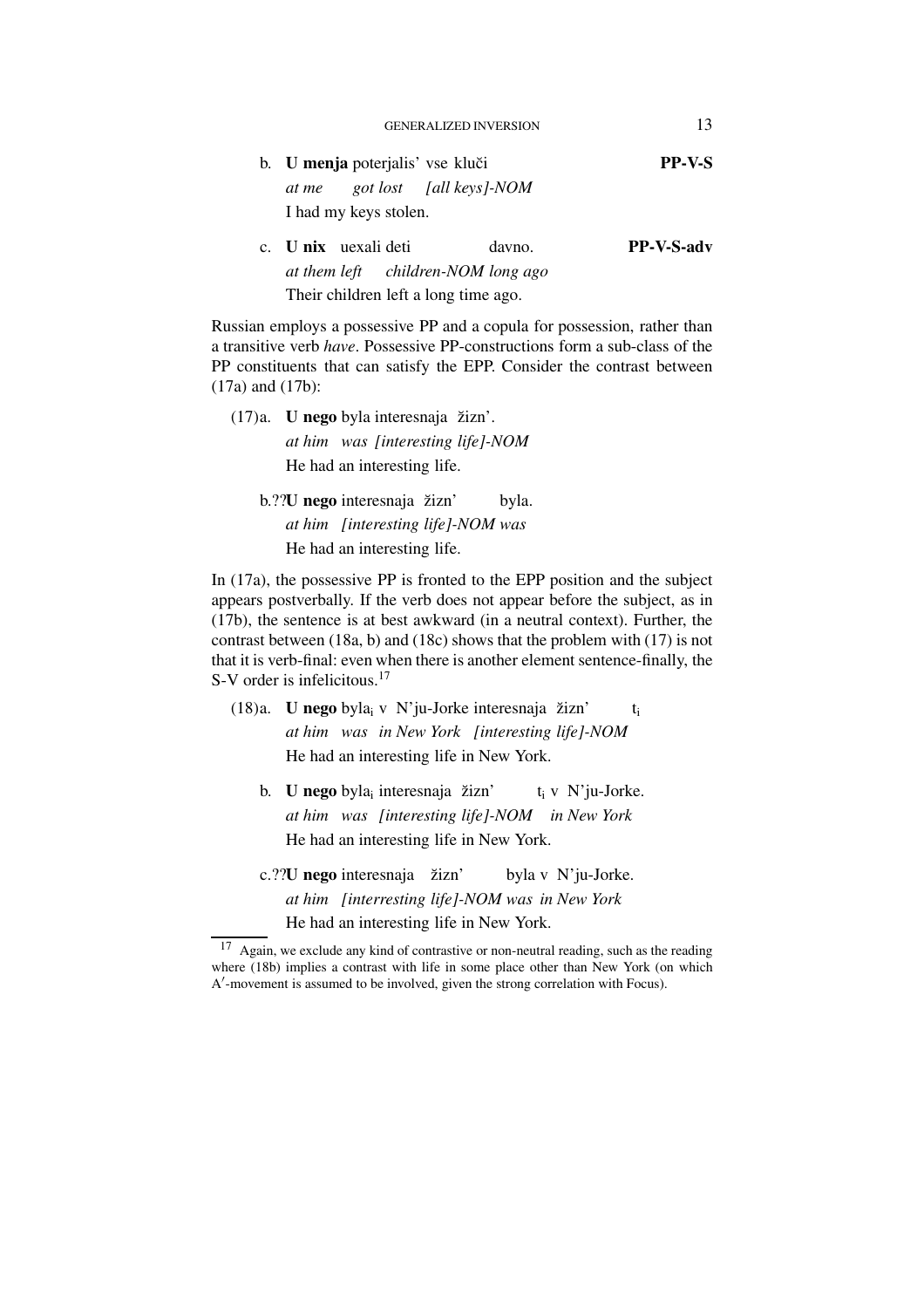In (18a, b), which differ from each other only by where the adverbial locative PP is base-generated, verb raising over the subject occurs as expected under our account of the EPP. (18c) is worse, on a neutral reading, because verb-movement has not occurred. Clearly, because of the final PP in (18c), this is more than a simple restriction on avoiding verb-final constructions. Thus we can conclude that PP-possessives are another kind of EPP construction with obligatory verb-raising. The proposed structure for (18a, b) is given in (19), with potential adverbial PP spots indicated, the higher for (18a), the lower for (18b).





We will see shortly that the fronted possessive PP shares essential subject properties with the other EPP constructions.

### 1.5. *"Bad Health" Verbs*

Preslar (1998) argues that Accusative only verbs such *tošnit'* ('to feel nauseous'), which are analyzed by Babby (1991) as being absolutely "subjectless" in the sense of not licensing the structural subject position at all, in fact allow that position to be filled by the internal Accusative argument, in a manner fully consistent with IP-Inversion. His evidence is drawn from neutral word order and structural tests. Example of Accusative experiencers filling SpecIP are given in (24) (from Preslar 1998).

*(*20*)*a. **Sestru** *sister-ACC nauseated from fish* tošnilo ot ryby The sister got nauseated from the fish.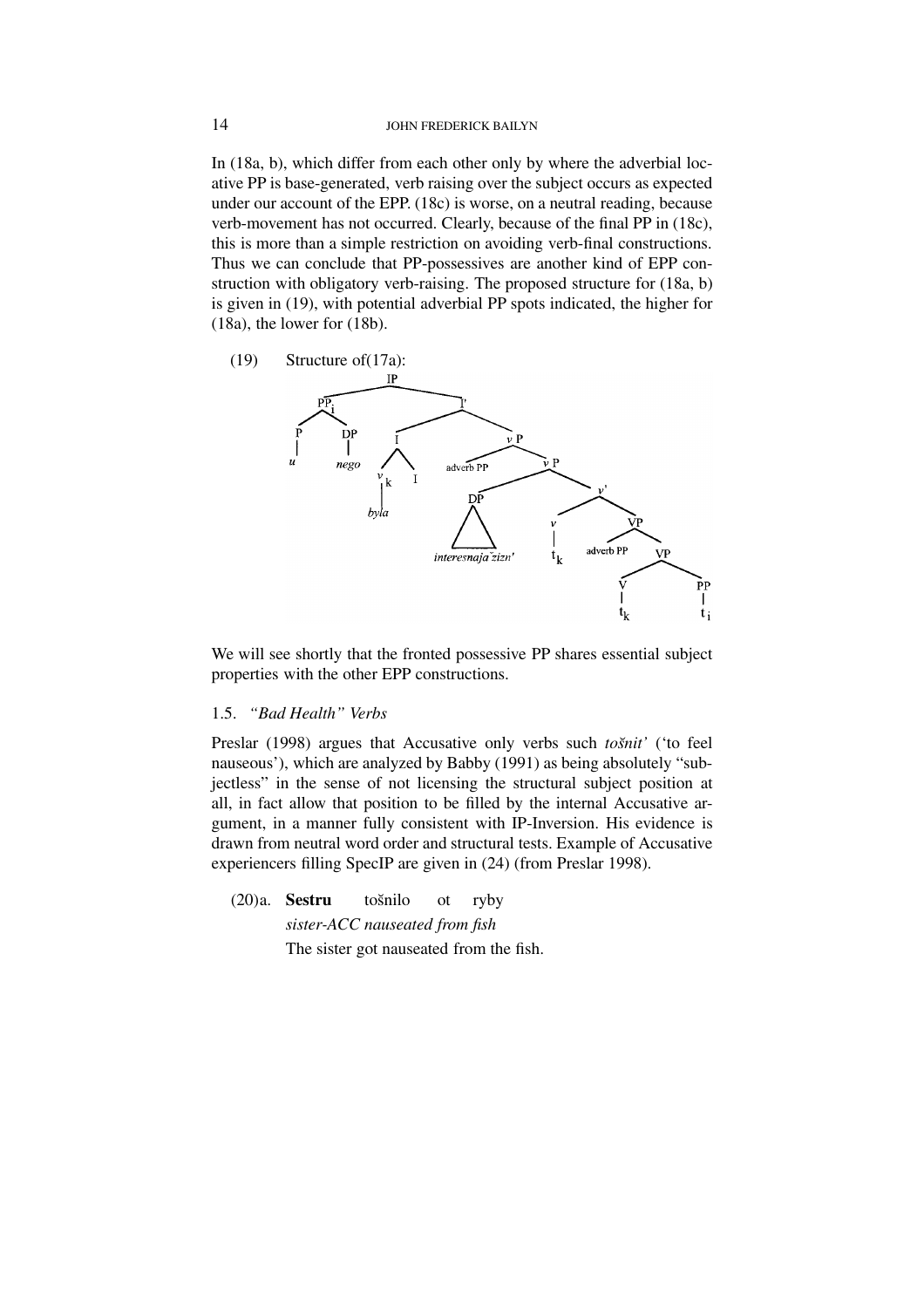b. **Menja** zažalo!

*me-Acc squeezed* I got squeezed.

Preslar argues that the underlying direct object experiencers in such constructions move into SpecIP to satisfy the EPP. Note that there is no Nominative subject available in these constructions. I assume this is the result of the particular kind of argument structure these verbs have and its projection onto syntax, following Babby (1994) and others.

#### 1.6. *Dative Experiencers*

It is well-known that in many languages Dative experiencers show subject properties (Maling and Zaenen 1990; Moore and Perlmutter 2000; Sigurdhsson 2002). In Russian also, certain verbs and adjectives allow Dative-experiencer constructions to appear with Nominative-Theme or Accuative objects. Examples are given in (21):

- *(*21*)*a. Sase˘ *Sasha-DAT likes-pl children-NOM* nravjatsja deti. Sasha likes children.
	- b. Soldatam *soldiers-DAT visible-adj-f.sg road-NOM-f-sg* vidna doroga. The soldiers can see the road.
	- c. Emu *him-DAT sorry neighbors-ACC* žal' sosedej. He feels sorry for the neighbors.

As we will see shortly, Dative experiencers also show subject properties beyond appearing in pre-verbal position. We therefore add them to our list of IP-Inversion constructions.

#### 1.7. *Quotative Inversion*

Another construction fitting the Inversion picture is Quotative Inversion, discussed in Collins (1997) and exemplified for English in (22):

(22)a. "Wow!" said Mary.

b. "Wow!" Mary said.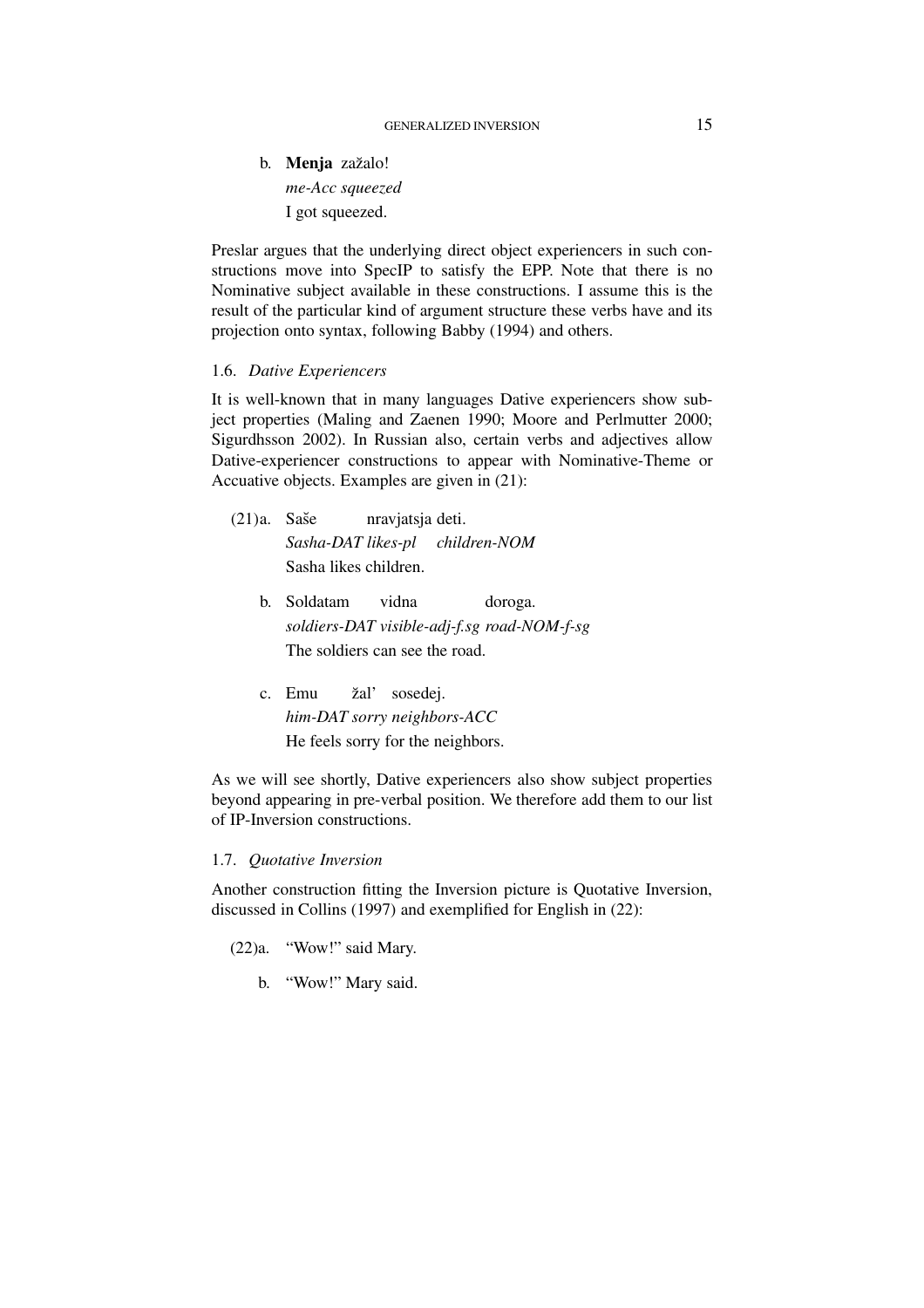Russian Quotative Inversion in exemplified in (23–25):18

- (23) "Ničego sebe!" skazal Petja. *-exclamation-said Petja-NOM* "Wow" said Petya.
- (24) "Ničego sebe!" skazal Petja *-exclamation-said Petja-NOM Natase-DAT ˘* Nataše. "Wow" said Petya to Natasha.
- (25)??? "Ničego sebe!" skazal Nataše *-exclamation-said Natase-DAT ˘ Petja-NOM* Petja. - same gloss as (24) -

Although Quotative Inversion shares the basic EPP movement properties with the other Inversion constructions we examine, we will not discuss it with respect to subject properties in section 2, since binding tests do not easily apply to the quotation itself. Nevertheless, I maintain that this is an Inversion construction because of the word order parallels with the other Inversion constructions.<sup>19</sup>

### 1.8. *Summary of Section 1*

We now can unify the following construction types:

IP Inversion constructions in Russian:

|                 | <b>OVS</b>            | $\left($ section 1.1) |
|-----------------|-----------------------|-----------------------|
| $ii$ .          | locative inversion    | $\left($ section 1.2) |
| iii.            | adversity impersonals | $\left($ section 1.3) |
| 1V <sub>1</sub> | PP inversion          | $\left($ section 1.4) |
| V.              | bad-health verbs      | $\left($ section 1.5) |
| vi.             | dative experiencers   | $\left($ section 1.6) |
| V11.            | quotative inversion   | $\left($ section 1.7) |

<sup>18</sup> In Russian, as in English, the non-inversion counterpart is also fully acceptable, as in (22a). I assume such sentences to be normal subject EPP sentences with the quotation itself topicalized.

<sup>&</sup>lt;sup>19</sup> It is unclear whether Quotative Inversion in Russian obeys the transitivity constraint well-known from English (see Collins 1997). I leave discussion of such restrictions as an open question.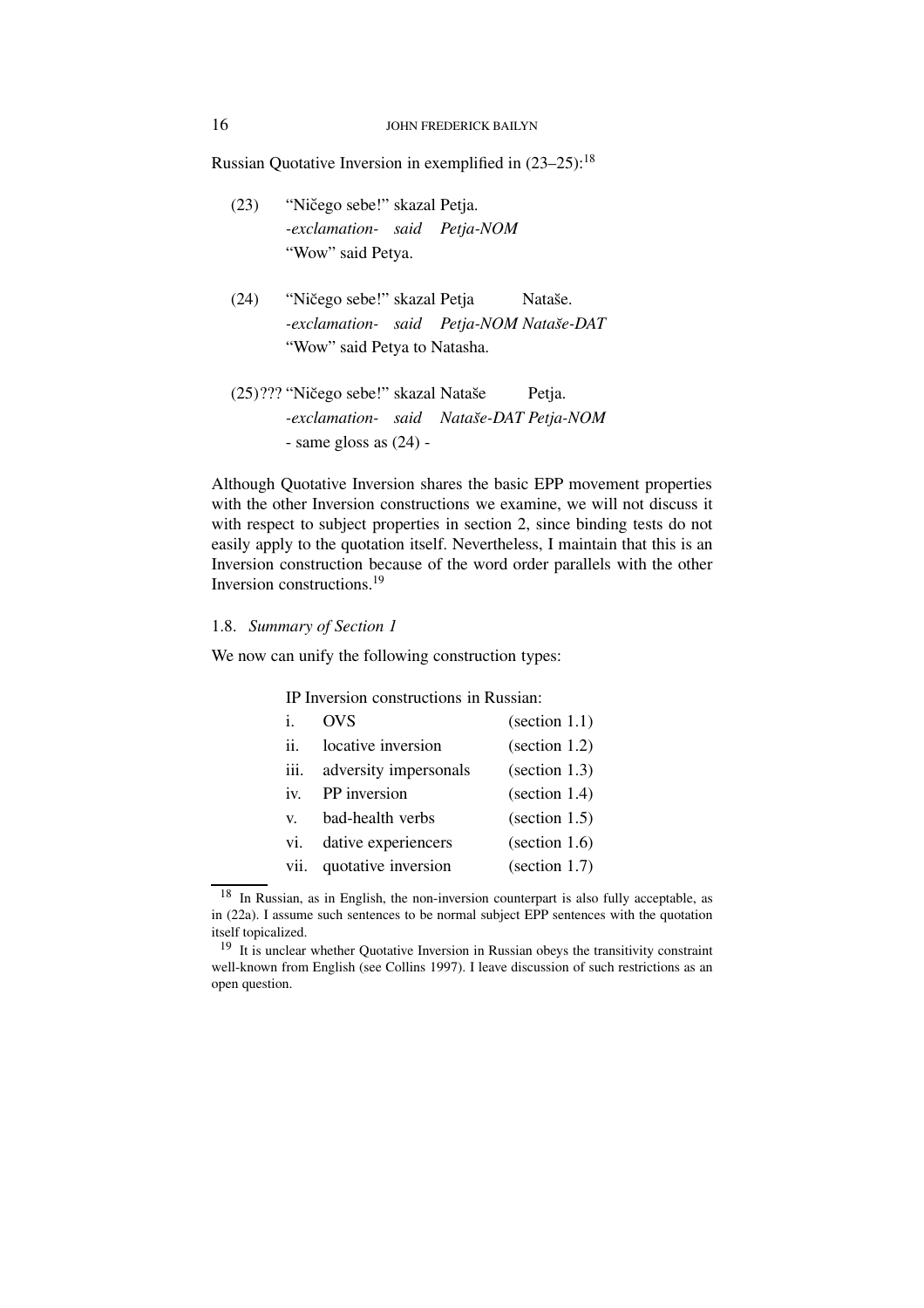#### GENERALIZED INVERSION 17

In what follows, I refer to this cluster of constructions as IP Inversion. Informally speaking, all these constructions involve movement of an XP to SpecIP, to satisfy the EPP, whose formal nature will be discussed in section 3, and  $V^0$  raising to  $I^0$ , for reasons as yet unexplained.

### 2. EVIDENCE FOR IP INVERSION

In this section, I show that Russian IP-Inversion constructions involve Amovement to SpecIP, as motivated by the Extended Projection Principle in a system where Nominative Case is associated with a lower position.

### 2.1. *IP Inversion Satisfies the EPP*

The parameter allowing this possibility in Russian is given in (26):

# (26) *The Inversion Parameter:* (first version)20 *The EPP requirement in I can be satisfied by any XP SpecIP*

I propose that (26) encompasses all constructions already discussed.

It is clear, of course, that (26) does not account for the verb-raising, but only for the obligatory XP fronting. I return to the issue of verb raising in section 3. In the remainder of this section, let us simply assume that verb movement is forced in all such inversion constructions and restrict ourselves to an examination of evidence that the inverted XP in these constructions is indeed in the SpecIP subject position.

(26) allows Russian the ability to satisfy the EPP with any constituent whose movement does not violate independent principles. If Inversion indeed involves moving XPs into SpecIP, the fronted constituent should show subject properties. I now turn to five such diagnostics: (i) binding Principle A, (ii) binding Principle B, (iii) binding Principle C, (iv) crossover and (v) idiom chunk interpretation. (I exclude quotative inversion because of the difficulty of constructing appropriate examples.)

 $\frac{20}{1}$  will return in section 3 to a more detailed discussion of the actual nature of the EPP in a derivational system, its compatibility with other recent analyses of the EPP, and economy issues. For now, I assume it to be a simple overtness requirement on the SpecIP position.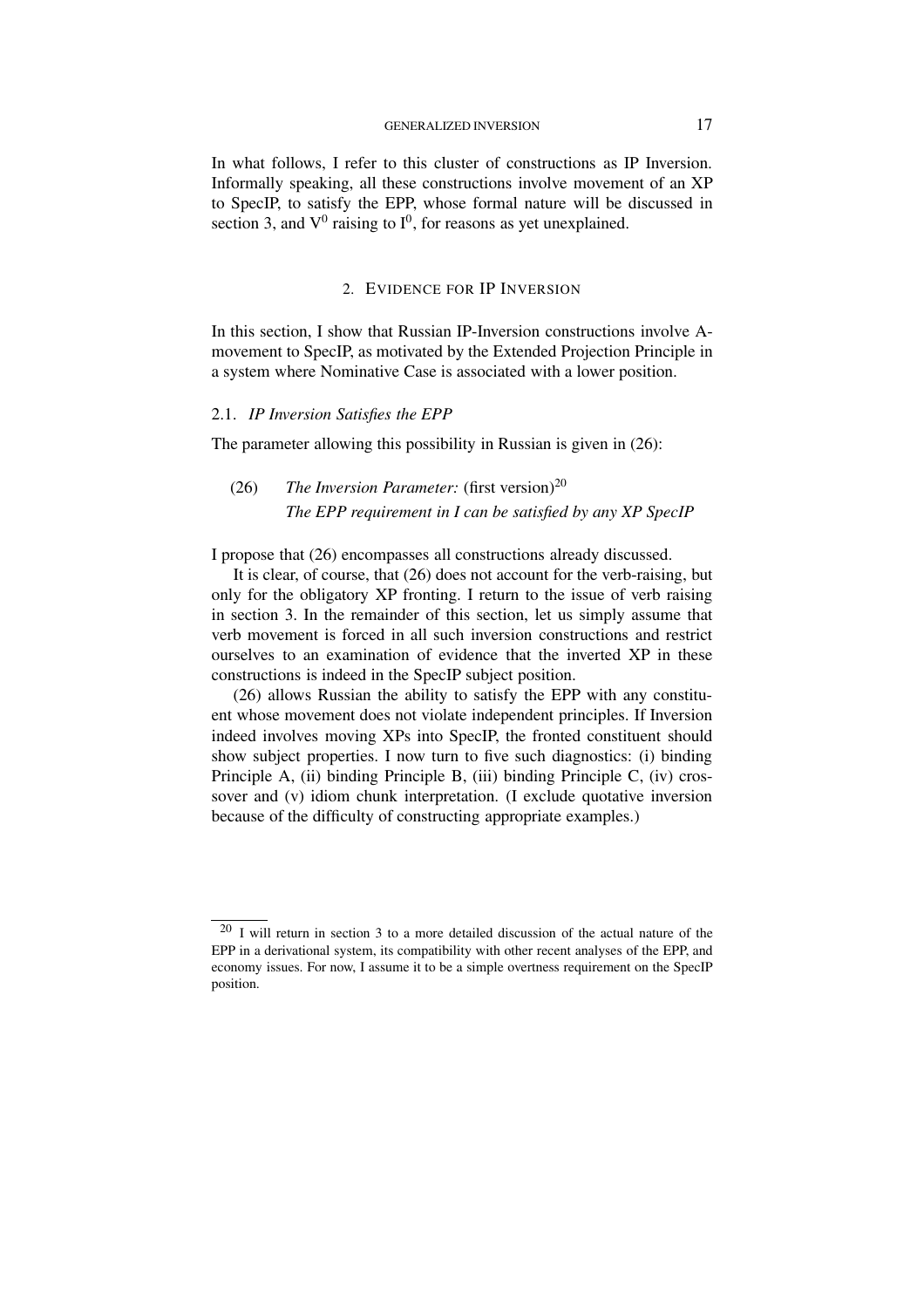### 2.2. *Subject Tests for Inverted XPs*

#### 2.2.1. *Binding Principle A*

The proposed movement into SpecIP should allow anaphor binding from the moved position, on the assumption that the subject condition on anaphor binding in Russian (see Rappaport 1986) reduces to a configurational relation between the SpecIP position and an LF-raised anaphor in  $I^0$  (see Bailyn 1992 for discussion). Since the proposed inversion is A-movement and binding proceeds from the proposed landing site, the raised elements should show A-binding abilities.<sup>21</sup> The (b) sentences in  $(27-30)$  demonstrate that all the construction types show an improvement in the possibility of anaphor binding by the raised EPP constituent over the non-raised argument in the (a) sentences.

#### i. *OVS*

- *(*27*)*a. <sup>∗</sup>Svoi podcinnenye ˘ *[self's subordinates]-NOM worry Ivan-ACC* volnujut Ivana Self's subordinates worry Ivan.
	- b. ?Ivana *Ivan-ACC worry [self's subordinates]-NOM* volnujut svoi podčinnenye Ivan is worried by his subordinates.
	- c. <sup>∗</sup>Ivana *Ivan-ACC we* my xotim, *want* čtoby *that* svoi *[self's subordinates]-NOM* podčinnenye volnovali *worry* Ivan, we want self's subordinates to worry.

In (27) we see that an anaphor embedded in the subject causes ungranunaticality when the potential antecedent does not c-command it from an A-position. Long-distance (A -) movement as shown in (27c) does not change things, as expected under reconstruction. However, the OVS Inversion construction placing the Accusative object in SpecIP is predicted to feed anaphor binding, as it does, as shown in  $(27b)$ .<sup>22</sup> Similar results are found for Japanese OSV sentences in Miyagawa (2001, 2003).

<sup>&</sup>lt;sup>21</sup> As for the question of *why* A-movement feeds changes in binding relations but  $A'$ movement does not, see Bailyn (2003) for an analysis involving "feature-splitting" that is fully consistent with the IP-Inversion analysis given here.

<sup>&</sup>lt;sup>22</sup> Although the contrast in binding possibilities in (27) is quite strong for some speakers, it is also clear that (27b) remains marginal for some speakers. The IP-Inversion analysis accounts for the contrast, but not for the marginality of (27b). Here I assume, following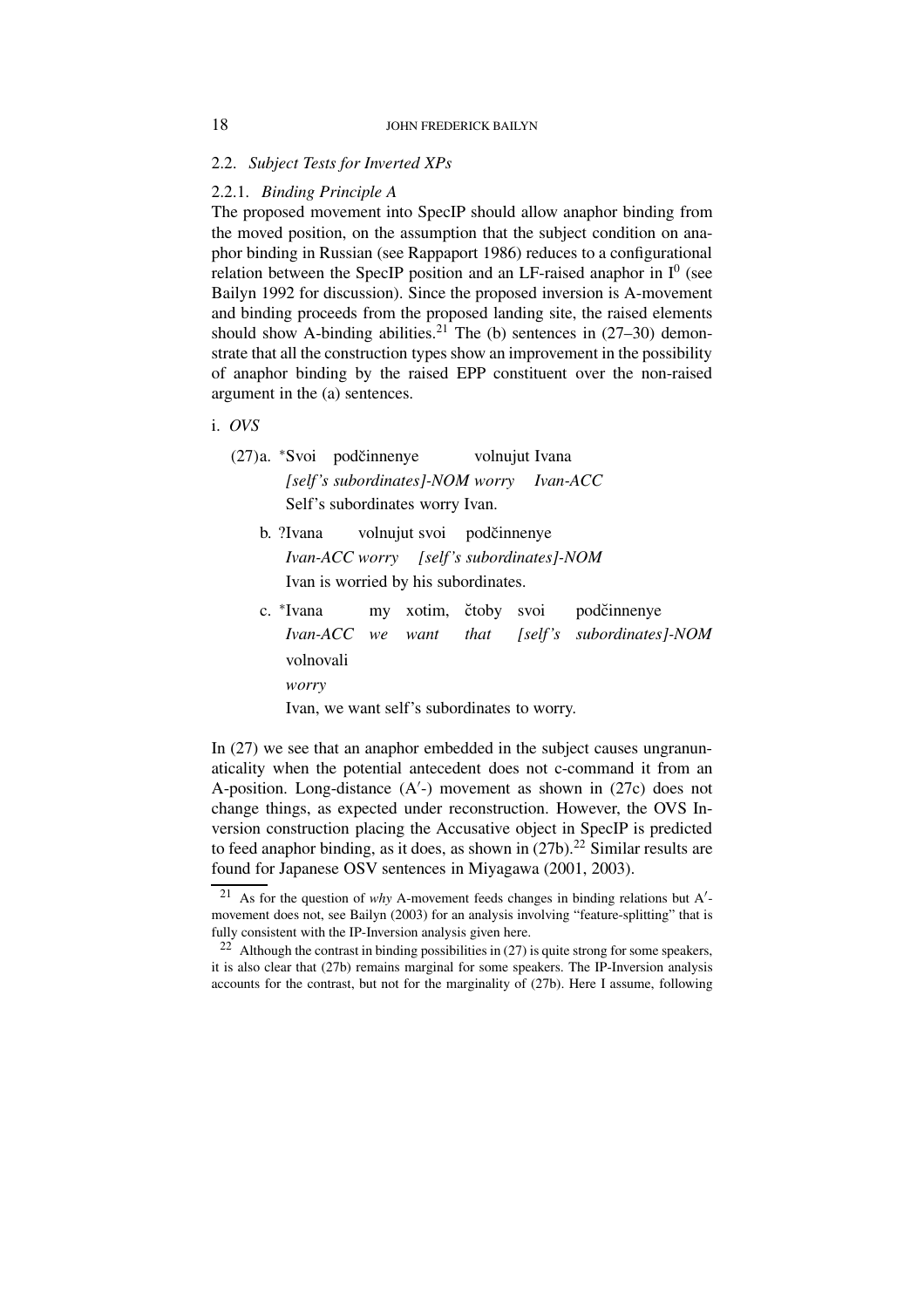#### GENERALIZED INVERSION 19

Similarly, Lavine and Freidin (2001) explicitly argue that OVS structures, which they call "short scrambling" and assume to involve discoursedriven A -movement, do not change Principle A binding relations. The evidence, based on their example (43), is given in (28):

- (28)a. <sup>\*</sup>[Mašu i Ivana]<sub>i</sub> *[Masha and Ivan]i-Acc introduced friends each otheri-Gen* poznakomili [druz'ja drug druga<sub>i</sub>] Masha and Ivan were introduced by friends of each other.
	- b. [Fotografii drug druga]i *photos-Acc each other-Gen love* ljubjat [Maša i Ivan]<sub>i</sub> *[Masha and Ivan]-Nom* bol'še vsego *most-of-all* Pictures of each other Masha and Ivan love best of all.

However, these examples are misleading in several ways. First, acceptability of (28b) does not argue against the landing site of OVS constructions being an A-position, if we assume a derivational version of Principle A (Epstein et al. 1998; Grewendorf and Sabel 1998), whereby Principle A is satsfied if an A-binding relation obtains at any point during the derivation. In (28b) this is the case before movement, so the status of the movement involved is not relevant. (28a), on the other hand, appears to show that the accusative object does not feed a binding relation, implicating non A-movement. However, Lavine and Freidin do not discuss the internal structure of genitive possessive phrases such as *druz'ja drug druga* ('friends of each other') and 'pictures of each other', which have independent properties with respect to Principle A. In particular, in the former case, but not the latter, due to the animacy of the DP subject, the reciprocal could potentially be bound DP-internally, which is perfectly acceptable for anaphors that do not fall under any kind of "subject requirement" such as reciprocals (which is why Lavine and Freidin use them in these examples

Reinhart (1983) and others, that some factors involved in anaphor binding are more than purely structural. Thus in addition to the required structural configuration, there must also be no violation of relevant thematic hierarchies, which are poorly understood. Because the additional factors involve thematic hierarchies, IP-Inversion constructions in which the Nominative subject is an agent (OVS) should be least acceptable with the inverted element binding. Thus in this section it is the *contrast* in acceptability between inverted and non-inverted orders, and not absolute acceptability of the binding ability of the inverted constituent, that demonstrates that A-movement has taken place. The same caveat applies to the Locative Inversion examples in (30).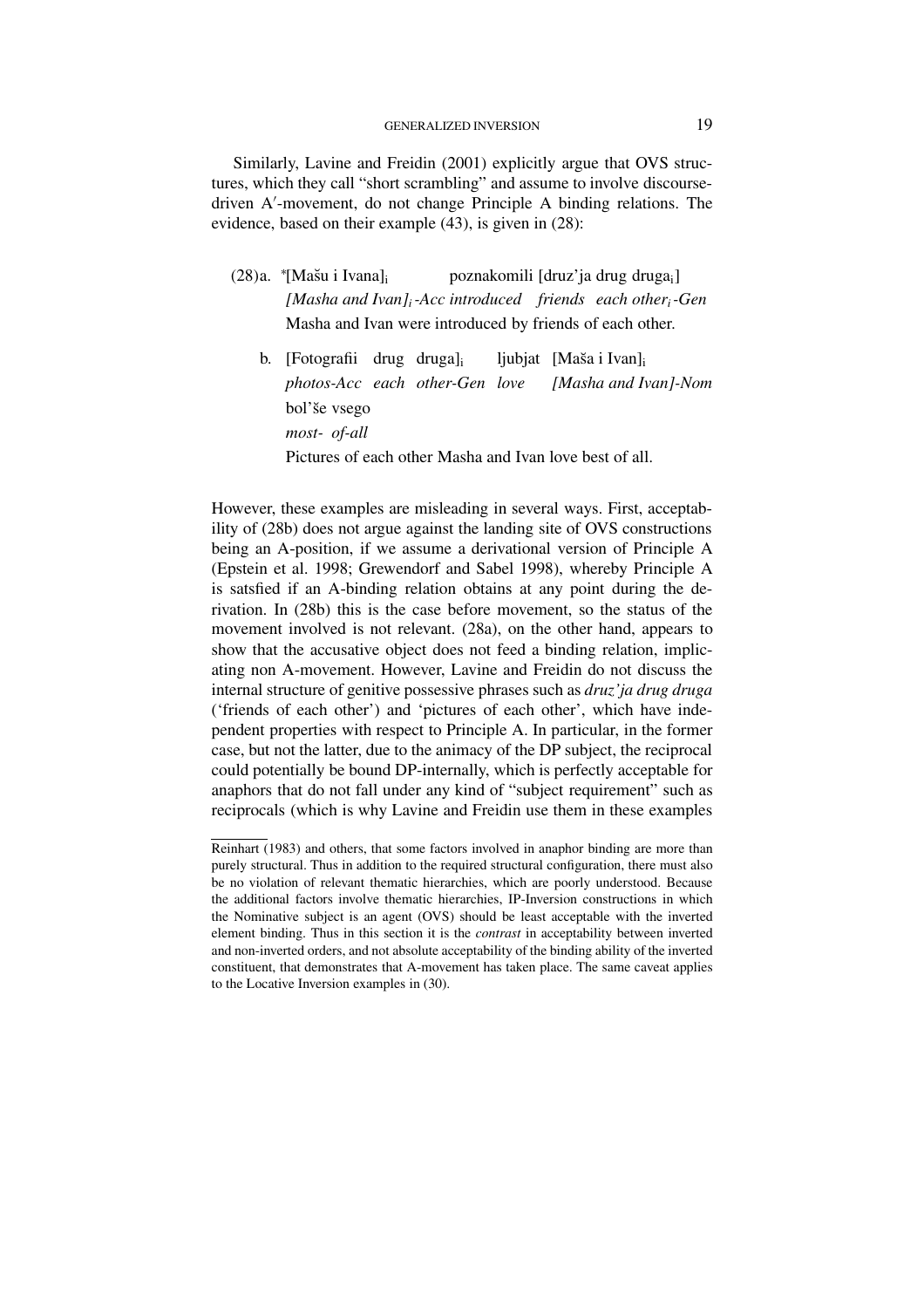to begin with). Further, they do not compare their examples with other OVS structures in which binding obtains after raising, such as (29) below:

*(*29*)* Ivanovyx *the Ivanovs-Acc surprised photograph each other-Gen* udivila fotografija drug druga. The Ivanovs were surprised by a photograph of each other.

Therefore it appears that Lavine and Freidin's claim that Adversity Impersonals obtain A-binder status can and should be extended to the first constituent of OVS constructions as I have suggested. Their Weak Crossover tests point in the same direction (see below).

ii. *Locative Inversion*

In cases of Locative Inversion, the NP within the locative phrase can serve as an anaphor binder from Inversion position. This is consistent with recent findings from scope interactions reported in Anand and Nevins (2002).<sup>23</sup>

|                    |            | $(30)a.$ *Svoj <sub>i</sub> staryj mer                                                                                  |                                                 | vernulsja v razrušennyj rodnoj |        |
|--------------------|------------|-------------------------------------------------------------------------------------------------------------------------|-------------------------------------------------|--------------------------------|--------|
|                    |            | [self's old Mayor]-NOM returned to destroyed native                                                                     |                                                 |                                |        |
| $\text{gorod}_{i}$ |            |                                                                                                                         |                                                 |                                |        |
| city               |            |                                                                                                                         |                                                 |                                |        |
|                    |            | $b.^{?}$ razrušennyj rodnoj gorod <sub>i</sub> vernulsja svoj <sub>i</sub>                                              |                                                 |                                | staryj |
|                    |            | to destroyed native city arrived [self's old                                                                            |                                                 |                                |        |
| mer                |            |                                                                                                                         |                                                 |                                |        |
|                    | Mayor]-NOM |                                                                                                                         |                                                 |                                |        |
|                    |            | — <i>портивал в портиватель</i> в соответство на соответство на соответство на соответство на соответство на соответств | the contract of the contract of the contract of |                                |        |

To (his) destroyed native city<sub>i</sub> returned its<sub>i</sub> old Mayor.

 $\frac{23}{23}$  The objection might arise that the raised R-expression in (30b) apparently does not ccommand the anaphor, being embedded within a prepositional phrase. Yadroff (1999) and Franks and Yadroff (2002), however, have shown that some Russian prepositions, those which they call "functional" prepositions, do not create an opaque domain for c-command relations, by virtue of an LF restructuring process, which other, "lexical" prepositions do not allow. This is shown on the basis of systematically distinct behavior of the two kinds of prepositions including binding and other structural relations. *V* ('to'), in the usage given here, falls into the category of functional prepositions, and therefore we should not expect that this kind of PP will form a c-command domain for the nominal in question. Binding proceeds as expected as if the nominal within were in the position of the PP itself. See Franks and Yadroff (2002) for more discussion.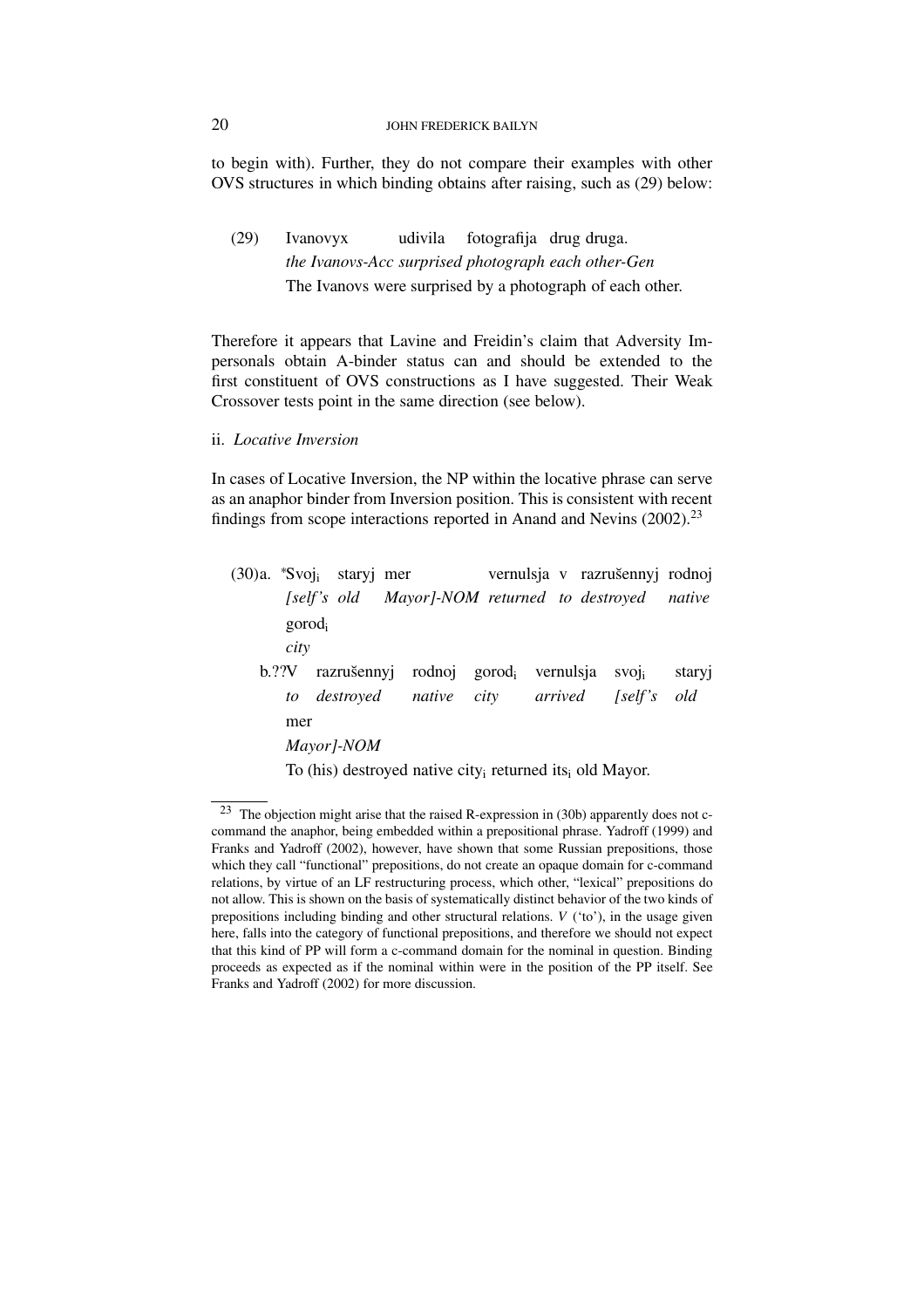- iii. *Adversity Impersonals*
	- *(*31*)*a. <sup>∗</sup> Oprokinuli lodkui *overturned boat-ACC onto self's right side* na svoji pravyj bort They overturned the boat<sub>i</sub> onto its<sub>i</sub> side.
		- b.??Lodkui *boat-ACC overturned onto self's right side* oprokinulo na svoji pravyj bort The boat was overturned onto its side.

That factors other than strict structural position are involved in reflexive binding, as discussed in footnote 22, is borne out by the fact that when reciprocals are tested in similar constructions, the contrast emerges more strongly, thus providing more support for the A-movement analysis, as shown in Lavine and Freidin (2001) (their example (42)):

- *(*32*)*a. Milicionerov *policemen-ACC wounded bullets-INSTR belonging* ranilo pujlami prinadležaščimi drug *each* drugu *other-DAT* The police were wounded by bullets belonging to each other.
	- b. <sup>∗</sup>Puljami *bullets-INSTR belonging* prinadlezaščimi drug drugu *each other-DAT wounded* ranilo milicionerov *the policemen-ACC*

The strong contrast in (32) is further evidence that the fronted constituent in adversity impersonals is in an A-position, as predicted by the Inversion approach.

- iv. *Possessive-PP Inversion*
	- *(*33*)*a.??Svoji sobstvennyj dom *[self's own house]-NOM was at us* byl u nasi We had our own home.
		- b. U nas<sub>i</sub> byl svoj<sub>i</sub> sobstvennyj dom *at us was [self's own house]-NOM* We had our own home.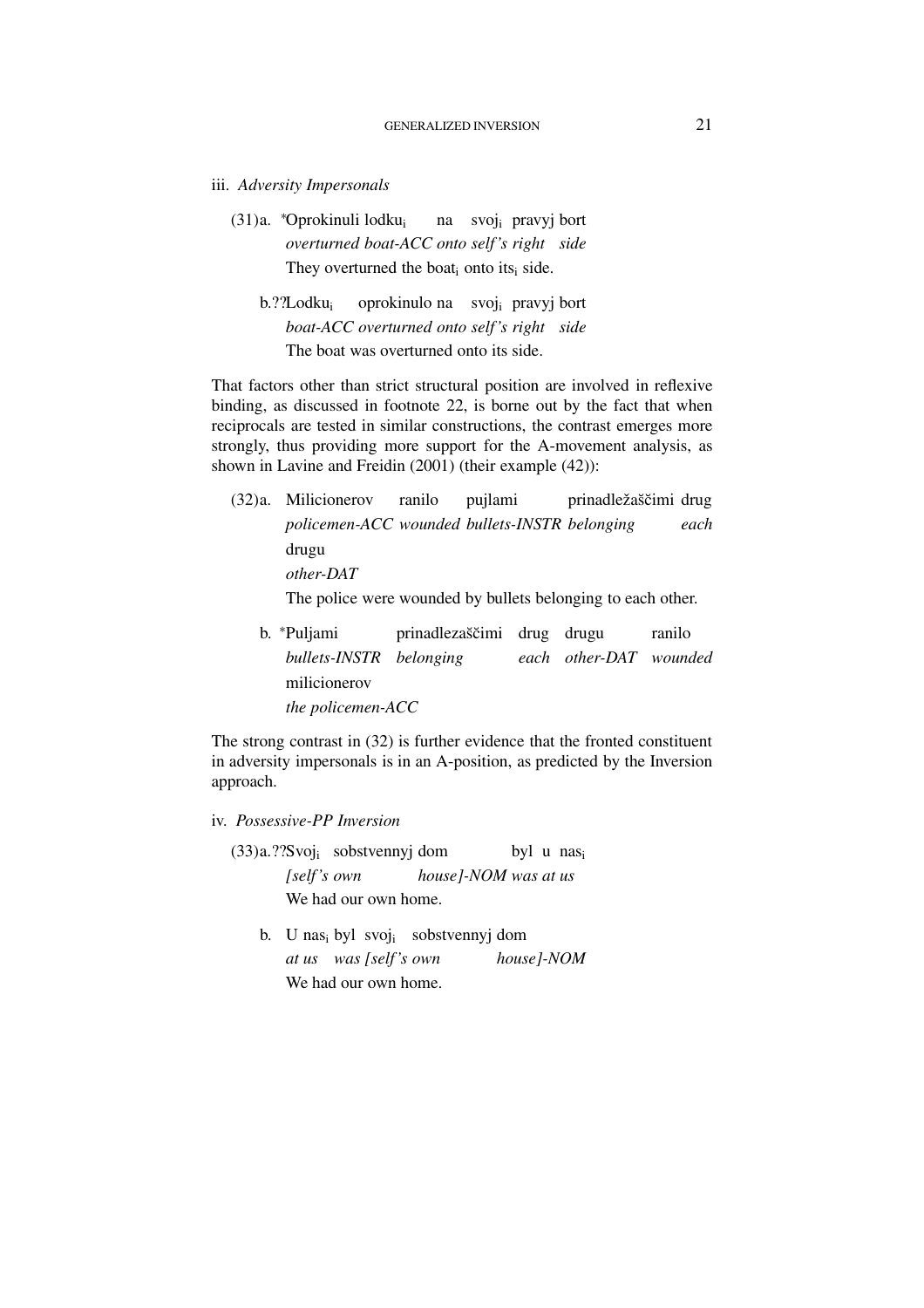v. *Dative Experiencers*

*(*34*)*a.???Sebjai *[self]-ACC sorry Masha-DAT* žal' Maše<sub>i</sub> Masha feels sorry for herself.

> b. Maše<sub>i</sub> *Masha-DAT sorry self-DAT* žal' sebja<sub>i</sub> Masha feels sorry for herself.

The PP in (33b) and the Dative experiencers in (34b) serve as anaphor binders with no difficulty, also indicating A-position status. If a Theme containing the anaphor is raised to EPP position, as in (33a, 34a), the sentences are degraded. Thus all the construction types above have binding relations affected by raising into the EPP position of SpecIP, as expected under this analysis.

#### 2.2.2. *Binding Princiole B*

Binding Principle B requires that pronouns must be free of any coindexed A-binders in their binding domain. Thus (35a) is a Principle B violation. The prediction for IP Inversion constructions is clear: If Inversion involves A-movement, and the inverted construction contains a pronoun, the Principle B violation should disappear. (A -movement, as in (35c), does not show this effect due to reconstruction.) Thus the contrast between the (a) and (c) vs. (b) sentences below provides further evidence for the A-movement account of IP-Inversion.<sup>24</sup>*,*<sup>25</sup>

i. *OVS*

*(*35*)*a. <sup>∗</sup> Ivani *Ivan-NOM loves [his friends]-ACC* ljubit ego<sub>i</sub> druzej. Ivani loves his friendsi.

<sup>24</sup> Again, the Inversion analysis accounts for the contrast but has nothing to say about the marginality of (35b).

 $25$  A possible difficulty with this test is the apparent restriction some speakers have on backward pronominalization of any kind. Thus there are speakers who reject all instances of *ego* ('his') when it precedes its antecedent, regardless of hierarchical relations or position. I therefore report judgments only of those speakers without this general ban on backwards pronominalization and leave analysis of this linear phenomenon aside, but note that it appears to be relevant only for Principle B.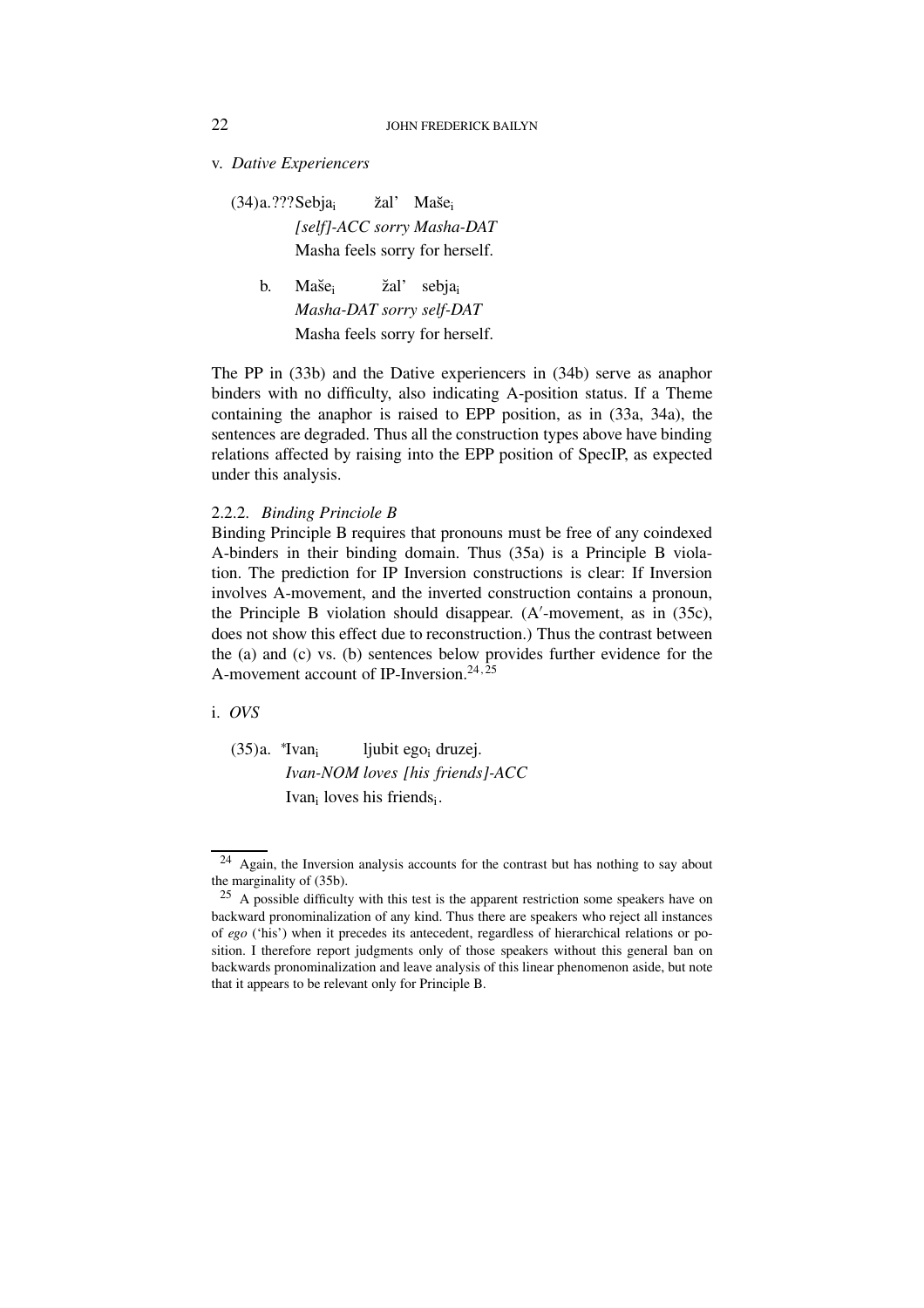b.??**Egoi druzej** *[his friends]-ACC loves Ivan-NOM* ljubit Ivan<sub>i</sub>  $His<sub>i</sub>$  friends are loved by Ivan<sub>i</sub>.

- c. <sup>∗</sup>Ego<sub>i</sub> druzej, *[his friends]-ACC we want that Ivan-NOM love* my xotim, čtoby Ivan<sub>i</sub> poljubil  $His<sub>i</sub>$  friends, we want Ivan<sub>i</sub> to love.
- ii. *Locative Inversion*
	- (36)a. \*Staršij brat<sub>i</sub> *[older brother]-NOM appeared in his house.* pojavilsja v ego<sub>i</sub> dome. The older brother<sub>i</sub> appeared in his<sub>i</sub> house.
		- b. ?**V ego<sub>i</sub> dome** pojavilsja staršij brat<sub>i</sub> *in his house appeared [older brother]-NOM* In his $_{i}$  house appeared the older brother $_{i}$ .
- iii. *Possessive-PP Inversion*
	- (37)a. \*Tol'ko Maša<sub>i</sub> *only Masha-NOM is at her* est' u neei Masha $_{i}$  is all she<sub>i</sub> has.
		- b. ?**U nee**<sub>i</sub> est' tol'ko Maša<sub>i</sub> *at her is only Masha-NOM* All she<sub>i</sub> has is Masha<sub>i</sub>.
- iv. *Dative Experiencers*
	- (38)a. \*Ètot rebenok<sub>i</sub> *This child-NOM like* nravitsja ego<sub>i</sub> roditeljam. *his parents-DAT* This child<sub>i</sub> pleases his<sub>i</sub> parents.
		- b. ? **Ego<sub>i</sub> roditeljam** nravitsja ètot rebenok<sub>i</sub> *his parents-DAT like this child-NOM* His parents<sub>i</sub> like this child<sub>i</sub>.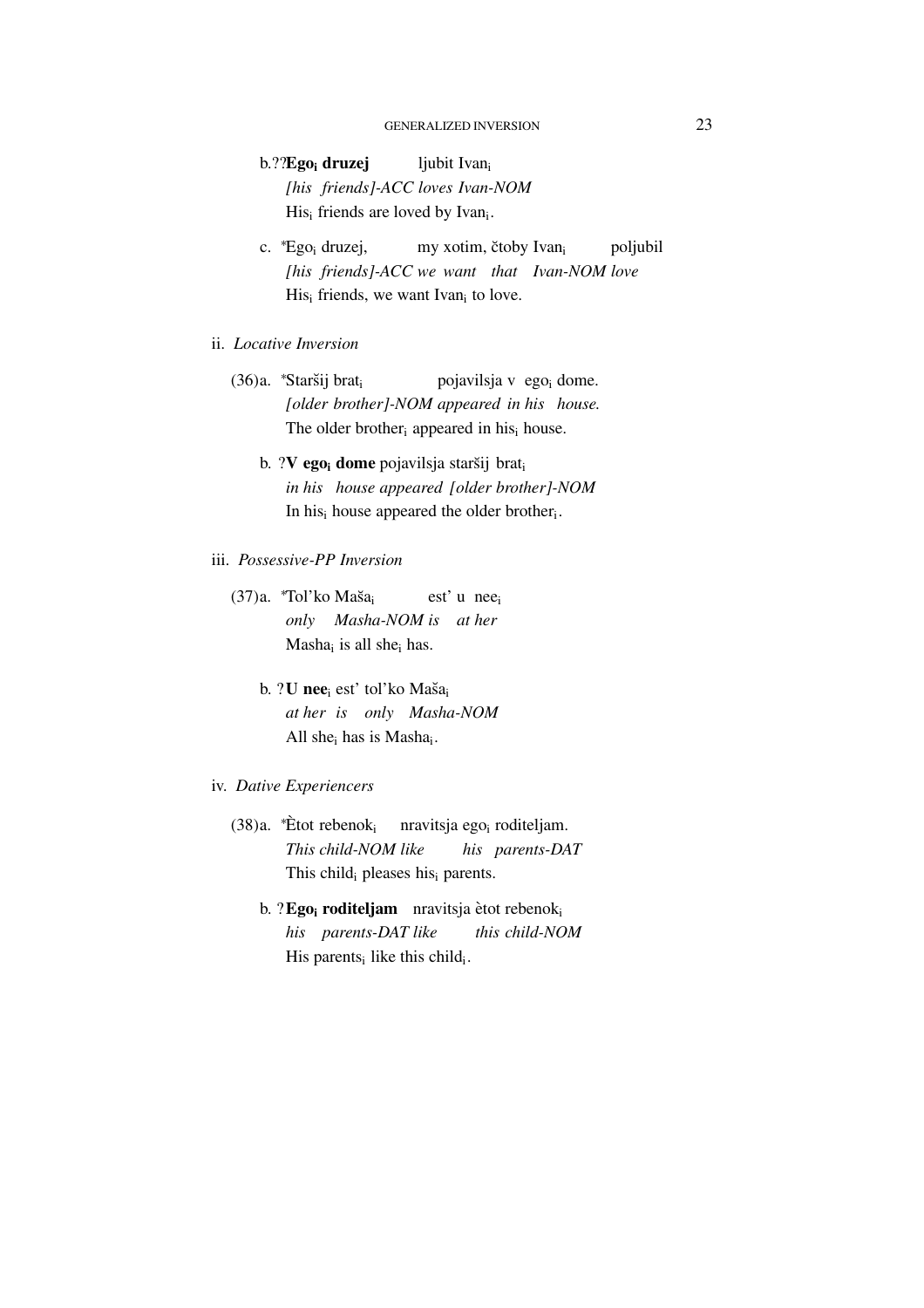2.2.3. *Binding Principle C*

Principle C of the binding theory requires that an R-expression must be free of any coreferent A-binders. Thus in the English sentence (39), the R expression *John* embedded in the subject clause *friends of John* does not enter into a c-command relation with the coreferent pronoun *him*, and neither Principle B nor Principle C are violated.

(39) [Friends of John]<sub>i</sub> introduced him<sub>i</sub> to Mary.

However when the underlying direct object pronoun is passivized, as in (40), a configuration results in which *John* is bound by the coreferent pronoun *he*.

(40)  $*He_i$  was introduced to Mary by friends of John.

The violation obtains on the standard assumption that A-movement does not reconstruct for the purposes of binding. Thus the possibility of triggering a Principle C violation is evidence of the A-status of the raised constituent. It is here that we find perhaps the most striking evidence of the Inversion account: When running through our IP Inversion types, we find systematic violations in comparable structures, as shown in the (b) sentences of (41–45) below. In (41c), for example, we see that Long Distance A -fronting of the pronoun does not trigger a Principle C violation, as expected under reconstruction. IP-Inversion in (41b), however, causes a violation, as predicted.

i. *OVS*

*(*41*)*a. Novye *[new* znakomye *friends]-NOM* Ivanai *of Ivan* predstavili *introduced* egoi *him-ACC* predsedatelju. *chairman-DAT* Ivan's new friends introduced him to the Chairman.

b. <sup>∗</sup>**Egoi** *him-ACC* predstavili *introduced* novye *[new* znakomye *friends]-NOM* Ivanai *of Ivan* predsedatelju *chairman-DAT*

<sup>∗</sup>Hei was introduced to the chairman by Ivan'si new friends.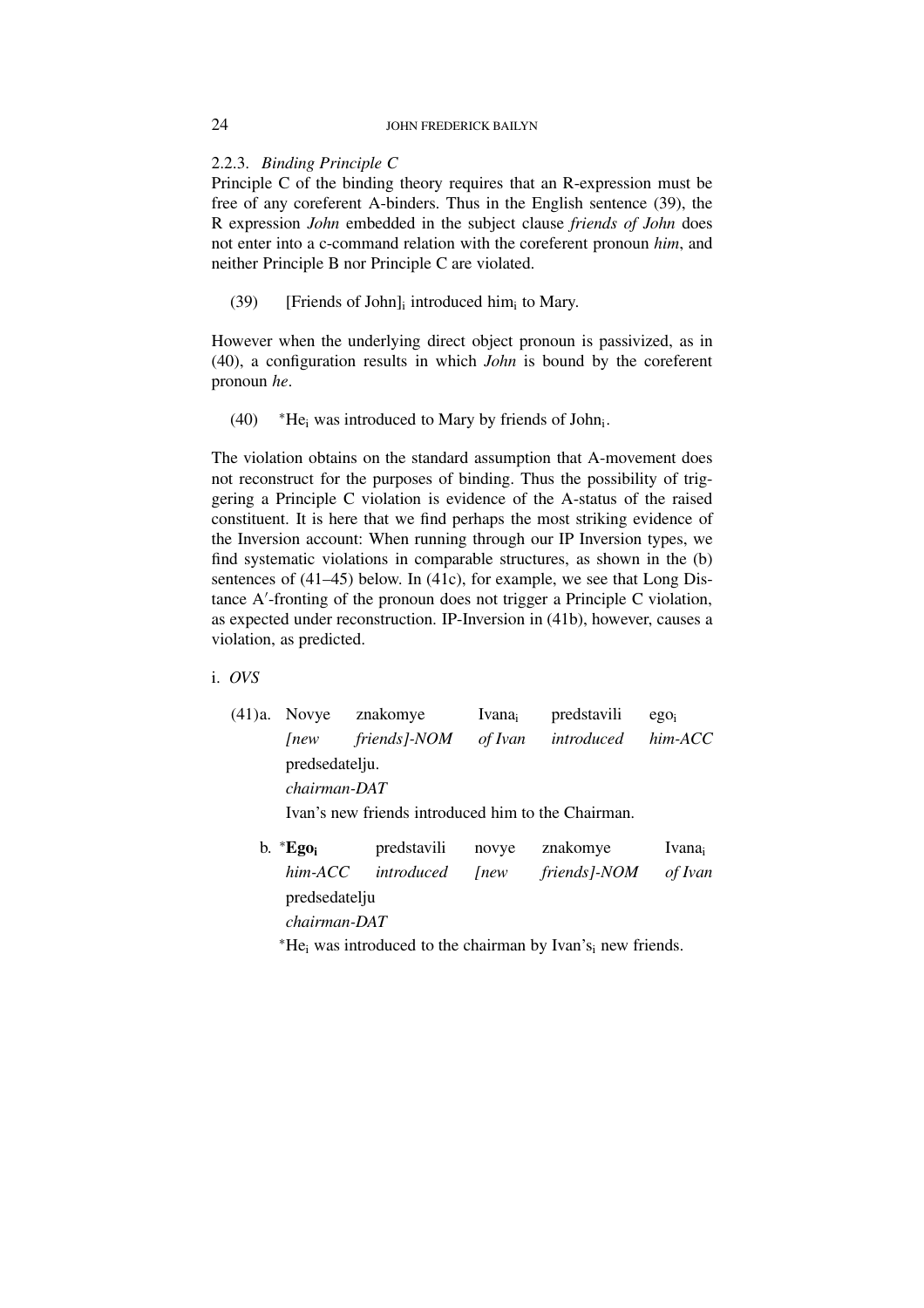- c. Egoi *he-ACC we want* my xotim, čtoby novye znakomye *that [new friends]-NOM of Ivan* Ivanai predstavili predsedatelju. *introduced chairman-DAT* We want Ivan's new friends to introduce HIM to the Chairman.
- ii. *Adversity Impersonals*
	- *(*42*)*a. Egoi druzja *[his friends]-NOM led-away sailor-ACC* uveli morjakai  $His<sub>i</sub>$  friends led the sailor<sub>i</sub> away.
		- b. <sup>∗</sup>**Egoi** *him-ACC swept away in direction of house sailor-GEN* uneslo v storonu doma morjakai. <sup>∗</sup>Hei was swept away in the direction of the sailor'si house.

With Locative Inversion, possessive-PP inversion and Dative experiencers, we again find a contrast between IP-Inversion and Long Distance (discourse-related)-movement, as predicted:

- iii. *Locative Inversion*
	- *(*43*)*a. Znakomye *friends-NOM of Ivan lived at him* Ivana<sub>i</sub> žili u nego<sub>i</sub> Friends of Ivan's<sub>i</sub> lived at his<sub>i</sub> house.
		- b. <sup>∗</sup>**U nego<sub>i</sub> žili ⊥znakomye** *at him lived friends-NOM of Ivan's* Ivana<sub>i</sub>. At his house lived friends of Ivan's.
		- c. U nego<sub>i</sub> my xotim, čtoby žili znakomye *at him we want that lived friends-NOM of Ivan's* Ivana<sub>i</sub>. We want friends of Ivan's to live at HIS house.
- iv. *Possessive-PP Inversion*
	- *(*44*)*a. ?Igruski ˘ *toys-NOM of Ivana were at him* Ivana<sub>i</sub> byli u nego<sub>i</sub>. Toys of Ivan<sub>i</sub> he<sub>i</sub> had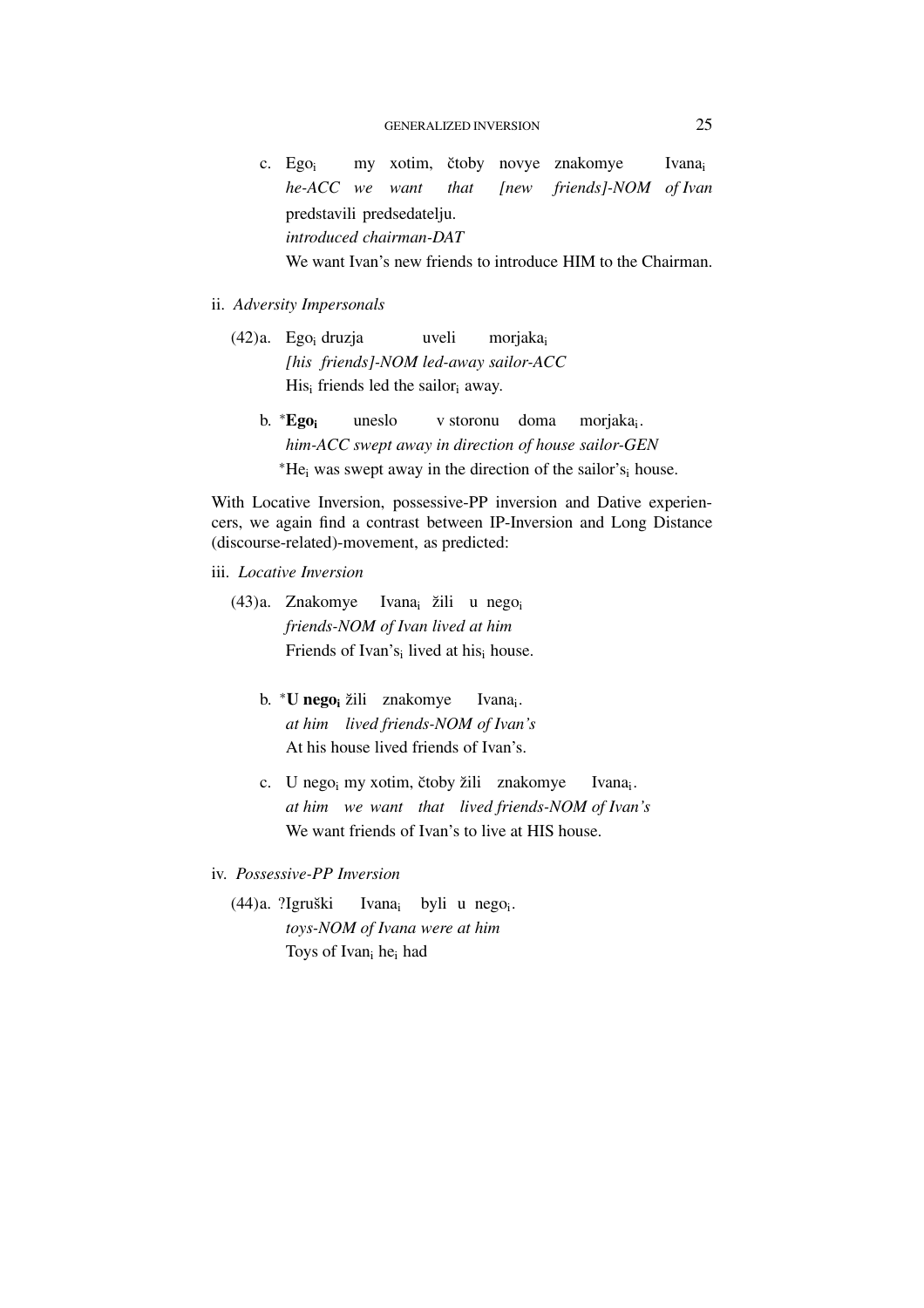- b. \***U nego<sub>i</sub>** byli igruški *at him were toys-NOM of Ivan* Ivanai. He<sub>i</sub> had toys of Ivan's<sub>i</sub>.
- v. *Dative Experiencers*
	- *(*45*)*a. Znakomye *friends-NOM of Ivan like* Ivana<sub>i</sub> nravjatsja emu<sub>i</sub>. *him-Dat* Friends of Ivan<sub>i</sub> please him<sub>i</sub>. (cf.  $*$  "He likes friends of Ivan.")
		- b. <sup>∗</sup>**Emu<sub>i</sub> πravjatsja znakomye** *he-DAT like-pl friends-NOM of Ivan* Ivana<sub>i</sub>. He<sub>i</sub> is liked by friends of Ivan<sub>i</sub>.

### 2.2.4. *Weak Cross-over*

Weak Crossover (WCO) is often used as a test for A -movement. Thus Lavine and Freidin (2001) provide WCO examples in support of their claim that adversity impersonals involve A-movement to SpecIP, a finding fully consistent with the IP Inversion analysis. This evidence, repeated in (46), involves movement of the internal argument in adversity impersonals across a pronoun serving as its antecedent, which typically, in cases of A movement, triggers a weak crossover violation. The violation can be seen in (46a), where the movement in question is the *covert* LF movement of the phrase containing the quantifier across the pronoun (compare English <sup>∗</sup>*His<sup>i</sup> mother kissed every childi*).

- *(*46*)*a. <sup>∗</sup> [nogu *foot-ACC of-its wearer-GEN rubs-sore* ego<sub>i</sub> nositelja]<sub>k</sub> natiraet t<sub>k</sub> [každym, novym *every new* sapogom]i *boot-INSTR* The foot of its<sub>i</sub> wearer is rubbed sore by every new boot<sub>i</sub>.
	- b. [**kazdym ˘ novym sapogom**]i natiraet nogu *every new boot-INSTR rubs-sore foot-ACC its wearer* ego<sub>i</sub> nositelja Every new boot<sub>i</sub> rubs sore the foot of its<sub>i</sub> wearer.

However, in (46b), the overt movement of the internal argument into the EPP position, an A-position under their account, does not trigger a WCO violation, and subsequent quantifier raising (QR) reconstructs only to the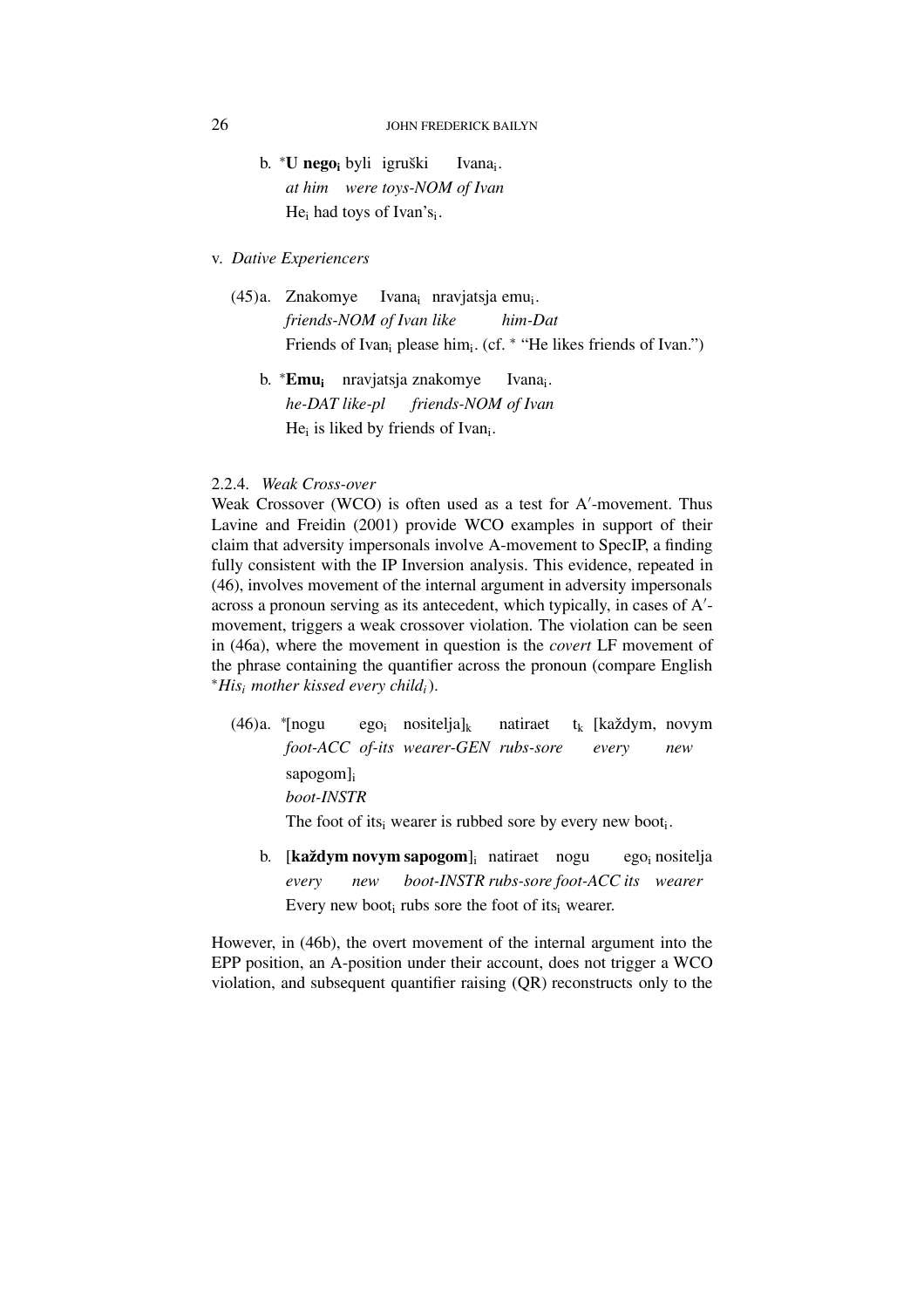highest A-position, and therefore does not trigger any violation. This is evidence that (46b) involves A-movement.

Lavine and Freidin go on to observe, indeed, that OVS constructions, which they do not analyze as EPP movement, have the same asymmetric character. This is based on (47), and parallels the binding possibilities in the English translations (involving passive, a well-known case of A-movement).

- *(*47*)*a. <sup>∗</sup> Eei sobaka *[her dog]-NOM loves [every girl]-ACC* ljubit každuju devočku<sub>i</sub> Her<sub>i</sub> dog loves every girl<sub>i</sub>.
	- b. [Každuju devočku] $_k$  ljubit ee sobaka t $_k$ *[every girl]i-ACC loves [her<sup>i</sup> dog]-NOM* Every girl is loved by her dog.

In (47a), an SVO structure, the violation is presumed to be caused by the LF movement of the phrase containing the quantifier over the phrase containing the coreferent pronoun. In (47b), therefore, where similar movement occurs overtly, we would expect a WCO violation just in case the movement had A -properties. In fact, however, there is no violation, and this contrast supports the analysis that the movement in question is A-movement into SpecIP.

Oddly, Lavine and Freidin do not consider the parallel behavior of (46) and (47) to be evidence that the OVS construction and the adversity impersonal construction have similar properties. Rather, they claim that "the weak crossover facts demonstrate that both SpecTP and the position to which an argument may scramble are A-positions" (p. 22). The question arises of why two positions should share this property: more likely, they are simply the same position; the correlation has no structural explanation on the Lavine and Freidin analysis where one kind of movement (EPP) is substitution, whereas the other (scrambling) is adjunction. Under the IP-Inversion analysis proposed here, the positional behavior correlates with the facts discussed above – movement into SpecIP has A-properties, adjunction does not. We thus expect a case of long distance scrambling such as (48) to cause a WCO violation, and it does:

(48) \*Každuju devočku ja xoču, čtoby ee sobaka *[every girl]i-ACC I want that [its dog]-NOM loves t<sup>i</sup>* poljubila Every girl<sub>i</sub>, I want her<sub>i</sub> dog to love.

Thus extending the IP Inversion construction to include OVS in addition to Adversity Impersonals eliminates the need for a claim of any adjoined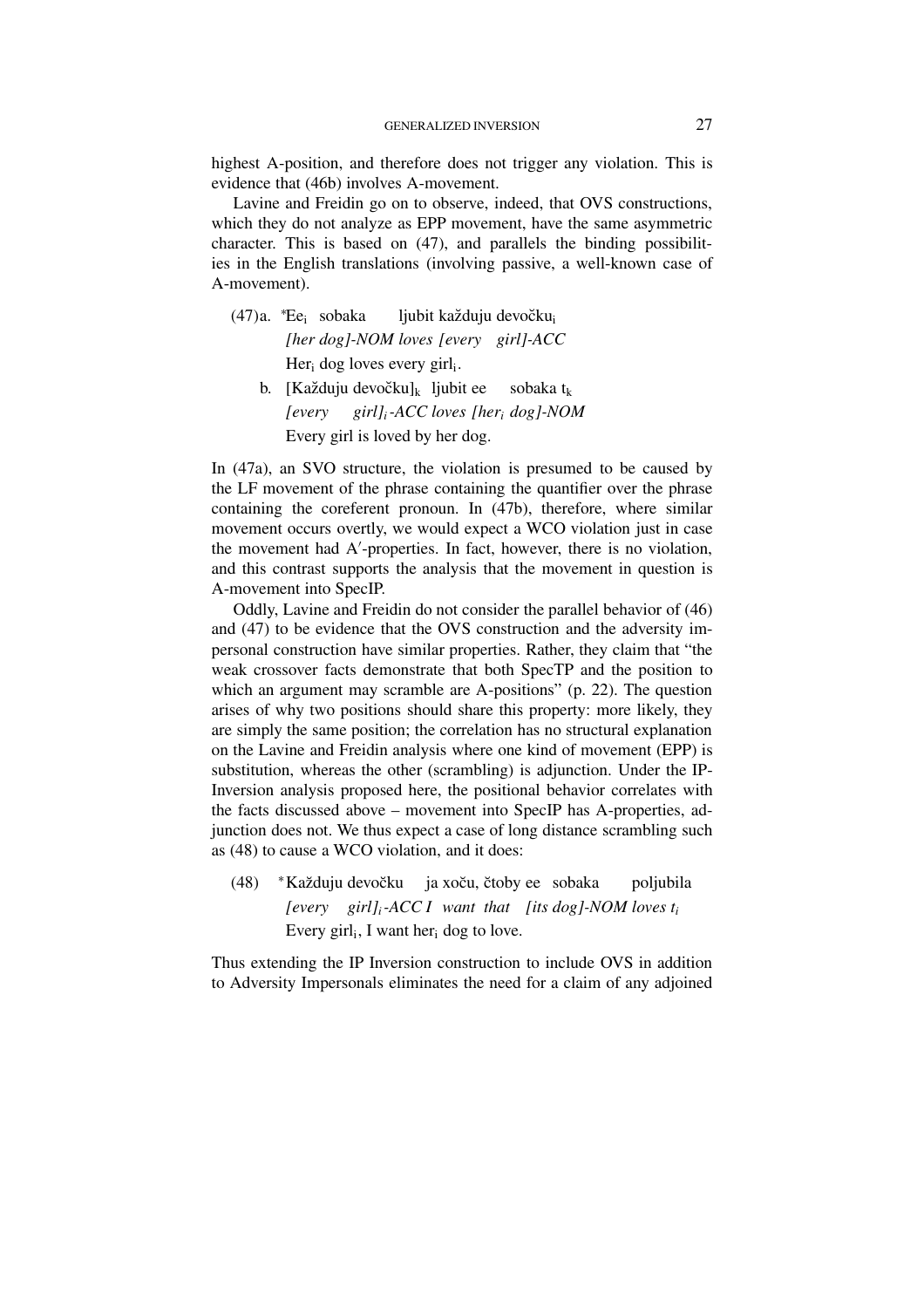positions having A-properties, and unifies A-behavior as being unrelated to scrambling.<sup>26</sup>

In examining our other IP-Inversion constructions, we find that in no cases are weak crossover violations incurred by the movement involved. This is shown in (49–51):

- iii. *Locative Inversion*
	- (49)a. \*[Ee<sub>i</sub> uborščica] *its cleaning lady-NOM entered into every* vošla [v každuju komnatu<sub>i</sub>]. *room* Its<sub>i</sub> cleaning lady entered every room<sub>i</sub>.
		- b. **V každuju komnatu**<sub>i</sub> vošla [ee uborščica<sub>i</sub>] *into every room entered its cleaning lady-NOM* Into every room<sub>i</sub> entered its cleaning<sub>i</sub>.
- iv. *Possessive-PP Inversion*
	- *(*50*)*a. <sup>∗</sup> [Eei sobaka] *its dog-NOM was on arms at every girl* byla na rukax u [každoj devočki]<sub>i</sub> Her<sub>i</sub> dog was in every girl's<sub>i</sub> arms.
		- b.? **U [každoj devočki]**<sub>i</sub> byla na rukax [ee<sub>i</sub> sobaka] *at every girl was in arms her dog-NOM* Every girli had heri dog in her arms.
- v. *Dative Experiencers*
	- (51)a.??[Ee<sub>i</sub> sobaka] nužna [každoj devočke]<sub>i</sub> *her dog-NOM needs every girl-DAT* Her<sub>i</sub> dog is needed by every girl<sub>i</sub>.

<sup>26</sup> Lavine and Freidin's claim that OVS and Adversity Impersonals differ in this way crucially relies on an argument from "Focus Projection". The idea is that Focus interpretation can spread to the entire sentence in the case of adversity impersonals, whereas it cannot in OVS structures. Assuming Junghanns and Zybatow's (1997) generalization that Focus projection is interrupted by A-scrambling only, Lavine and Freidin contend that OVS must involve A -movement. However, it is not clear that Focus Projection is a useful syntactic test, since Junghanns and Zybatow's generalization may not hold in all A -movement cases. V-S intransitives, for example, certainly allow focus projection, but have been argued to involve rightward A -movement (see Bailyn 1995a), so for these cases the generalization does not hold. It is also not clear that all cases of A-movement do not disrupt Focus Movement. Rather, a Thematic Hierarchy appears relevant in Focus spreading. Therefore it would appear that the WCO test is a better indicator of syntactic status, and it indeed shows the two constructions to behave similarly.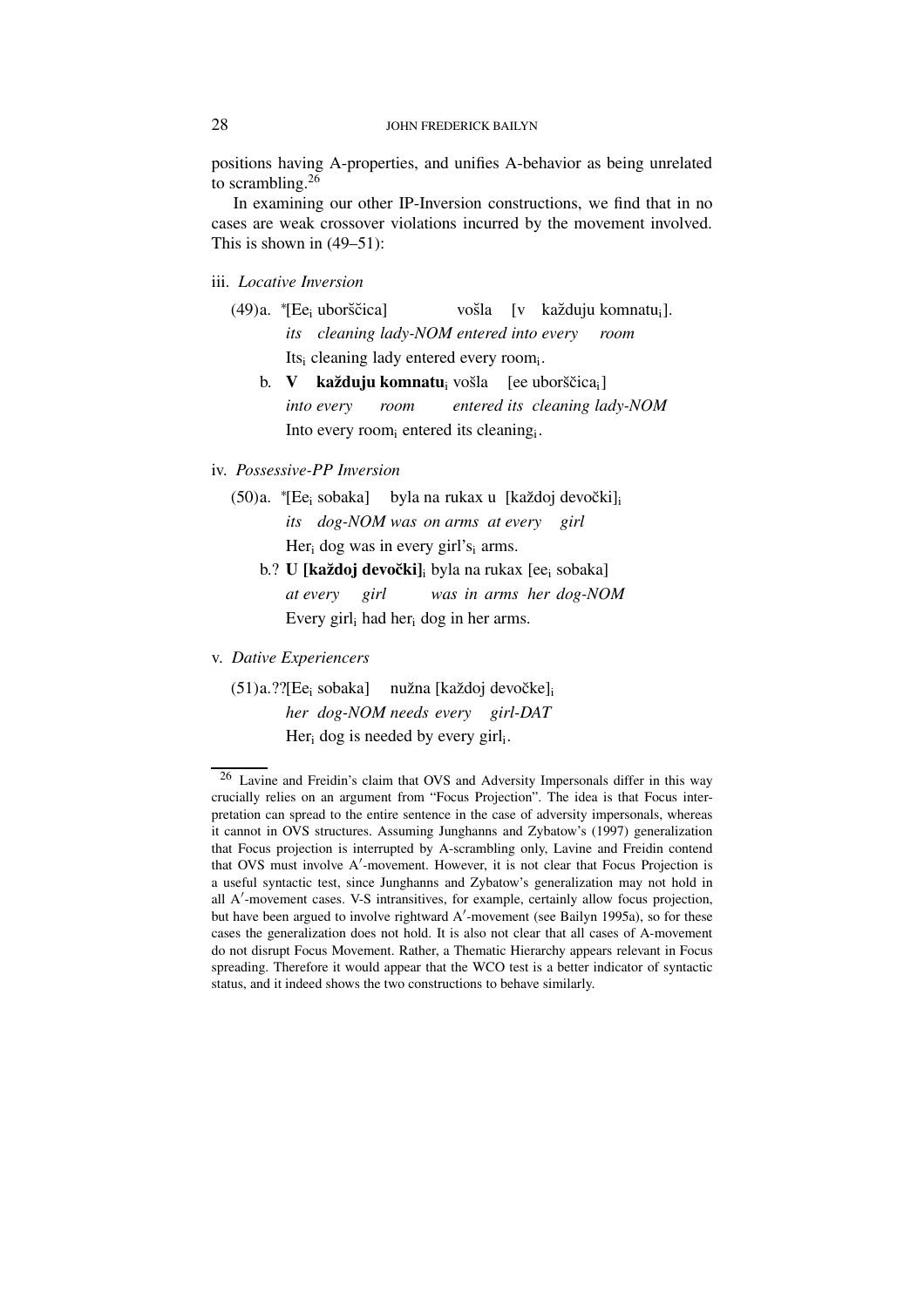b. [Každoj devočke]<sub>i</sub> nravitsja [ee<sub>i</sub> sobaka] *every girl-DAT likes her dog-NOM* Every girl<sub>i</sub> needs her<sub>i</sub> dog.

In this section we have seen that the A-movement analysis of all these constructions is borne out by facts from weak crossover, which is not triggered by movement across a pronoun in cases of IP Inversion. We next turn to another test – idiom chunk interpretation.

2.2.5. *Idiom Chunk Interpretation* Consider the idiom presented in (52):

(52) Mal'čiki b'jut bakluši *boys-NOM hit pieces of wood-ACC* The boys are distracted, bored (twiddling their thumbs).

In (52) we have a normal SVO sentence, with highly idiomatic interpretation. It is generally assumed that A -movement disrupts the idiomatic meaning of idioms, as is shown in the downgraded sentence (53) (on the idiomatic interpretation):

*(*53*)* ??Baklusi, ˘ *pieces of wood-ACC I want that boys-NOM hit-subj* ja xoču, čtoby mal'čiki bili I want the boys to be distracted, bored (twiddling their thumbs).

However, in OVS constructions, the idiomatic interpretation obtains, as shown in  $(54)$ :

*(*54*)* Baklusi˘ *pieces of wood-ACC hit boys-NOM* b'jut mal'čiki The boys are distracted, bored (twiddling their thumbs).

Thus we have yet an additional piece of evidence that the OVS construction (54) does not involve A -movement, as opposed to long fronting of the object in (53). This provides further evidence in favor of the analysis given here. The test is not applicable to the other constructions because most Russian idioms are V-O constructions.

#### 2.2.6. *Summary of Section 2.2*

In section 2.2, we have seen significant syntactic evidence in favor of the IP Inversion analysis, based on Miyagawa's (2001, 2003) account of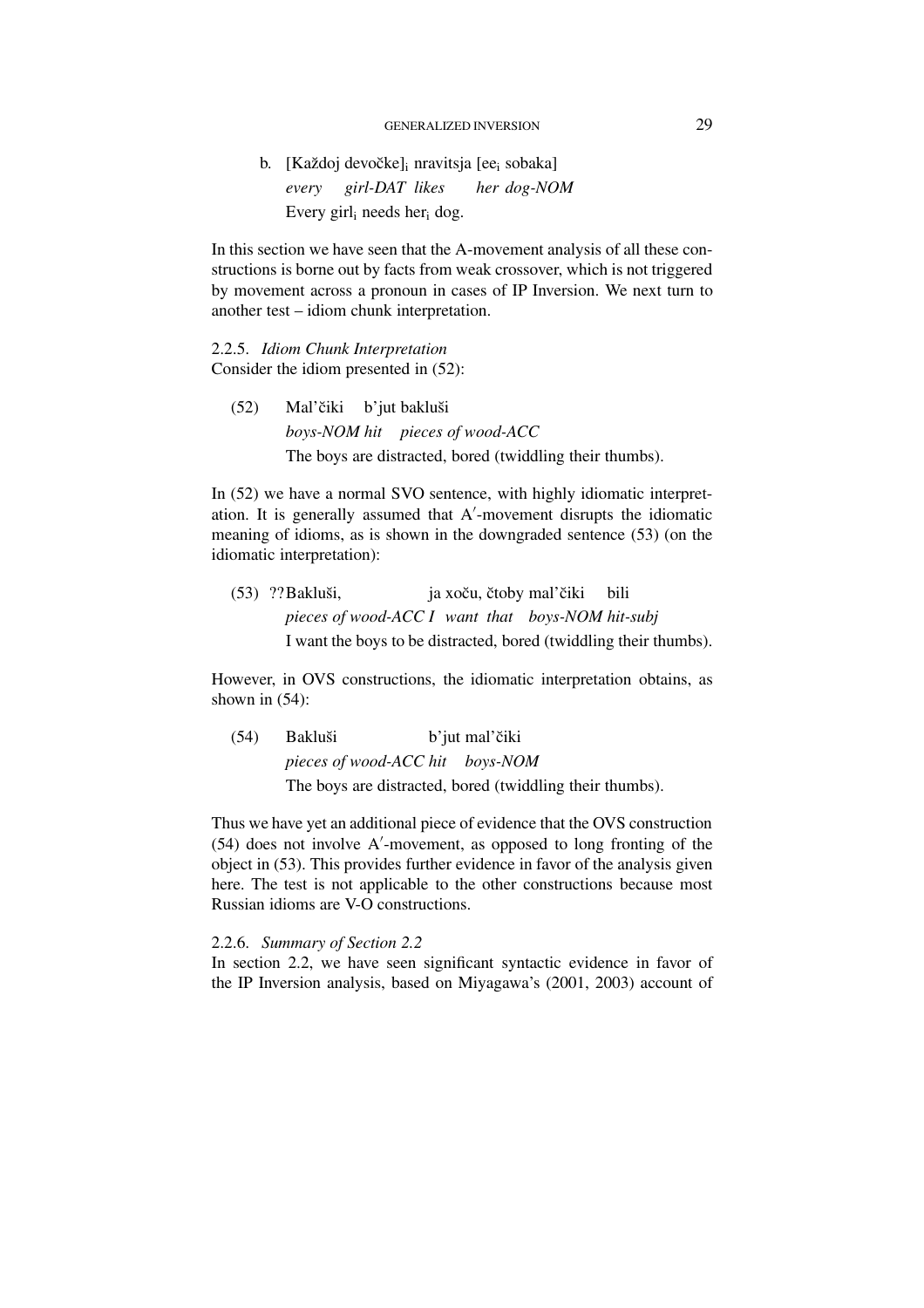Japanese OSV constructions and in particular in favor of the claim that the movement involved is movement into an A position, which under the current account is movement into SpecIP, a modern day Raising to Subject of morphological non-subjects. I suggest that this kind of Inversion underlies all cases of IP-level A-scrambling, thus allowing a narrower view of scrambling as A -movement only, related to discourse structure and involving adjunction (see Bailyn 2001a). In the next section we turn to theoretical issues raised by this syntactic approach to what was formerly known as A-scrambling.

### 3. IP INVERSION AND THE EXTENDED PROJECTION PRINCIPLE

In this section, I discuss the consequences of analyzing the Russian Inversion constructions we have seen as being driven by the Extended Projection Principle. If such a unification can be maintained, it represents a welcome step forward in understanding the nature of non-canonical word order patterns in languages like Russian. Indeed, as we shall see, such an approach allows for a natural combination of Inversion constructions on the IP level with their more familiar counterparts on the CP level, namely V2 constructions. Thus, in effect, Russian is a kind of IP-level V2 language (like Yiddish, see Diesing 1990), with one important distinction in the nature of Nominative case, in the spirit of Pesetsky and Torrego (2001), discussed immediately below. This brings us to the surprising conclusion that the limited Inversion possibilities of English stem from the absence of overt verb movernent, which in effect forces the Nominative subject to fulfill the EPP.

### 3.1. *Extending the EPP*

The Extended Projection Principle was originally proposed within Government and Binding Theory as the requirement that all sentences (in languages such as English) have an overt subject, hence the obligatory presence of expletives in existential and impersonal constructions. Extensive work on expletive constructions in English, Icelandic and other languages has demonstrated the necessity of some kind of EPP; see Chomsky (1995), Bobaljik and Jonas (1996), Reuland (2000) and references therein, Lasnik (2001) and Svenonius (2002) and references therein. Russian in this respect is no different, and the evidence in section 2 has demonstrated that the inverted constituent is, in fact, in a VP-external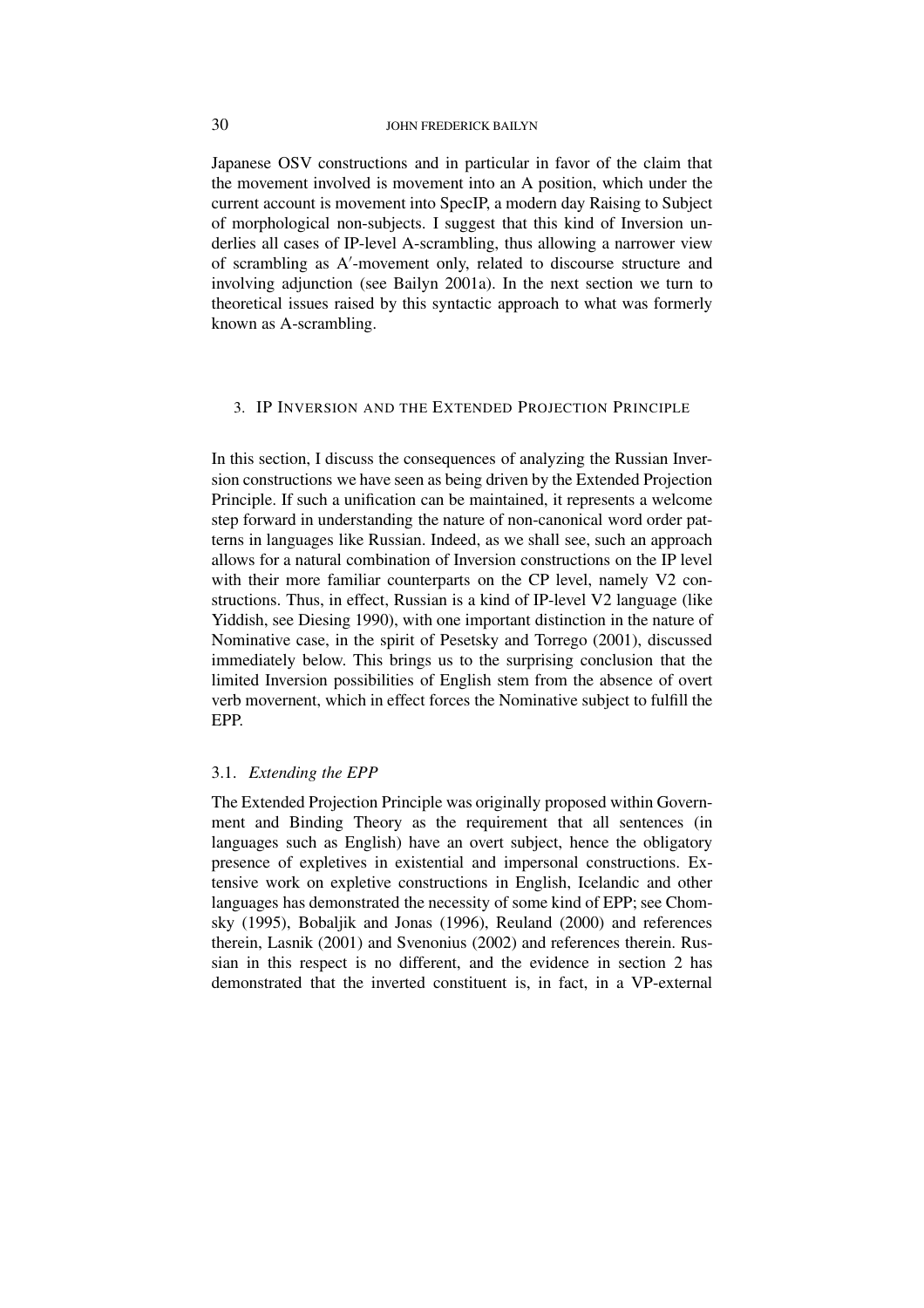A-position, namely SpecIP. The version of the EPP assumed thus far in this article is given in (55):

### (55) *The External Projection Principle: IP must have a filled specifier*

The difference between Russian and a language like English appears to lie in the range of possible constituents that can satisfy the EPP requirement of IP.<sup>27</sup> A descriptive account of this parameter was given in (26), and is repeated below:

# (26) *The Inversion Parameter:* (first version) *The EPP requirement in I can be satisfied by any XP in SpecIP*

Notice that (55) is not stated in terms of feature checking. Simply stated, it is a lexicalization requirement of the IP specifier position. Various recent work, including Chomsky (2000), Pesetsky and Torrego (2001), Boeckx (2000), however, has attempted to derive the EPP as the overt manifestation of an already existent agreement relation in the derivation. Thus in addition to the requirement that an uninterpretable feature must be "checked" (in the terminology of Chomsky 1995) or probed and agreed with (in the terminology of Chomsky 2000), an EPP feature would force overt movement. This is the view in Miyagawa (1997), for example, who analyzes Japanese local A-Scrambling as driven by the EPP. In that account, however, such movement is case-driven, or at least related to structural case checking, as it is Miyagawa's claim that in Japanese only structurally casemarked arguments can undergo A-Scrambling. We have seen that Russian is not restricted in this way. I therefore do not entertain the possibility that EPP movement is case-related, sharing in this the conclusion arrived at in Lavine and Freidin (2001) and Chomsky (1995, 2000, 2001).

A stronger version of the view that the EPP is related to an existing checking or agreement relation is argued for in Pesetsky and Torrego 2001. The analysis given here is consistent with the typological claims there, but differs in the account of the nature of EPP itself, siding with Lavine and

 $27$  I take this to be essentially a syntactic difference, and not a functional distinction, although it is clear that some kind of correlation exists. That is, I assume that the functional use of the inverted position as a Theme (in Theme-Rheme structure) relates to it being syntactically available, but that its thematic nature, in those cases where SpecIP correlates with Theme, is not the syntactic trigger of the movement any more than it is in English Locative Inversion constructions. How to formalize the relationship between the syntactic process of Inversion and the surface alignment of functional elements is an important question that lies outside the scope of this article.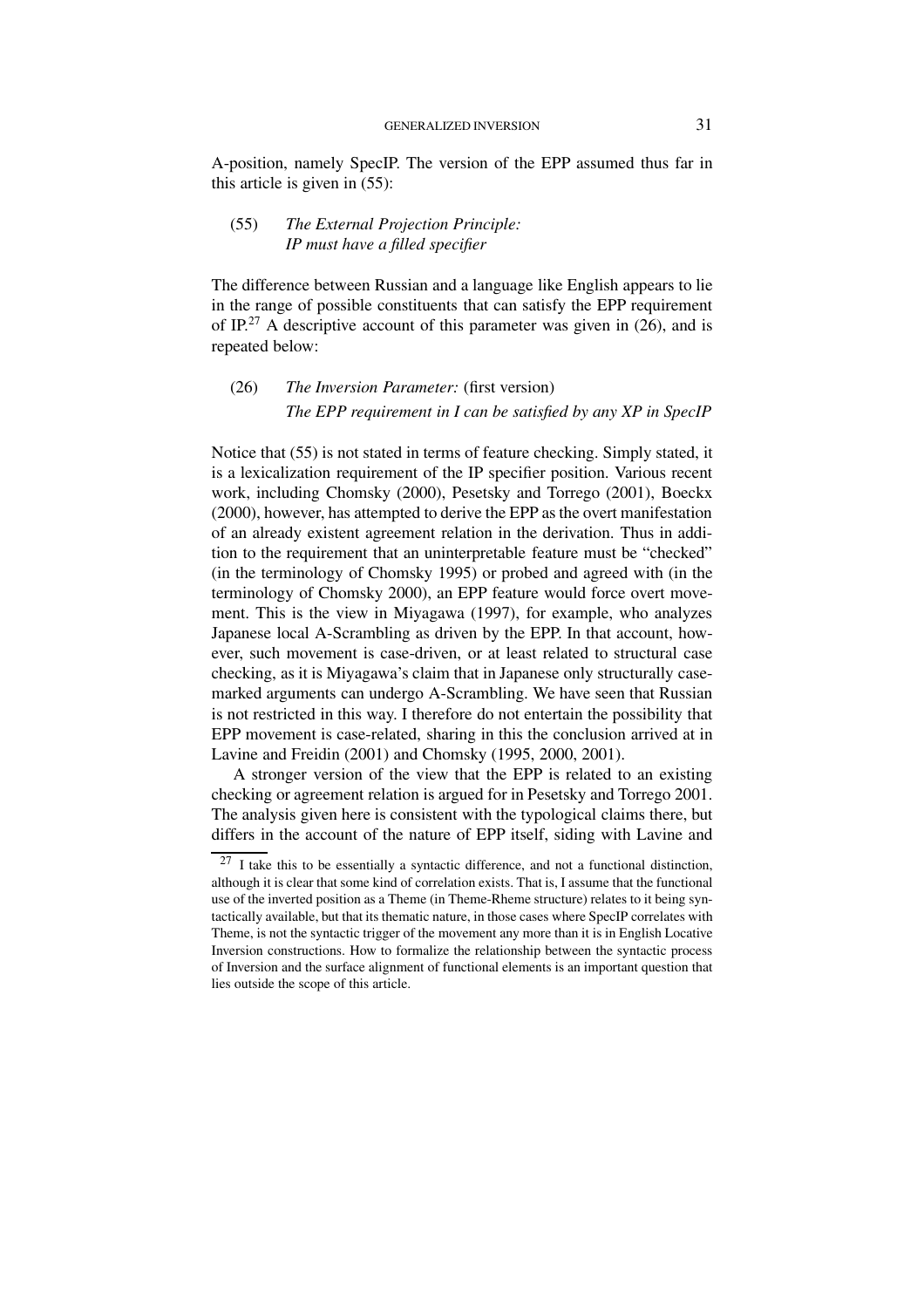Freidin (2001) in maintaining that the EPP is an independent requirement that must be satisfied by overt material in the Specifier of some category. In Lavine and Freidin (2001) the case is made that Adversity Impersonals involve A-movement driven by the EPP but unrelated to another Agree relation.<sup>28</sup>

The same conclusion is reached in Lasnik (2001) for independent reasons, which show that the feature-based account of the EPP is suspect. The Lasnik argument is based on IP and VP-ellipsis constructions of the kind found in (56–57):

- (56) Mary will see someone.
- $(57)$  Who(m)<sub>i</sub> [Mary will see t<sub>i</sub>]? (IP-ellipsis)

(57) is derived by IP-ellipsis, as shown. Only the fronted WH-phrase *who* escapes the ellipsis of the entire remaining IP. Typically, of course,  $I^0 \rightarrow C^0$ is required in non-Nominative WH-questions in English. That requirement is related to the checking of some kind of [+T] feature on C. Yet in (57), overt  $I^0 \rightarrow C^0$  movement does not take place, and somehow the checking requirement is met nonetheless. Lasnik argues that the reason for this is related to the features of the element in I, which are deleted under elision. Thus the feature checking requirement can be handled by either the usual movement or elision. He then turns to sentences such as (58):

(58) Mary said she can't swim, even though she (really) can [swim]. (= VP ellipsis)

(58) is a case of VP-ellipsis, as expected. However, by analogy with (57), it should be possible *not* to raise the subject out of the VP (or VP-shell), and delete the offending features through ellipsis, as in (57). This would leave only the modal verb, and the result should be grammatical, but it is not:

(59) <sup>∗</sup>Mary said she can't swim, even though (really) can she swim. (why not VP ellipsis?)

We should be able to delete the relevant features of *she* through ellipsis. However, (59) clearly shows that this is impossible, despite the parallel operation being acceptable in (57). This indicates that the EPP requirement on overt subjects is more than a feature-checking operation – it requires, as the original formulations stated, that something overt be in the SpecIP position. Lasnik summarizes the situation as follows:

 $28$  A similar point for Scrambling is made by Kitahara (2002), who claims that Scrambling involves Match but not Agree.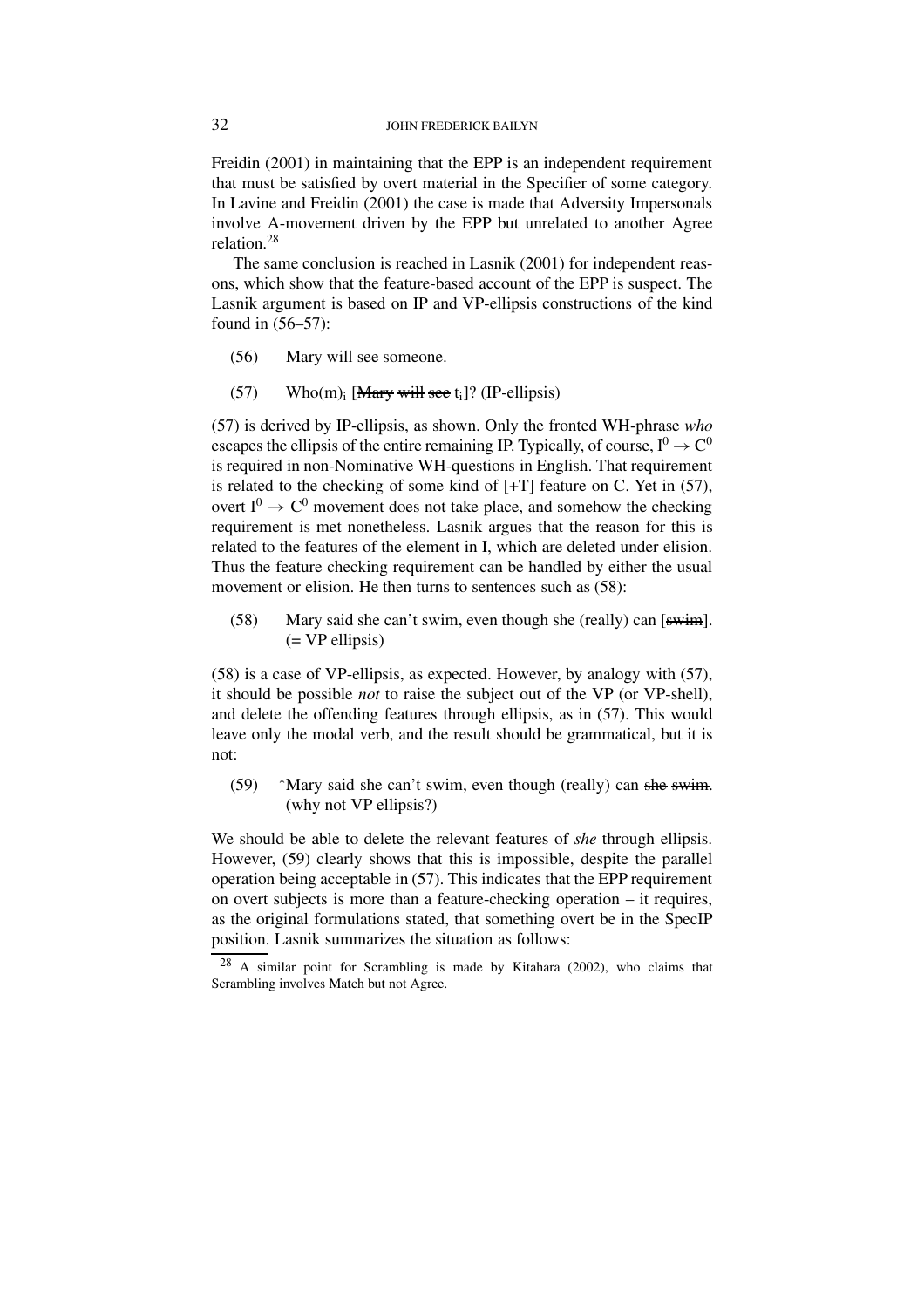(we must) formulate the EPP so that it demands that the fanctional head of the clause have a specifier, just as in Chomsky (1982) and Chomsky (2000), as opposed to Chomsky (1995). Why the EPP should differ in this way from other instances of movement considered here is an important question, but one I am not prepared to answer at this point. (Lasnik 2001, p. 360)

Thus we can conclude that the EPP is an independent overtness requirement not related to feature checking.

To summarize thus far: The EPP in Russian is checked by a raised XP in the SpecIP position, with all the expected properties. If the raised XP is the Nominative subject, we derive a standard SV(O) transitive or unergative construction. If the construction involves Inversion, as in the many Russian constructions we have analyzed, the verb raises over the Nominative subject. In the next section we first show that SVO Nominatives do not have such raising, and then discuss the nature of the requirement that the other constructions do.

#### 3.2. *IP Inversion and Verb Movement*

#### 3.2.1. *The Obligatoiy Nature of Verb Raising in Inversion*

Various non-Nominative XPs can satisfy the EPP in Russian, and the verb must raise in these constructions,  $29$  or the A-properties we have seen with the inverted XPs do not hold. This is shown in (60):

*(*60*)* <sup>∗</sup> [Egoi druzej] *his friends-ACC Ivan-NOM loves* Ivani ljubit t His friends, Ivan loves.

 $29$  An anonymous reviewer raises the interesting question of whether adjectives also raise to I when they are the primary predicate, presumably in cases like (i):

| $(i)$ a. | Ivan dovolen rabotoj.            | (uninverted) |
|----------|----------------------------------|--------------|
|          | Ivan satisfied work-Instr        |              |
|          | Ivan is satisfied with his work. |              |
| b.       | Rabotoj dovolen Ivan             | (inverted)   |
|          | work-Instr satisfied Ivan-Nom    |              |

If A-raising fully parallels V-raising, on the analysis where short form adjectives in Russian are treated as primary predicates (Bailyn 2001b) we expect (ib) to be a typical IP-inversion construction: the NP *rabotoj* ('work') raises to SpecIP out of the AP (primary predicate) just as a direct object NP raises out of the VP in OVS. Then, if the constructions are indeed fully parallel, the A head raises to I just as the V head does in IP-Inversion. The inverted NP is predicted to have subject properties. This is a matter of empirical investigation that I leave to further research, pending a better understanding of how such adjectival constructions are structured in Russian to begin with.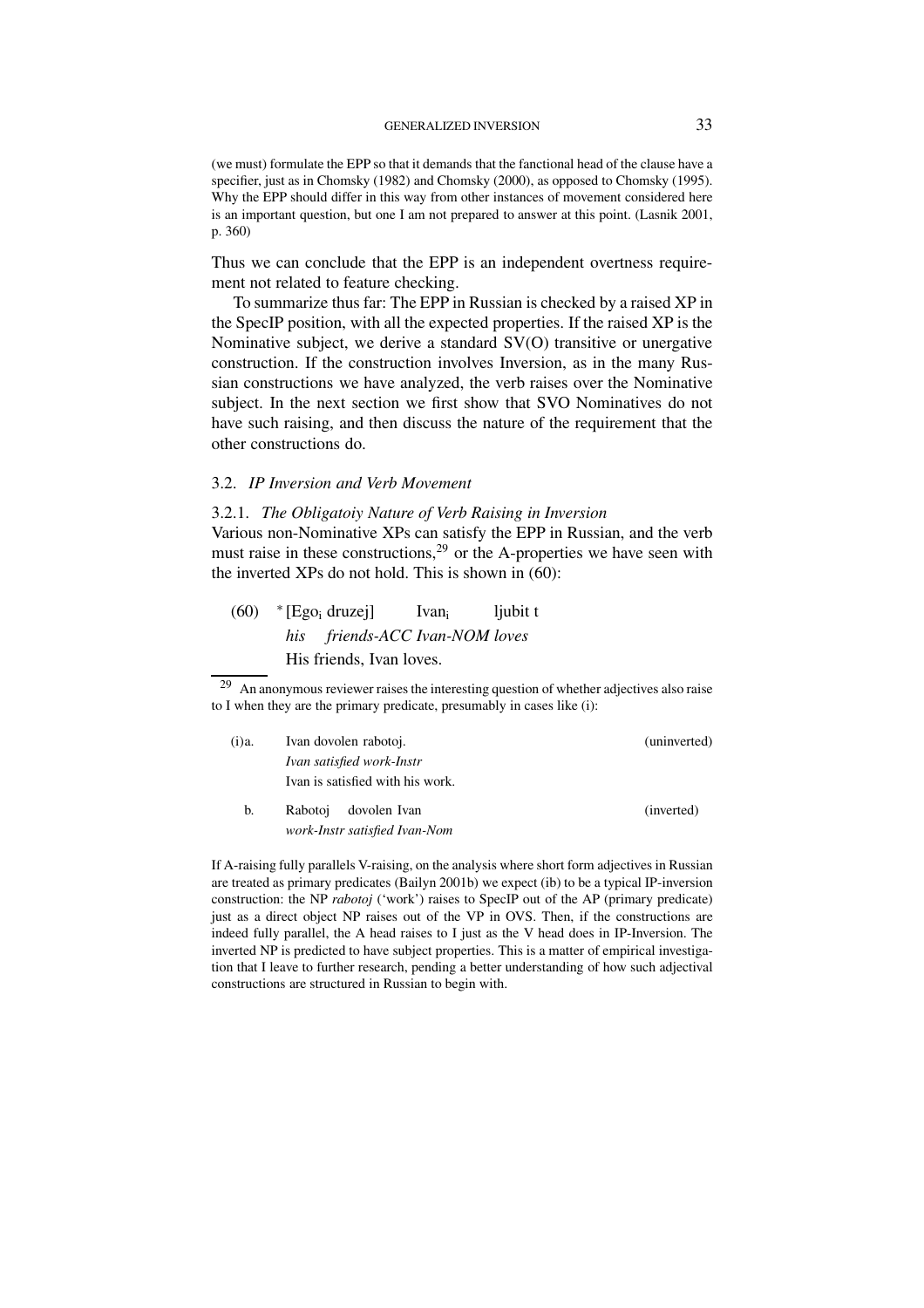In (60), an internal Accusative XP containing a pronoun is fronted, but is interpreted in base position (after reconstruction of A'-scrambling) where it is improperly bound by *Ivan*. This is in direct contrast to the constructions in (41–45) where Inversion, when it is accompanied by verb movement, acquires A-properties. However, if movement into SpecIP were possible in this case also, (60) would be grammatical (the A-movement of Inversion would bleed tbe Principle B violation). But the sentence is ungrammatical. Therefore V-movement in Inversion must be obligatory. Without the accompanying verb movement, the construction is possible only as a case of Topicalization (A -Scrambling) which reconstructs, which is why the construction is impossible with coreference, as opposed to the cases shown in (41–45). Thus the A-properties identified in section 2 obtain if and only if the verb has raised across the subject.

But what forces the accompanying verb raising? My claim is that this is a reflex of what can be called the Overt Tense Condition, based on the [F(initeness)] account of V2 in Holmberg and Platzack (1995) (the parameter involves whether or not the checking requires overt movement, which it does in the Germanic languages, except English).

- (61)a. *The Overt Tense Condition An uninterpretable [+T] feature must be checked by overt movement*
	- b. *The Tense Domain Parameter The [+T] is generated in either in the IP or CP domain*

Analyses of Tense or finiteness being the driving force behind the V2 effect on the CP level, involving something like (61a), have a significant history in generative grammar, dating back in spirit to den Besten (1983) and worked out in detail in Holmberg and Platzack (1995). Holmberg and Platzack also analyze a subset of the Germanic languages, such as Icelandic, as IP-level V2 languages, following Diesing's (1990) account of Yiddish. The literature therefore has already determined the need for something such as  $(61b)$ .<sup>30</sup> For Russian,  $[+T]$  is in IP and must be checked overtly. This is what forces the  $V^0 \rightarrow I^0$  movement in IP-Inversion cases.

In the case of the Germanic IP-level V2 languages, such as Yiddish, (61) is always satisfied by the raised finite verb. So far, it appears that Russian is similar, once we have isolated the effects of Inversion and verbraising, as opposed to A-Scrambling. However, there is a crucial difference

 $30$  Roberts (1993) also proposes that the placement of this feature is crucial in the history of English as it changed from a German style (CP-level) V2 language to an IP-level V2 language to its current status.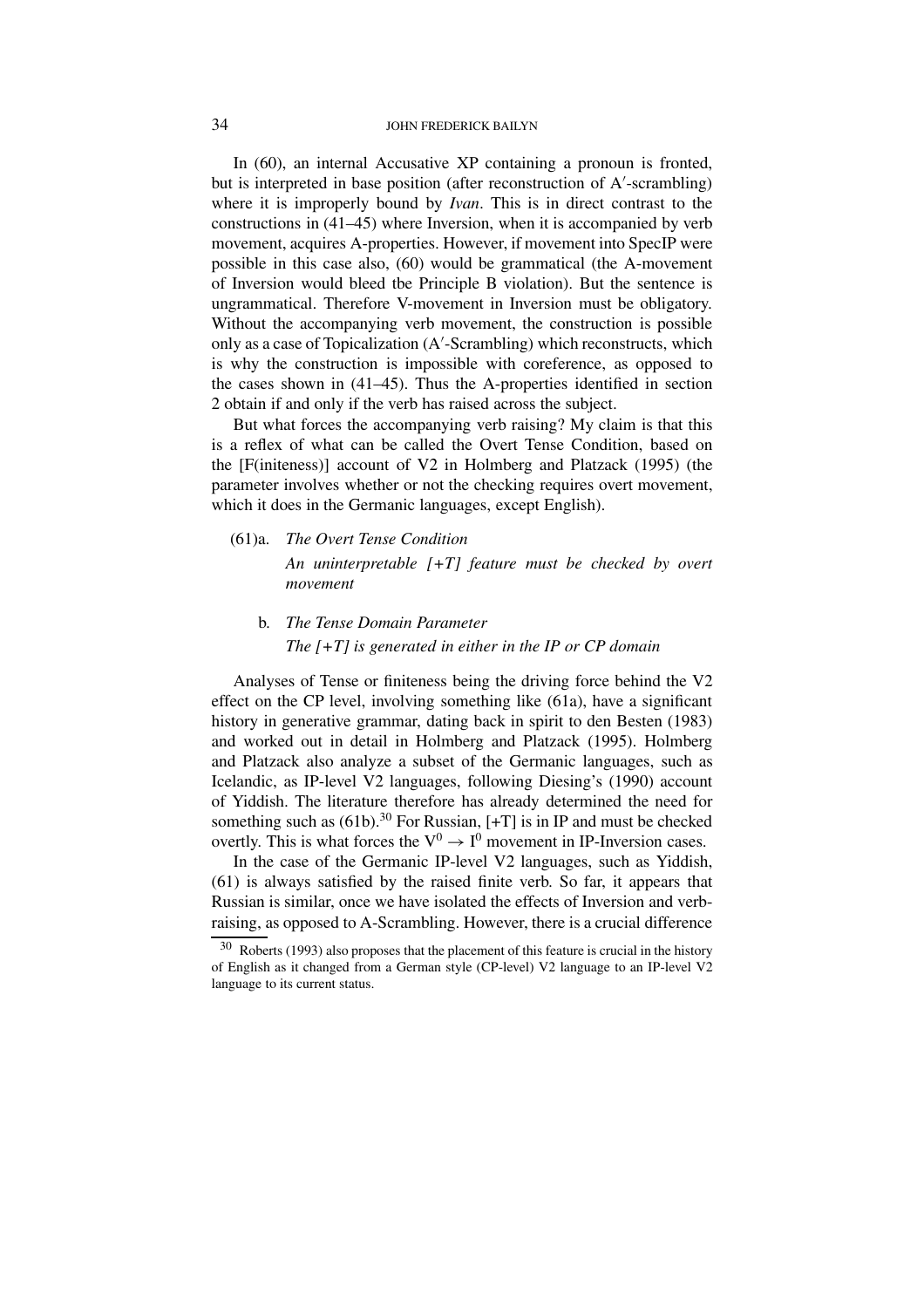involving standard SVO transitives in Russian. In these constructions, although it can be safely assumed that the subject raises to SpecIP to fulfill the EPP, it has been established that there is no accompanying verb movement, as we will see in the next section. Thus  $V^0 \rightarrow I^0$  is in complementary distribution with a Nominative-cased DP checking the EPP. However, I will show that there is nothing unusual or unexpected about this distribution, as it is in fact identical to the distribution of  $I^0 \rightarrow C^0$  raising in English WH-questions, and can be accounted for in similar fashion. First, however, we must determine the empirical validity of the claim that there is no verb raising out of *v*P in SVO transitives.

### 3.2.2. *Lack of Verb Movement in SVO transitives*

King (1995) and Schoorlemmer (1995) argue that Russian is a verb raising language, in the sense of Pollock's (1989) analysis of French, or various analyses of Celtic VSO languages. Thus Russian sentences such as (62a) are claimed to be parallel to their Welsh equivalent in (62b):

(62)a. (RUSSIAN)

| $1 - 1 - 1 = 1$               |       |         |
|-------------------------------|-------|---------|
| Posadil ded                   | repku | $V-S-O$ |
| planted gramps-NOM turnip-ACC |       |         |
| Gramps plantd a turnip.       |       |         |
|                               |       |         |

b. (WELSH) Gwelodd Mair y ddamwain *saw Mary the accident* **V-S-O** Mary saw the accident.

The essentials of the King analysis are that "Russian is a VSO language: SpecVP is subject position, and the tensed verb raises to  $I^0$  where it case marks the subject in SpecVP" (King l995). However, standard verbmovement tests and other diagnostics lead to the conclusion that Russian is *not* a verb-raising language, and is fact quite similar to English, despite the existence of VSO sentences such as (62a) (Bailyn 1995a, b; Babyonyshev 1996; Brown 1999). Evidence is drawn from ditransitive verbs, which do not behave in a fashion parallel to their Welsh equivalents. This is shown in (63–64):

(63) (WELSH)

Rhoddodd yr athro lyfr i'r *gave-3.sg the teacher book to.the boy* bachgen ddoe *yesterday* **V-S-O-IO** The teacher gave a book to the boy yesterday.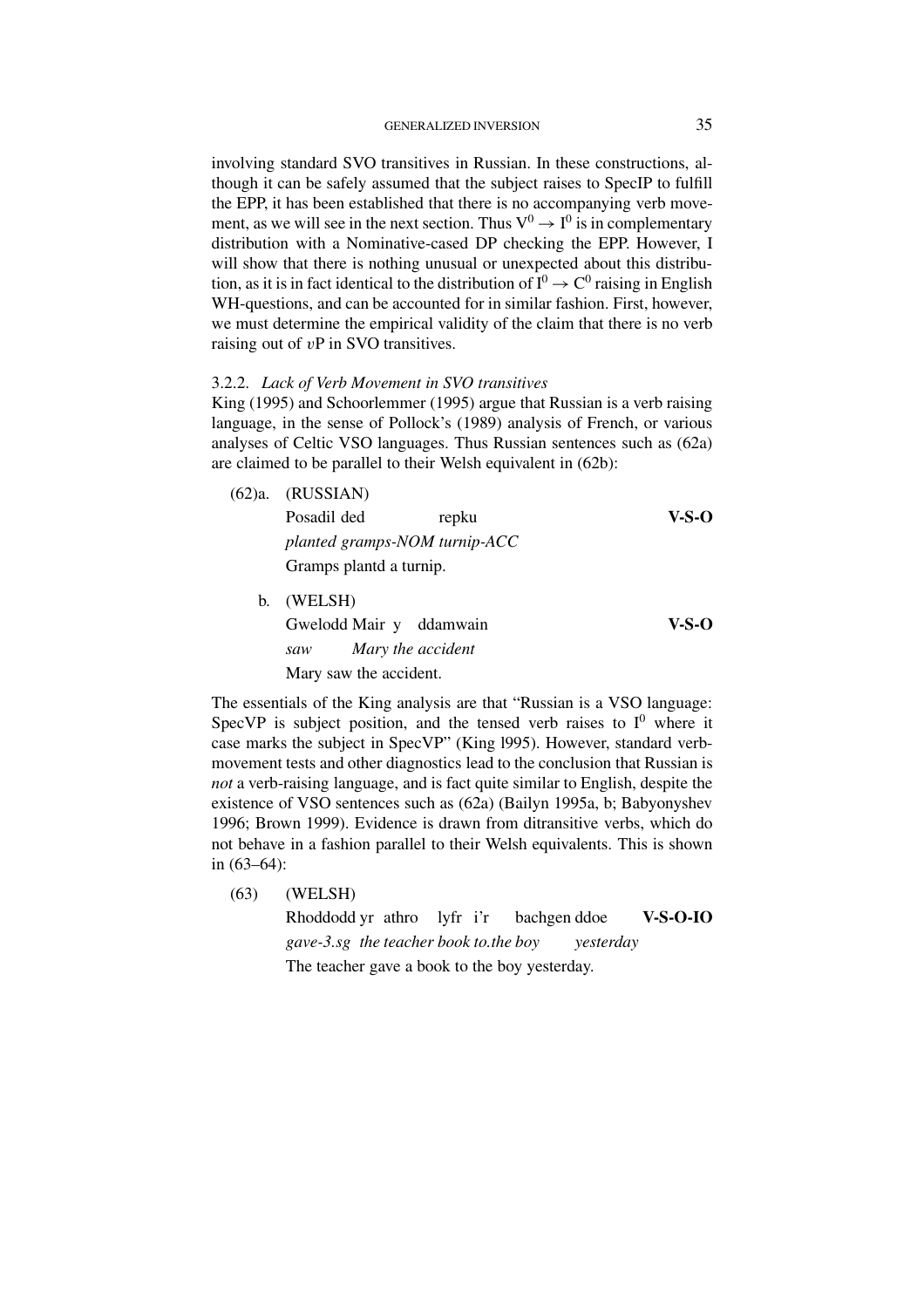(64) (RUSSIAN) ∗ Dal ucitel' ˘ *gave teacher-NOM book-ACC boy-DAT yesterday* knigu mal'čiku včera **\*V-S-O-IO** The teacher gave a book to the boy yesterday.

(63), in which the ditransitive verb precedes all three of its arguments, is unacceptable in Russian, whereas it is the norm in a true VSO language such as Welsh. Furthermore, the same kind of adverb facts that led Pollock (1989) to conclude that there is a difference in verb raising between English and French indicate that Russian patterns with English and not French.<sup>31</sup> This is shown in  $(65-66)$ :

- (65) (FRENCH)
	- a. Je sais que Jean embrasse souvent Marie. *I know that Jean kisses often Mary* **S-V-adv-O** I know that John kisses often Mary. (out in English)
	- b. \*Je sais que Jean souvent embrasse Marie. *I know that Jean often kisses Mary* **\*S-adv-V-O** I know that John often kisses Mary. (ok in English)

## $(66)$   $(RUSSIAN)^{32}$

- a. Ja dumaju, čto Ivan *I think that Ivan-NOM often kisses Mary-ACC* často celuet Mašu. [čto [S-adv-V-O]] I know that Ivan often kisses Mary.
- b. \*Ja dumaju, čto Ivan *I think that Ivan-NOM kisses often Mary-ACC* celuet často Mašu. \***[čto[SVadvO]]** I know that Ivan often kisses Mary.

Thus we see in (66) that the familiar French surface word order possibilities in (65) do not obtain in Russian. The adverbs are located exactly where we should expect them to be in a non-raising account of Russian.

<sup>&</sup>lt;sup>31</sup> Note that this test can be used here more successfully than in the Inversion constructions because of the canonical word order involved (see footnote 8).

 $32$  The Russian sentences in question are embedded so as to neutralize the discourse factors that interfere with close examination of underlying word order patterns. However, native speaker judgments do not change for non-embedded contexts, showing the same, English-like, distribution.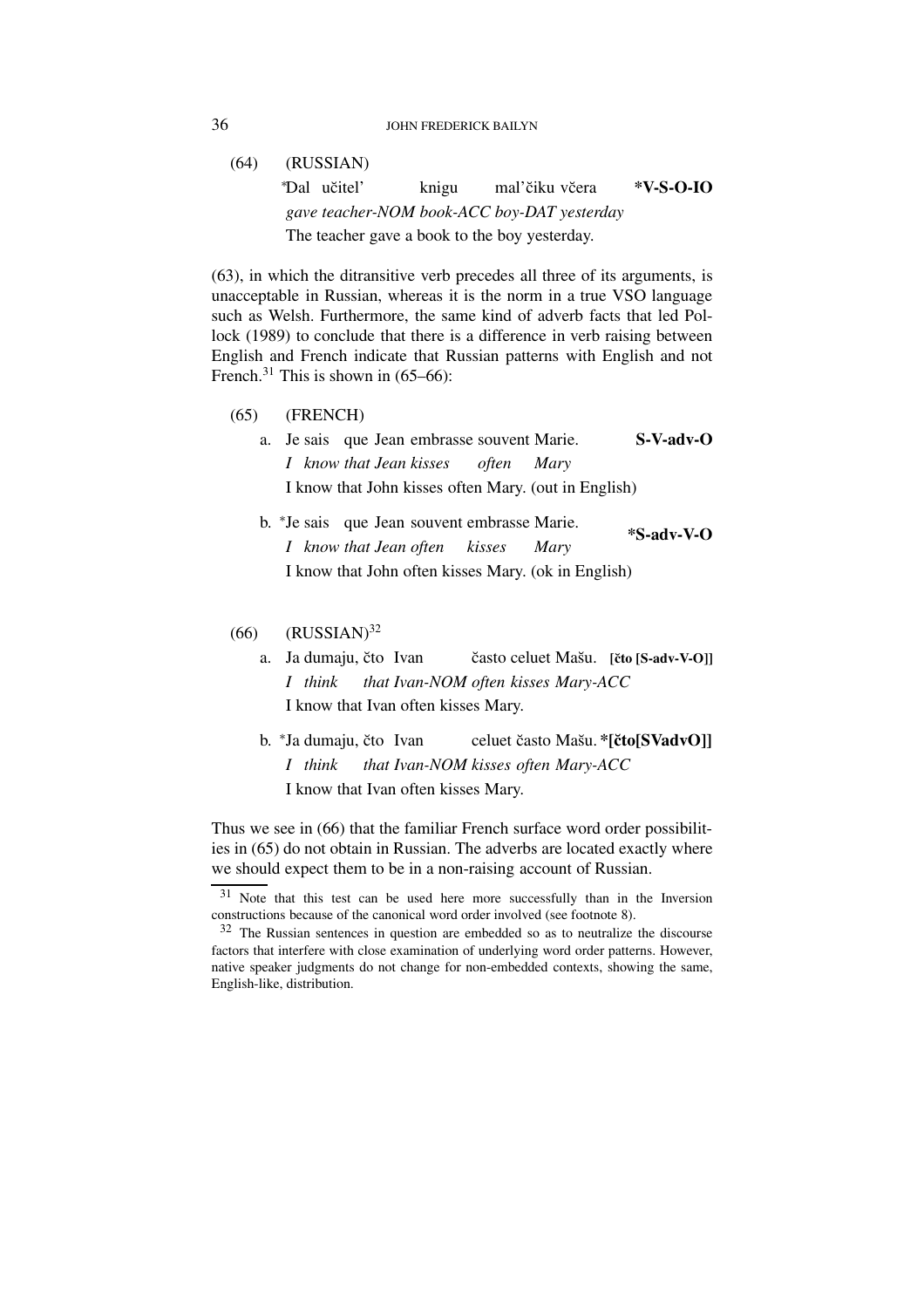We are able to eliminate the optionality of verb movement in Russian completely, having seen that S-V-O is the basic surface order and involves no verb movement. IP-Inversion constructions, on the other hand, require  $V^0 \rightarrow I^0$  movement. (I return to the issue of surface VSO sentences below).

### 3.2.3. *The Overt Tense Condition*

The facts presented above show that the strong claim of overt verb-raising in all Russian sentences cannot be maintained.<sup>33</sup> In SVO sentences, typically, then, there is no verb-raising, whereas in IP-Inversion constructions there is, as we have seen. Thus we derive a correlation between IP Inversion and  $V^0 \rightarrow I^0$  raising.  $V^0 \rightarrow I^0$  raising is obligatory in cases where the EPP is satisfied by a non-Nominative argument and absent otherwise. Thus, the proper generalization is that the Overt Tense Condition (61) is satisfied in Russian in one of two ways, as shown in (67):

- (67) Ways of satisfying the Overt Tense Condition (61) in Russian: a. by a Nominative subject moving to SpecIP
	- b. by a raised tensed verb (head movement)
- 

This distribution raises two questions:

- (68) Questions about the Overt Tense Condition in Russian:
	- a. Why can a Nominative XP satisfy the Tense requirement (in addition to the EPP) but other XPs cannot?
	- b. If a Nominative XP can satisfy both the EPP and the Overt Tense Condition, why does it not do so always (since satisfying them separately appears to be more costly)?

With regard to the first question, it is no coincidence that this state of affairs is exactly parallel to the situation with WH-movement in English:

<sup>33</sup> Schoorlemmer (1995) argues for verb-raising on theoretical rather than empirical grounds, reasoning that Russian's rich verbal morphology entails a [+strong] Agr feature in V, thus forcing overt movement. Theoretically, however, it is not clear that rich verbal morphology alone sets the Agr parameter in this way, and is partially suspect in Russian due to the morphologically deficient character of verbal morphology in the past tense (a historical past participle) and the accompanying lack of overt morphology of the present tense copula. Not to mention the fact that Russian is not a grammatical pro-drop language (Franks 1995). Furthermore, adverb placement facts do not support the verb raising analysis, as we have seen. Thus her account follows a dubious theoretical line in contradiction to relevant empirical data. Furthermore, it appears that nothing crucial to her account of Aspect in Russian rests on overt verb raising, and reevaluation of this component would not undermine the rest of her important findings.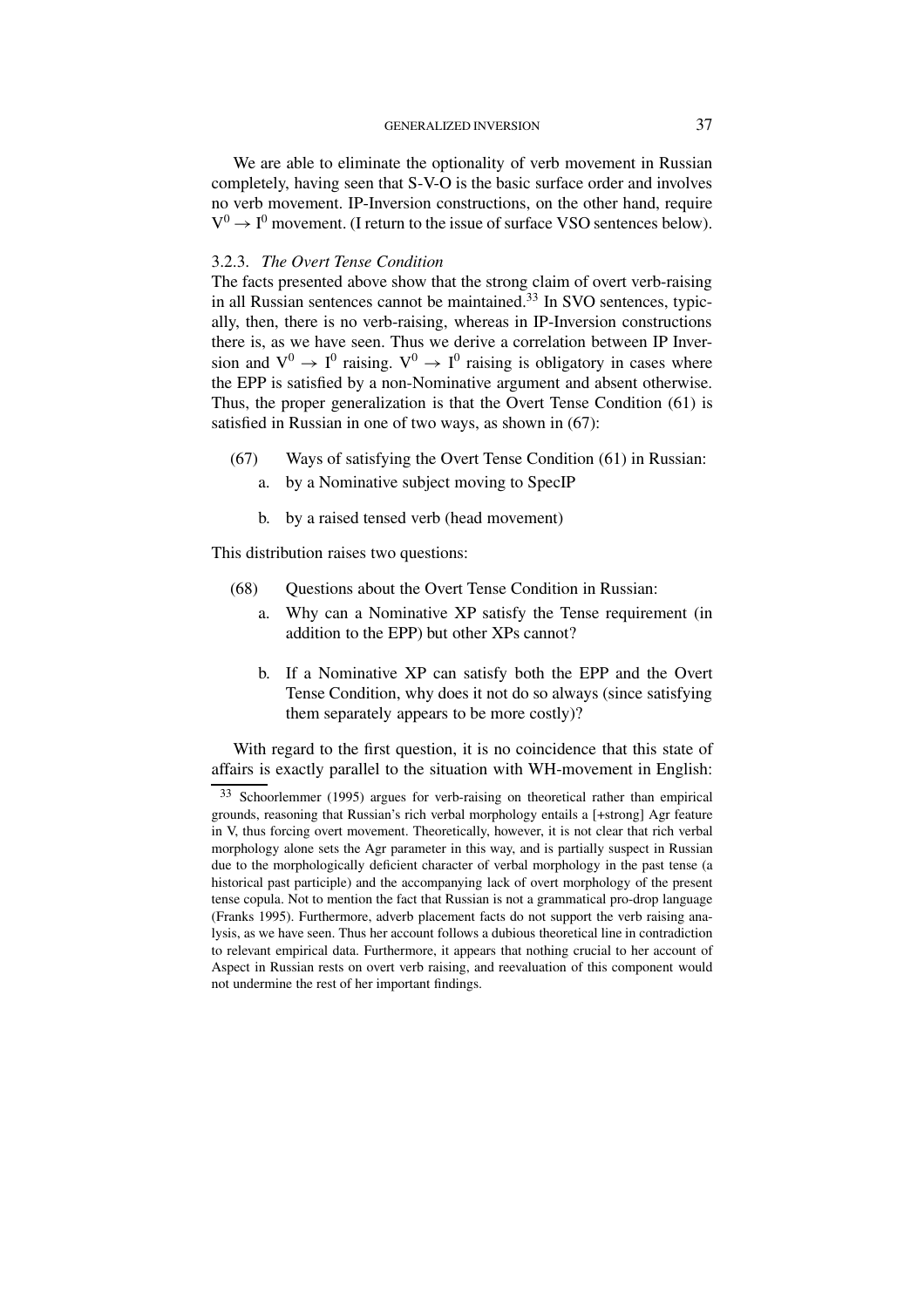when the WH-phrase is the Nominative subject,  $I^0 \rightarrow C^0$  movement does not occur. However whenever the WH-phrase originates from anywhere lower in the clause,  $I^0 \rightarrow C^0$  movement obligatorily accompanies WHmovement. The relevant facts are given in (69):

- (69)a. [Who  $\lbrack \emptyset \rbrack$  [t left]].
	- b. What did you see?
- (70)a. <sup>∗</sup>[Who [did [t t leave]]]?
	- b.  $*$ [What [Ø [you saw]]]?

In subject WH questions (69a, 70a)  $I^0 \rightarrow C^0$  movement does not occur (and cannot in nonemphatic contexts). In contrast, in non-subject WH-questions,  $I^0 \rightarrow C^0$  is required, as in (69b); its absence results in ungrammaticality, as in (70b). This distribution is summarized in (71):

- (71) Ways of satisfying the T condition for WH-movement in the English CP domain
	- a. with a Nominative subject moving to SpecCP
	- b. by a raised tensed element (head movement)

Pesetsky and Torrego (2001) analyze the head raising in question as needed to satisfy the checking requirements of an uninterpretable T feature on C in English. In non-Nominative WH-movement, raising of the auxiliary to C serves to check this feature. However in Nominative WH-movement, the Nominative case itself checks the T feature on C. Thus we add to our system the possibility that some language can check a T feature with a Nominative case-marked nominal:

(72) *The Tensed Nominative Parameter Nominative Case checks a Tense feature* (English, Russian)

If a language has a positive value for this parameter, it has a choice as to what can check the T feature, either the tensed verb or the raised Nominative nominal.<sup>34</sup> If the EPP is checked by NP-nom,  $V^0 \rightarrow I^0$  is unnecessary (and hence impossible).

<sup>34</sup> It is also possible that this is universal. If so, it explains English subject WH-questions but raises issues about V2 languages that predict a location for the verb in Nominative initial clauses different from that in inverted clauses, just as in Russian. I know of no such evidence that this is the case in V2 languages. I therefore continue to assume that this is parameterized, possibly being related to pro-drop.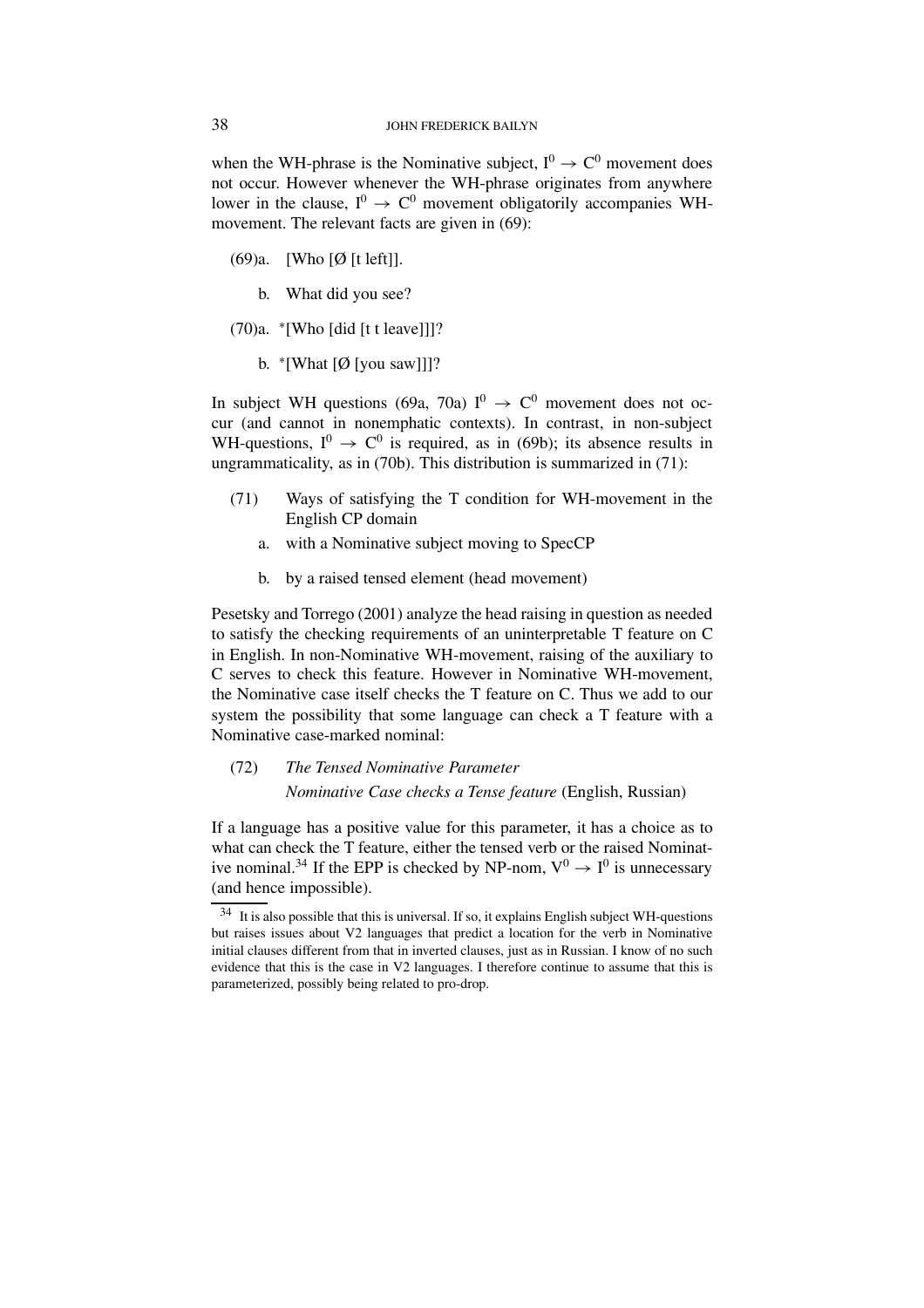#### GENERALIZED INVERSION 39

Notice, further, that with (72), we are now in a position to eliminate from the grammar of English the statement that only a Nominative XP can check the EPP (as opposed to Russian). English should have the ability to check the EPP with any XP, in the same manner that Russian does. However, English lexical verbs *cannot* raise, as we know from the deficient agreement system and the work of Pollock (1989). So any English derivation that does not satisfy the EPP without verb raising (Nominative subjects, expletives, locative PPs predicated of the subject) will be ungrammatical. The apparent distinction in what can satisfy the EPP is epiphenomenal and falls out from the possibility of verb raising. I return to the second question, namely that of economy of derivation, in section 3.3. First, we turn to the issue of Russian VSO sentences such as (62a).

#### 3.2.4. *VSO Sentences*

It remains to account for the VSO sentences such as (62a). The first thing to notice about the VSO sentence (62a) is that it is unacceptable in an embedded context. This is shown in (73).

- (73)a. Ja znaju, čto ded *I know that gramps-NOM planted turnip-ACC* posadil repku. **[cto[SVO]] ˘** I know that gramps planted a turnip.
	- b. \*Ja znaju, čto posadil ded *I know that planted gramps-NOM turnip-ACC* repku. **\*[cto[VSO]] ˘** I know that gramps planted a turnip

Other characteristics of Russian VSO sentences which any account of them should derive are given in (74):

- (74) VSO sentence characteristics:
	- a. verb-initial
	- b. begins a story of discourse
	- c. old-fashioned

Surely it is not a coincidence that all VSO sentences are interpreted as story-initial. In fact, VSO order in such constructions is accepted by most native speakers only in a story-initial position as the start of a fairy tale, joke or legend. It appears that these constructions have a special discourse character, allowing them to be used discourse-initially, and thus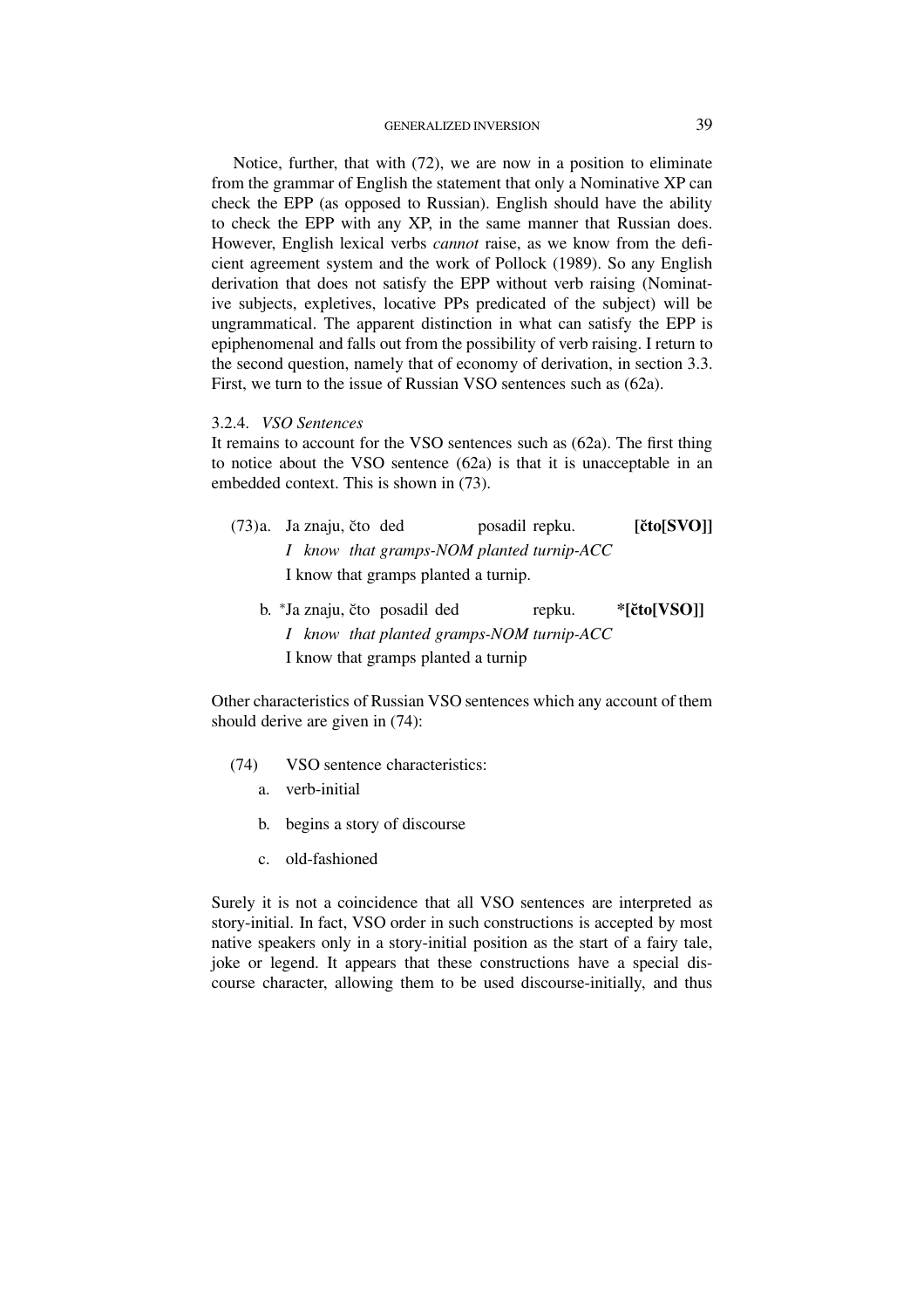not in embedded clauses. Their EPP status is related to this discourse anomaly in some way, just as many Germanic languages allow verb-initial constructions in exactly such circumstances.

This implicates some kind of null-element in SpecIP which also forces verb-raising to have its feature checked (and also restricting the range of VPs that can participate in this construction). Thus the structure of (62a) is given in (75):



Let us call this construction the *Story Initial Construction* **(SIC)**. English does not allow such sentences. The parameter allowing Russian to have such constructions is given in  $(76)$ :

(76) *The Null-EPP OP Parameter Allow EPP to be satisfied by Ø-OP with certain features* (Russian [story initial], English [−])

### 3.3. *Economy*

We have already seen that the verb raising in IP-Inversion renders the internal and external arguments in all the given constructions equidistant from the SpecIP landing site (as in Object Shift constructions) and therefore a shortest move violation is not incurred with IP-Inversion. However, in (68b) another question about the status of IP-Inversion with respect to Economy was raised, as repeated here: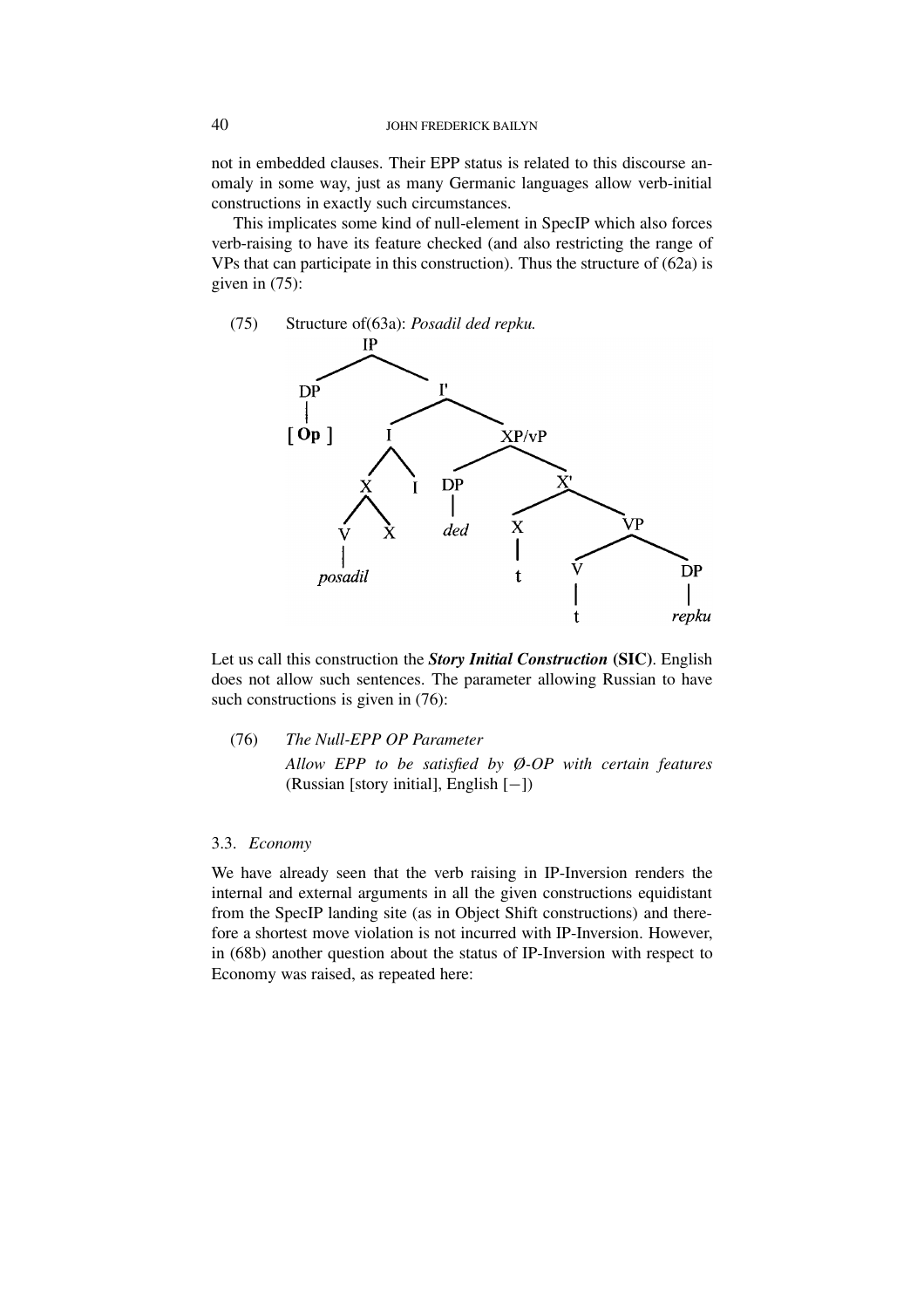- (68) Questions about the Overt Tense Condition in Russian:
	- b. If a Nominative XP can satisfy both the EPP and the Overt Tense Condition, why does it not do so always (since satisfying them separately appears to be more costly)?

Let us assume a derivational system, such as that of Chomsky (1995) or Kitahara (1997), subject to the Shortest Derivation Condition, given in (77):

(77) *The Shortest Derivation Condition* (Kitahara 1997: 26) *Minimize the number of elementary operations necessary for convergence.*

We are concerned about the competition between the following two constructions:35

|  | (78)a. Ivan čitaet knigu | (SVO) |
|--|--------------------------|-------|
|  | Ivan-Nom reads book-Acc  |       |
|  | Ivan is reading a book.  |       |
|  | 1. I. $\mathbf{L}$       |       |

b. Knigu *book-Acc reads Ivan-Nom* čitaet Ivan (OVS) Ivan is reading a book.

In terms of *overt* movement, (78a) involves raising of the Nominative subject into SpecIP, for EPP satisfaction. (Recall that this movement is solely for EPP satisfaction purposes, and that Nominative case is valued *in situ* in Russian.) In (78a), overt verb movement is presumably unavailable because covert movement is preferred over overt movement for economy reasons, *all else being equal* (Chomsky 1995, ch. 2). (78b), on the other hand, involves inversion of the object into SpecIP *and* verb raising, hence two overt steps. We have already seen that IP-Inversion without verb raising leads to ungrammaticality independently; such a derivation violates Shortest Move, since without the domain extension provided by verb movement, the subject is closer to SpecIP than any internal arguments (Chomsky 1995, ch. 3). It also violates the Overt Tense Condition,

<sup>35</sup> I exclude the possibility here that the two derivations do not share the same numeration, with the difference being related to Information Structure or Assertion Structure in the sense of Zubizarreta (1998). Should such information prove to be part of core grammar, and relevant to IP-Inversion constructions, it is possible that the economy question under discussion will turn out not to be relevant. However, for present purposes, I do not assume any difference in the numerations underlying the two constructions at hand.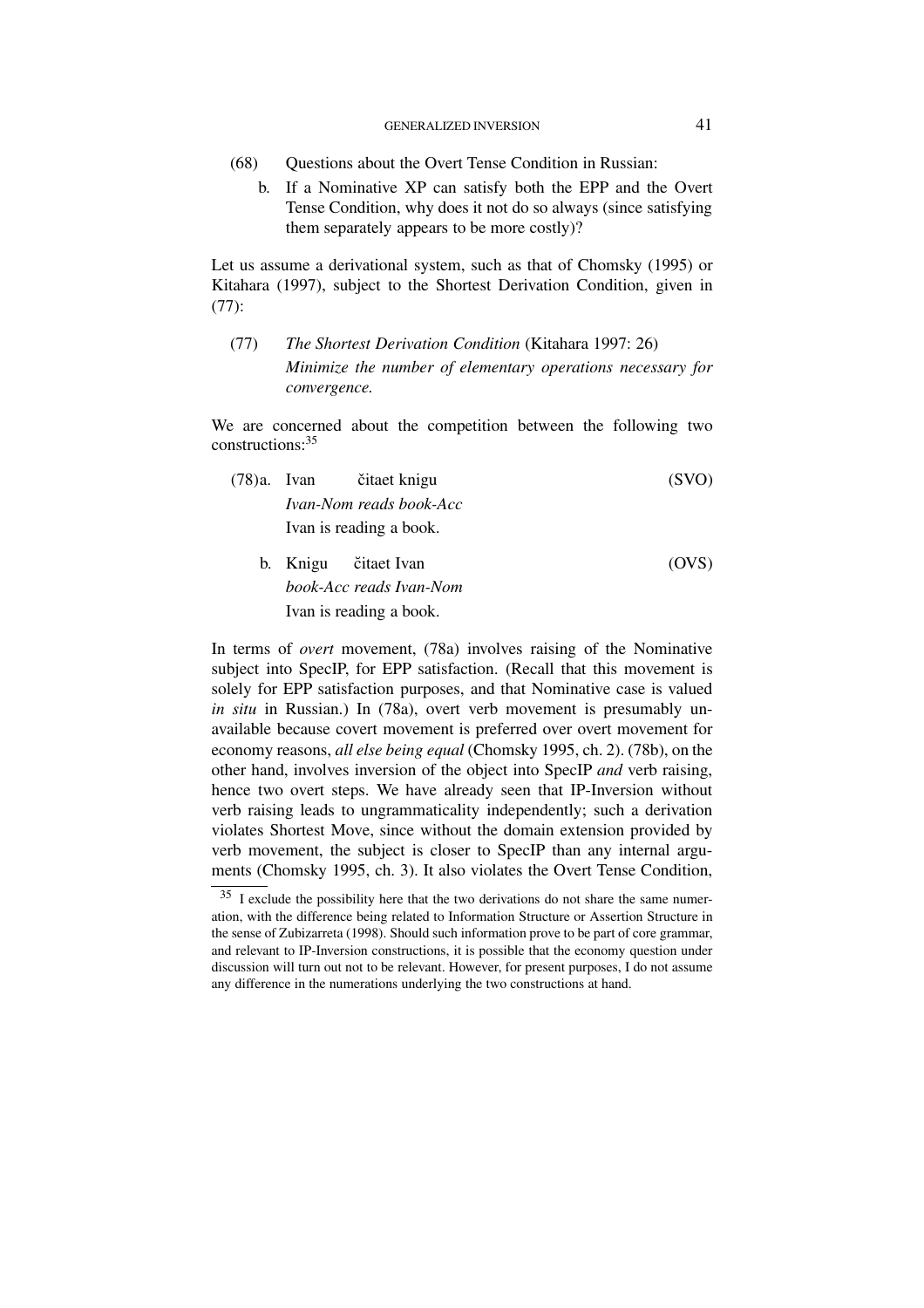since neither the Nominative subject nor the tensed verb raises to the IP domain. Both sentences contain one movement to satisfy the EPP. On the assumption that verb raising occurs in the LF component in those cases where it does not occur overtly, both derivations involve two operations, and they differ only in the number of *overt* operations, which is relevant to economy only in cases where *all else is equal*, a crucial distinction here, since all else is *not* equal: the Inversion derivation without V-movement is ungrammatical for the reasons given above; in non-Inversion (SVO) constructions, overt verb-movement is prohibited. However the number of overall operations is identical. No economy violation arises then, under this view of the Russian EPP and T system. Thus, constituent frontings of the various kinds united here do not constitute an economy violation.<sup>36</sup>*,*<sup>37</sup>

#### 4. TYPOLOGICAL EXTENSIONS

#### 4.1. *Is the EPP Universal?*

At first glance, it would appear that the EPP as stated could certainly not be universal – clearly there are languages without a filled IP specifier in overt syntax, and these fall into two types (at least). One is (real) VSO languages such as Welsh, and the other is pro-drop languages such as Italian and Spanish that (often) have no overt IP specifier. Alexiadou and Anagnostopoulou (1998) share the conclusion that the EPP is an independent IP level phenomenon (AgrS in their system). They propose that the EPP

<sup>36</sup> I do not take a stand here on what determines the choice of XP moving to SpecIP in constructions where there is more than one option. Presumably, which argument serves that role is a mater of free choice (or related to Information Structure, see footnote 35), as it is in English locative constructions where either the Locative Inversion sentence ("Down the hill rolled John") or the standard order ("John rolled down the hill") are acceptable, as distinct construction types. So long as neither construction causes ungrammaticality, both should be freely available. Which one obtains is a matter of language use, which falls outside the domain of this analysis. We now can see this set of Russian fronting operations as similar to alternations found in "fixed" word order languages like English. This in itself represents a significant advance in Slavic syntax. See Collins (1997) for discussion of some economy issues involved.

 $37$  The analysis has other implications, in particular for A'-Scrambling. The approach to Economy assumed predicts that A -scrambling should always be blocked by a cheaper derivation involving no such movement, everything else being equal, since there is no EPP process involved in A -scrambling. It should therefore only be possible if the numerations underlying a canonical order and an order derived by A -scrambling are different. This supports the claim that A -scrambling is driven by Focus (Miyagawa 1997; Zubizarreta 1998; Bailyn 2001a), and perhaps supports the idea that it is feature-driven (Kitahara 1997; Kawamura 2001). Derivations including lexical items with distinct feature make-ups do not compete in terms of Economy.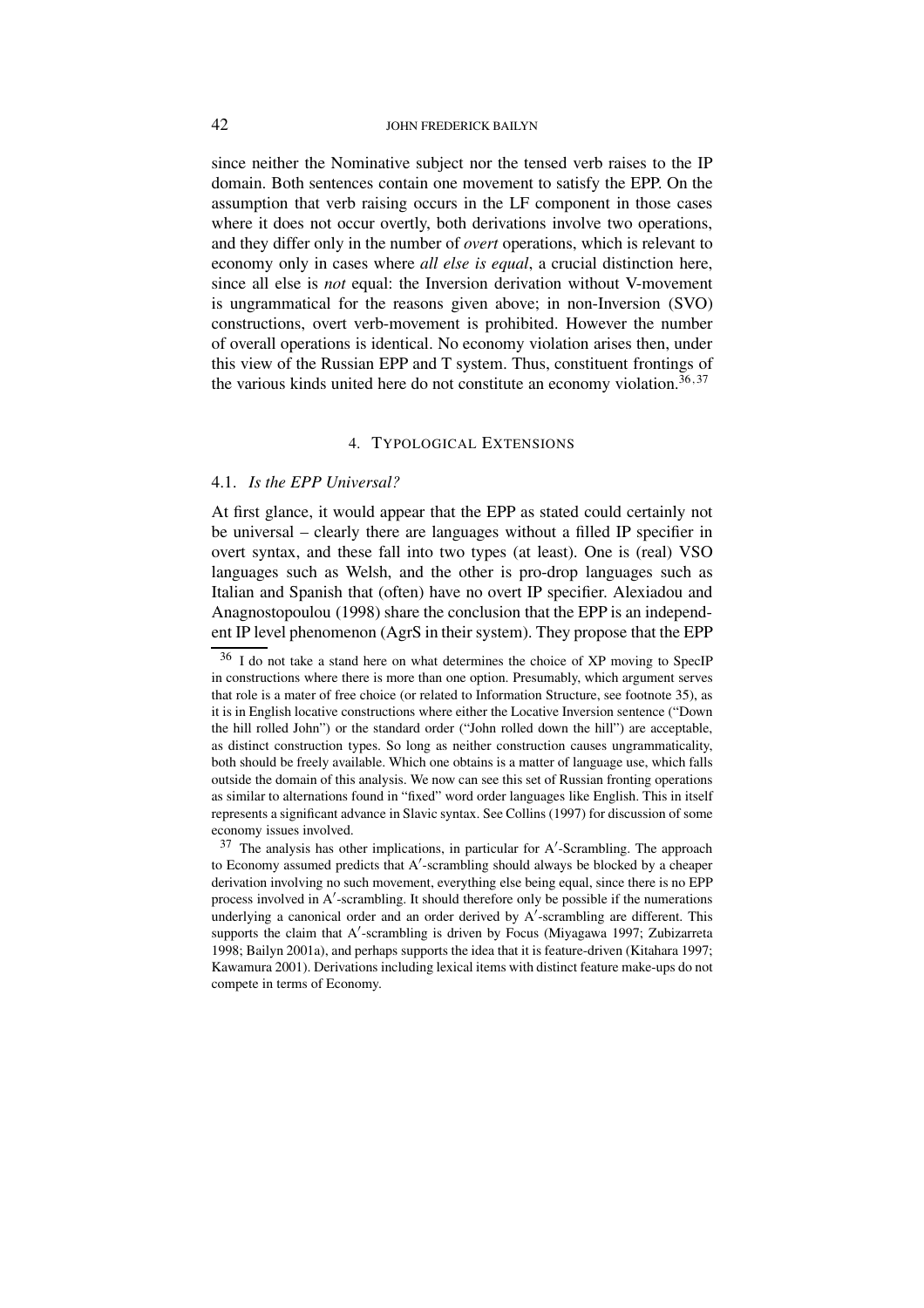can be checked in one of two ways, either by raising into the Specifier of the relevant category, or by head raising.<sup>38</sup> The latter accounts for VSO languages and the possibility of pro-drop. Under such an analysis, the EPP is always strong, which is consistent with its "externalizing" nature. Languages differ as to how they can fulfill it. If we assume that the EPP can be handled *either* by a raised specifier (the Russian/English situation), or, in certain languages, by the raised verb, it should be possible to maintain its universality. The parameter proposed by Alexiadou and Anagnostopoulou is paraphrased in (79):

(79) *The EPP Parameter* (based on Alexiadou and Anagnostopoulou 1998) *The EPP is satisfied by either an XP in SpecIP or a raised head (but is universal)*

Russian and English instantiate the first options, VSO and pro-drop languages the second.

4.2. *Summary of Parameters*

In the preceeding sections, I have discussed several parameters and conditions, summarized below:

- (61)a. *The Overt Tense Condition An uninterpretable [+T] feature must be checked by overt movement*
	- b. *The Tense Domain Parameter The [+T] is generated in either in the IP or CP domain*
- (72) *The Tensed Nominative Parameter Nominative Case checks a Tense feature* (English, Russian)
- (76) *The Null-EPP OP Parameter Allow EPP to be satisfied by Ø-OP with certain features* (Russian [story initial], English [−])
- (79) *The EPP Parameter The EPP is satisfied by either an XP in SpecIP or a raised head*

<sup>38</sup> Alexiadou and Anagnostopoulou (1998) do not discuss the issue of non-canonical or inverted EPP constructions but they are fully compatible with their analysis.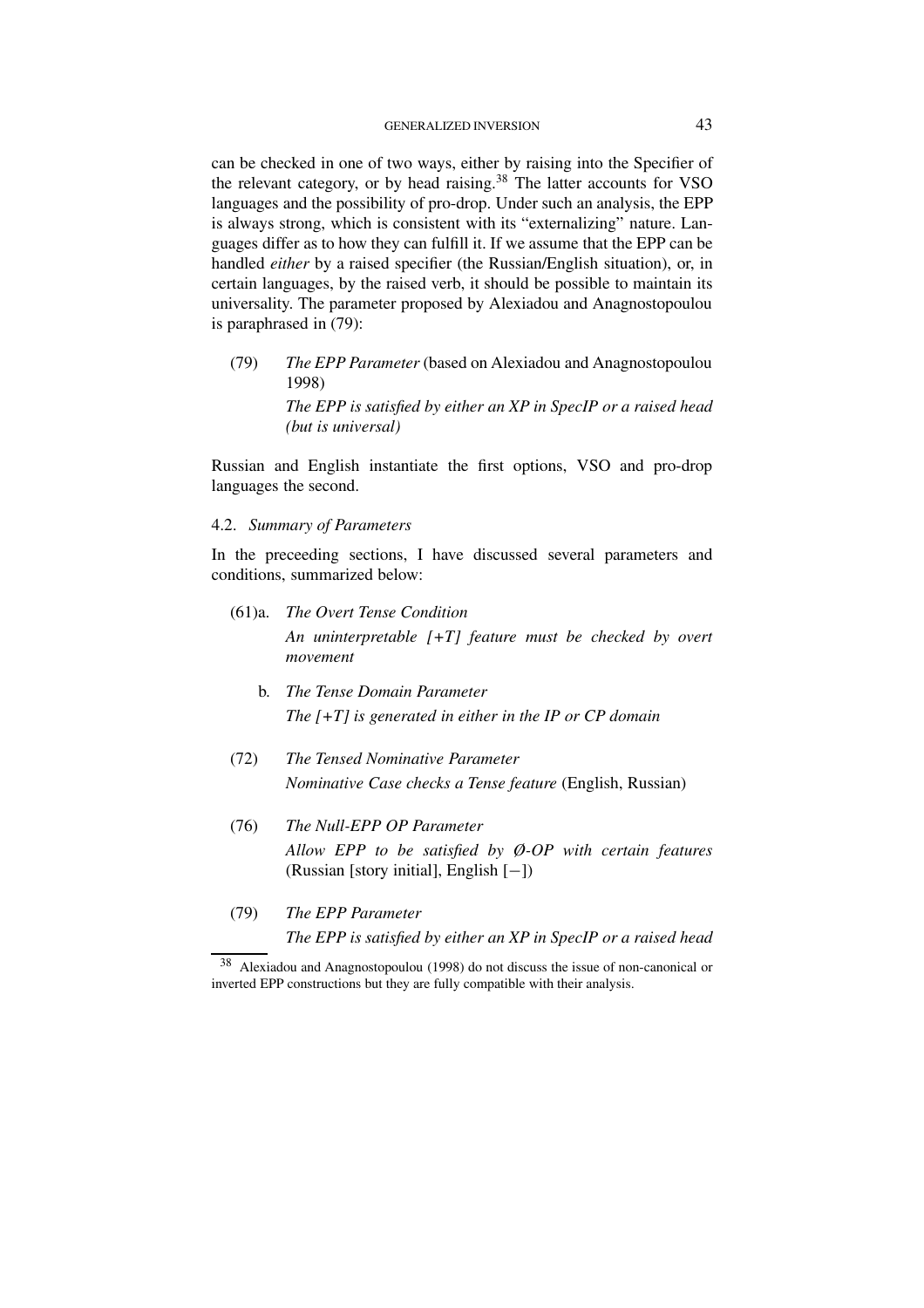The various settings of these parameters predict a typological range of language types that appears to be attested, as we will see shortly. First, we turn to the issue of fitting CP-level V2 languages into the picture.

### 4.3. *The CP Domain*

We can immediately extend the EPP overtness requirement to the CP domain. An additional parameter is required, going back to ideas of den Besten (1983) and many others, namely that some languages have root IP clauses and some have root CP clauses.<sup>39</sup> Given that, the V2 requirement itself falls out from the presence of an [+F] or [+T] feature in the highest functional category. But this is not enough, of course. Something requires that a Topicalized element be located in SpecCP before the tensed verb in German-style languages. This requirement is stated as in (80) by Roberts (1993) (compare (55) above).

#### (80) A head containing Agr must have a filled specifier.

(80) is simply (our version of) the EPP acting on the CP level and forcing overt occupancy of its specifier position. The Overt Tense Condition then forces the requirement that there be verb-raising to I to C. Thus we are left with a simple matrix of language types. We are now in a position to sketch out the typological situation.

### 4.4. *Kinds of Languages*

Let us consider the language types predicted by this analysis, given the parameters provided:

| $Nom = [+T]$ | Tense domain | Kind of EPP    | Weak NOM case Language |                        |
|--------------|--------------|----------------|------------------------|------------------------|
| $^+$         | IP           | <b>XP</b>      |                        | English                |
|              | IP           | ХP             |                        | French                 |
|              | ΙP           | ХP             | $^+$                   | Iclandic, Yiddish      |
| $^+$         | IP           | <b>XP</b>      | $^+$                   | Russian                |
|              | IP           | $\mathrm{X}^0$ |                        | Greek, Spanish/Italian |
|              | IP           | $\mathbf{X}^0$ |                        | Celtic, Arabic         |
|              | CP           | XP             |                        | German, Swedish        |
|              | CP           | $\mathrm{X}^0$ |                        | ??                     |

(81) Language Types:

 $39$  Of course some analyses of English posit a CP root there too, but with no overt movements into its specifier or head position. Without morphological evidence in favor of such an analysis, I continue to share the more traditional assumptions of different root clauses.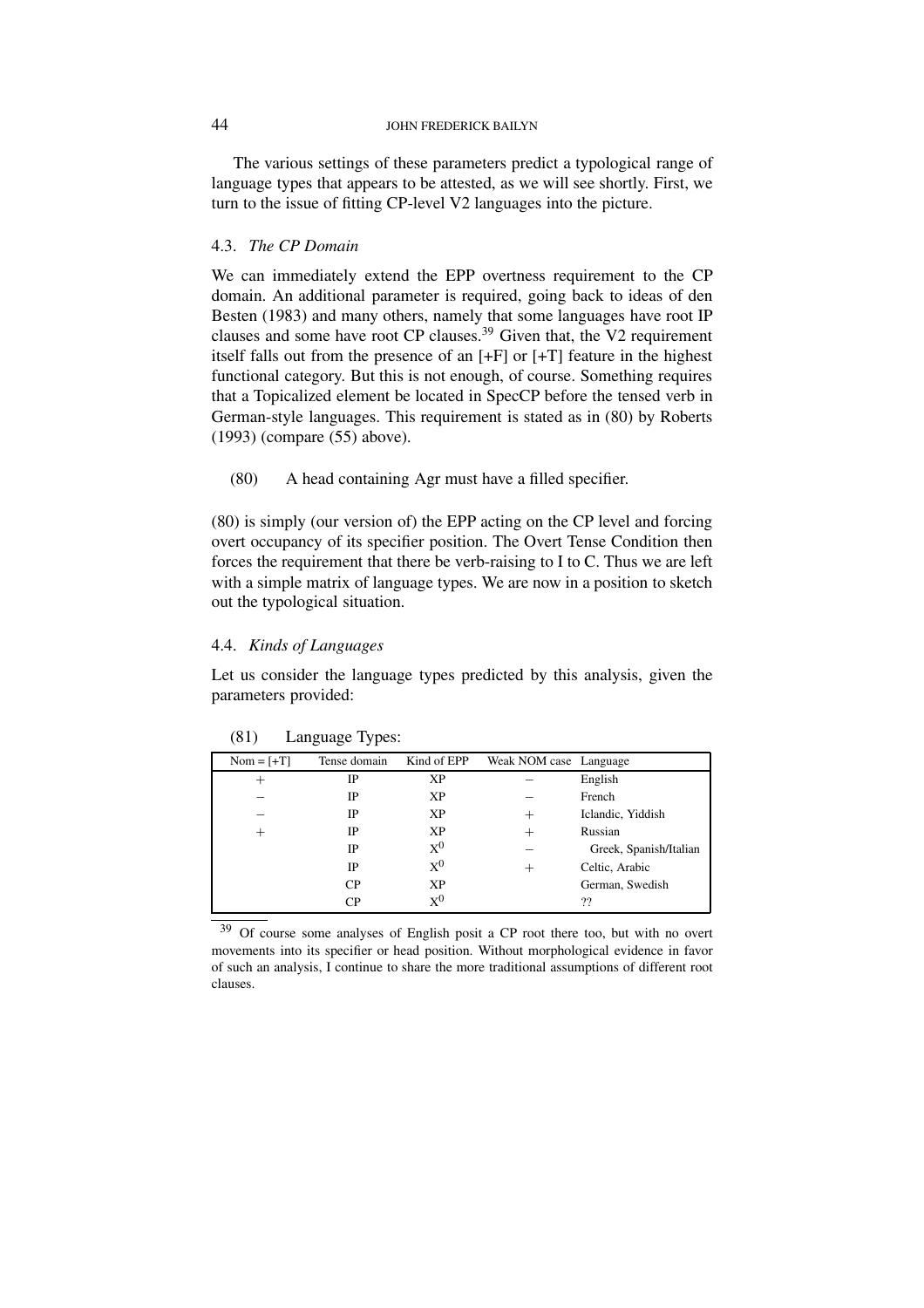Various comments on (81) are in order. First, it does not appear that the Weak Nom Case parameter is relevant for CP-domain languages. Second, it should be clear that the Tensed Nom parameter is only relevant for languages that have the XP setting for the EPP – all others raise a verb to satisfy the EPP, and therefore the Overt Tense Condition is (always) also satisfied by the raised verb. Third, it should be noticed that there are other differences among languages not relevant for our purposes (head initial vs. head final for example). Finally, and most important, it should be clear from (81) that if the Overt Tense Condition is really universal (that T must be checked in its domain overtly), then the only languages that do not everywhere have either  $V^0 \rightarrow I^0$  or  $I^0 \rightarrow C^0$  are those with the Tensed Nom condition (Russian and English, as it happens, in this survey of languages). In IP-domain languages, if that value is negative, verb raising is forced to fulfill the Overt Tense Condition. Thus  $V^0 \rightarrow I^0$  itself is not a "parameter", and the grammar need not include direct reference to it in the case of French, Yiddish, Icelandic and so on. However, some languages, like English, are defective (Pollock 1989; Chomsky 1995), and do not allow overt  $V^0 \rightarrow I^0$  for non-auxiliary verbs.

Clearly, the schema provided in (81) is inexact, but it shows the progress that can be made on the basis of proper analysis of Russian Inversion constructions and how they enable us to see Russian as more similar to its European relatives than has usually been thought. In that respect, the results appear to be a usefal step forward.

#### 5. CONCLUSION

We are now in a position finally to see the "freedom" of Russian word order as the result of syntactic processes resulting from overlapping settings of parameters independently needed for the grammar of Russian and many other languages. The construction breakdown of the specific word order types is given in (82):

| (82) |  |  | Russian word order patterns reconsidered: |
|------|--|--|-------------------------------------------|
|      |  |  |                                           |

| Order      | Construction type                                 |
|------------|---------------------------------------------------|
| <b>SVO</b> | underlying                                        |
| <b>VSO</b> | <b>SIC</b>                                        |
| <b>VOS</b> | Extraposition or VP fronting (not discussed here) |
| <b>OVS</b> | <b>IP-Inversion</b>                               |
| <b>OSV</b> | Topicalization <sup>40</sup>                      |
| SOV        | Object Shift (not discussed here)                 |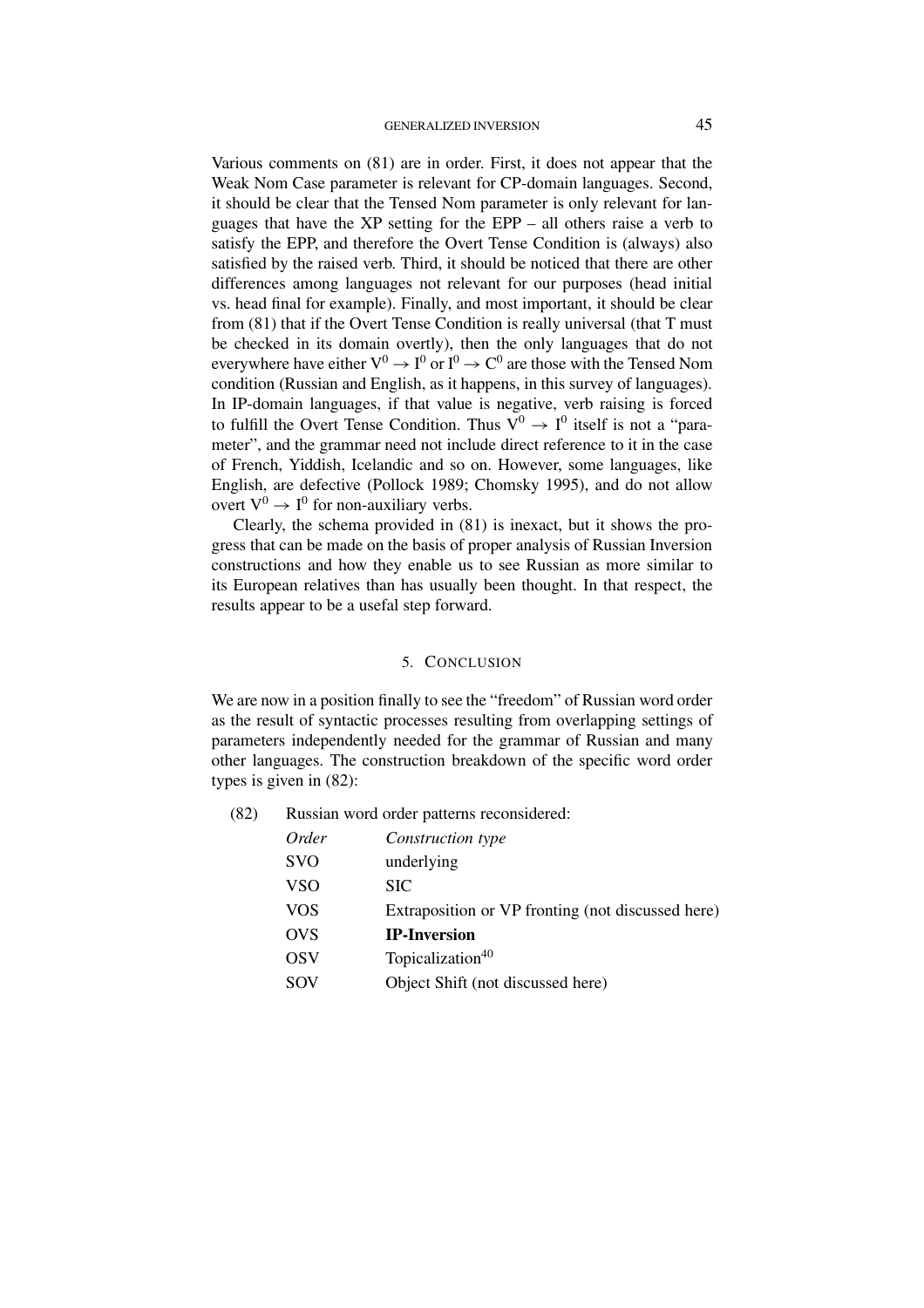In this article, we have seen that significant cases of apparent optionality, when properly analyzed, reveal the interaction of deeper, syntactic properties of language that do not involve true optionality. First, we determined that apparent optionality of verb movement in Russian is directly related to a certain kind of fronting process, namely IP-level EPP. The EPP requirement of I, in turn, motivates the movement of various non-Nominative constituents to a special sentence initial position with various A-properties. (If parallel movement exists within VP, we can maintain an EPP-style analysis for those cases as well.) Thus verb-raising and A scrambling all reduce to known syntactic, feature-driven movement, as expected under an economical system. The result is a picture of Russian surface word order far more closely related to strict word order languages like English than previously envisioned, a welcome result on a tightly constrained economical system such as that described by Chomsky (1995, 2000).

#### REFERENCES

- Alexiadou, Artemis and Elena Anagnostopoulou. 1998. 'Parameterizing AGR: Word Order, V-movement and EPP', *Natural Language and Linguistic Theory* **16**, 491–539.
- Anand, Pranav and Andrew Nevins. 2002. 'In Some Specifier Sites Every Wide Scope Subject', Paper given at LF reading Group, MIT.
- Babby, Leonard H. 1991. 'Non-Configurational Case Assignment in Russian', in A. J. Toribio and W. Harbert (eds.), *Cornell Working Papers in Linguistics 9*, Cornell University Press, Ithaca, NY, pp. 1–55.
- Babby, Leonard H. 1994. 'A Theta-Theoretic Analysis of Adversity Impersonal Sentences in Russian', in S. Avrutin et al. (eds.), *FASL 2: The MIT Meeting*, Michigan Slavic Publications, Ann Arbor, pp. 25–67.
- Babyonyshev, Maria. 1996. *Structural Connections in Syntax and Processing: Studies in Russian and Japanese Grammatical Subject in 1st Language Acquisition*, Ph.D. dissertation, MIT.
- Bailyn, John Frederick. 1992. 'LF Movement of Anaphors and the Acquisition of Embedded Clauses in Russian', *Language Acquisition* **2**, 307–335.
- Bailyn, John Frederick. 1995a. *A Configurational Approach to Russian 'Free' Word Order*, Ph.D. dissertation, Cornell University.
- Bailyn, John Frederick. 1995b. 'Underlying Phrase Structure and 'Short' Verb Movement tn Russian', *Journal of Slavic Linguistics* **3**, 13–58.
- Bailyn, John Frederick. 2001a. 'On Scrambling: A Reply to Bošković and Takahashi', *Linguistic Inquiry* **32**, 635–658.

<sup>40</sup> I have not discussed Topicalization or other A-bar movement processes here. I assume they are long-distance adjunction of the kind proposed throughout the literature, in Webelhuth (1989), Saito (1992), Miyagawa (1997) and many other places. Crucially, I follow standard analyses in assuming there is no accompanying verb movement in such cases. See Bailyn (2001a, 2003) for discussion.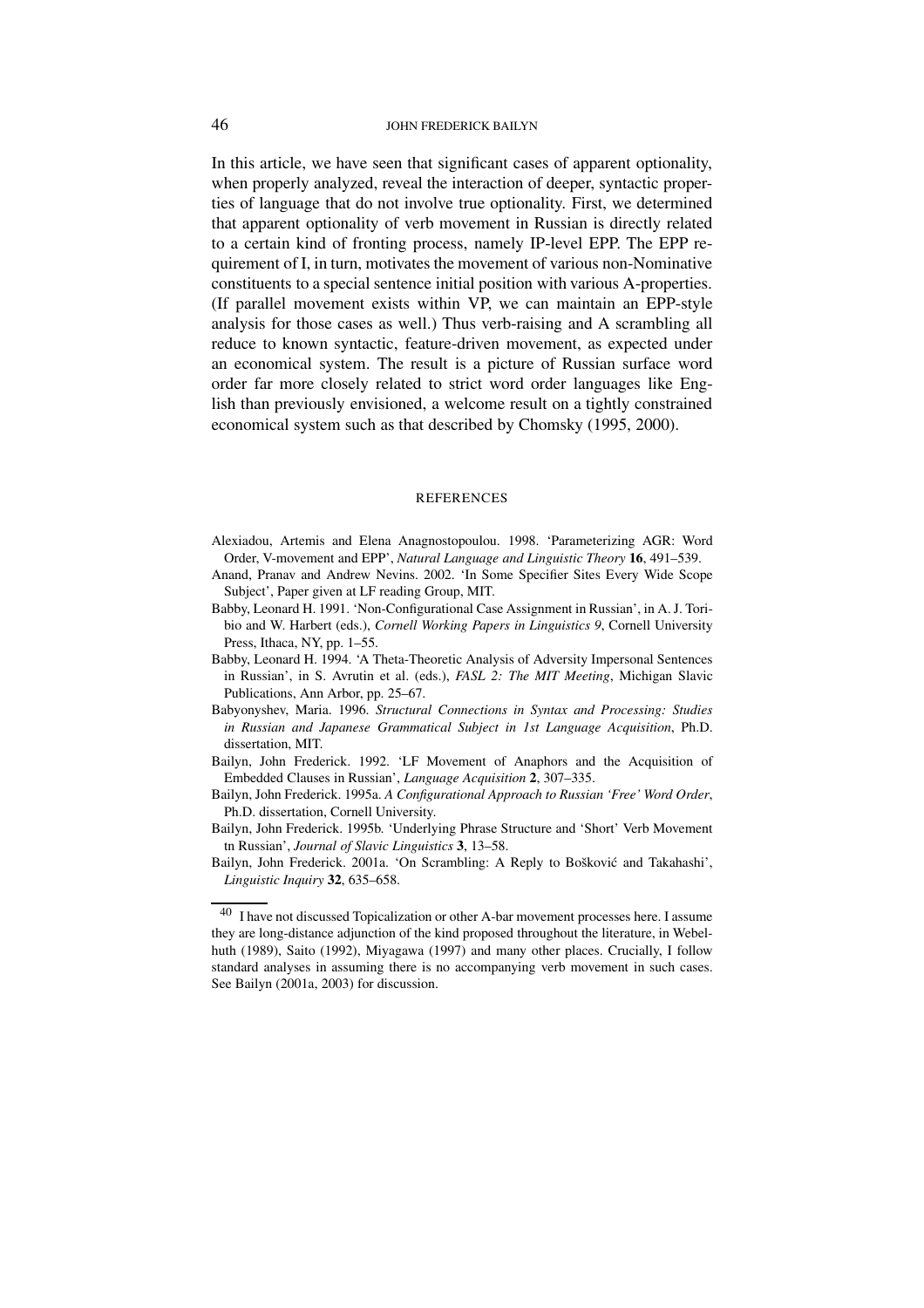- Bailyn, John Frederick. 2001b. 'The Case of Slavic Predicate Case', in A. Strigin et al. (eds.), *ZAS Occasional Papers in Linguistics*, Zentrum fur allgemeine Sprachwissenschaft, Berlin, pp. 1–26.
- Bailyn, John Frederick. 2003. 'A (Purely) Derivational Approach to Russian Free Word Order', in W. Browne et al. (eds.), *FASL 11: The Amherst Meeting*, Michigan Slavic Publications, Ann Arbor.
- den Besten, Henk. 1983. 'On the Interaction of Root Transformations and Lexical Deletive Rules', in W. Abraham (ed.), *Papers from the 3rd Groningen Grammar Talks*, John Benjamins, Amsterdam, pp. 47–131.
- Bobaljik, Jonathan and Dianne Jonas. 1996. 'Subject Positions and the Roles of TP', *Linguistic Inquiry* **27**, 195–236.
- Boeckx, Cedric. 2000. 'Quirky Agreement', *Studia Linguistica* **54**, 354–380.
- Bošković, Željko. 2002. 'A-Movement and the EPP', *Syntax* 3, 167–218.
- Bowers, John S. 1993. 'The Syntax of Predication', *Linguistic Inquiry* **24**, 591–656.
- Brown, Sue. 1999. *The Syntax of Negation in Russian*, CSLI Publications, Stanford.
- Chomsky, Noam. 1982. *Some Concepts and Consequences of the Theory of Government and Binding*, MIT Press, Cambridge, MA.
- Chomsky, Noam. 1995. *The Minimalist Program*, MIT Press, Cambridge, MA.
- Chomsky, Noam. 2000. 'Minimalist Inquiries: The Framework', in R. Martin et al. (eds.), *Step by Step: Essays in Honor of Howard Lasnik*, MIT Press, Cambridge, MA, pp. 89– 155.
- Chomsky, Noam. 2001. 'Derivation by Phase', in M. Kenstowicz (ed.), *Ken Hale: A Life in Language*, MIT Press, Cambridge, MA, pp. 1–52.
- Collins, Chris. 1997. *Local Economy*, MIT Press, Cambridge, MA.
- Collins, Chris. 2002. 'Passive as Inversion', talk given at MIT Colloquium Series, Cambridge, MA.
- Diesing, Molly. 1990. 'Verb Movement and the Subject Position in Yiddish', *Natural Language and Linguistic Theory* **8**, 41–79.
- Epstein, Samuel David, Erich Groat, Ruriko Kawashima and Hisatsugu Kitahara. 1998. *A Derivational Approach to Syntactic Relations*, Oxford University Press, Oxford.
- Fanselow, Gisbert. 2001. 'Features, *θ*-Roles and Free Constituent Order', *Linguistic Inquiry* **32**, 405–438.
- Franks, Steven. 1995. *Parameters of Slavic Morphosyntax*, Oxford University Press, Oxford.
- Franks, Steven and Michael Yadroff. 2002. 'The Origin of Prepositions', in U. Junghanns, L. Szucsich and G. Zybatow (eds.), *Current Issues in Formal Slavic Linguistics* (FDSL 3), Peter Lang, Frankfurt/Main, pp. 69–79.
- Grewendorf, Günter and Joachim Sabel. 1998. 'Scrambling in German and Japanese: Adjunction Versus Multiple Specifiers', *Natural Language and Linguistic Theory* **16**, 1–65.
- Holmberg, Anders and Christer Platzack. 1995. *The Role of lnflection in Scandinavian Syntax*, Oxford University Press, New York.
- Holmberg, Anders. 2000. 'Stylistic Inversion', *Linguistic Inquiry* **31**, 445–483.
- Junghanns, Uwe and Gerhilde Zybatow. 1997. 'Syntax and Information Structure of Russian Clauses', in E. Wayles Browne et al. (eds.), *FASL 4: The Cornell Meeting*, Michigan Slavic Publications, Ann Arbor, pp. 289–319.
- Kawamura, Tomoko. 2001. 'A Feature-Checking Analysis of Japanese Scrambling', MA thesis, Kanzan University.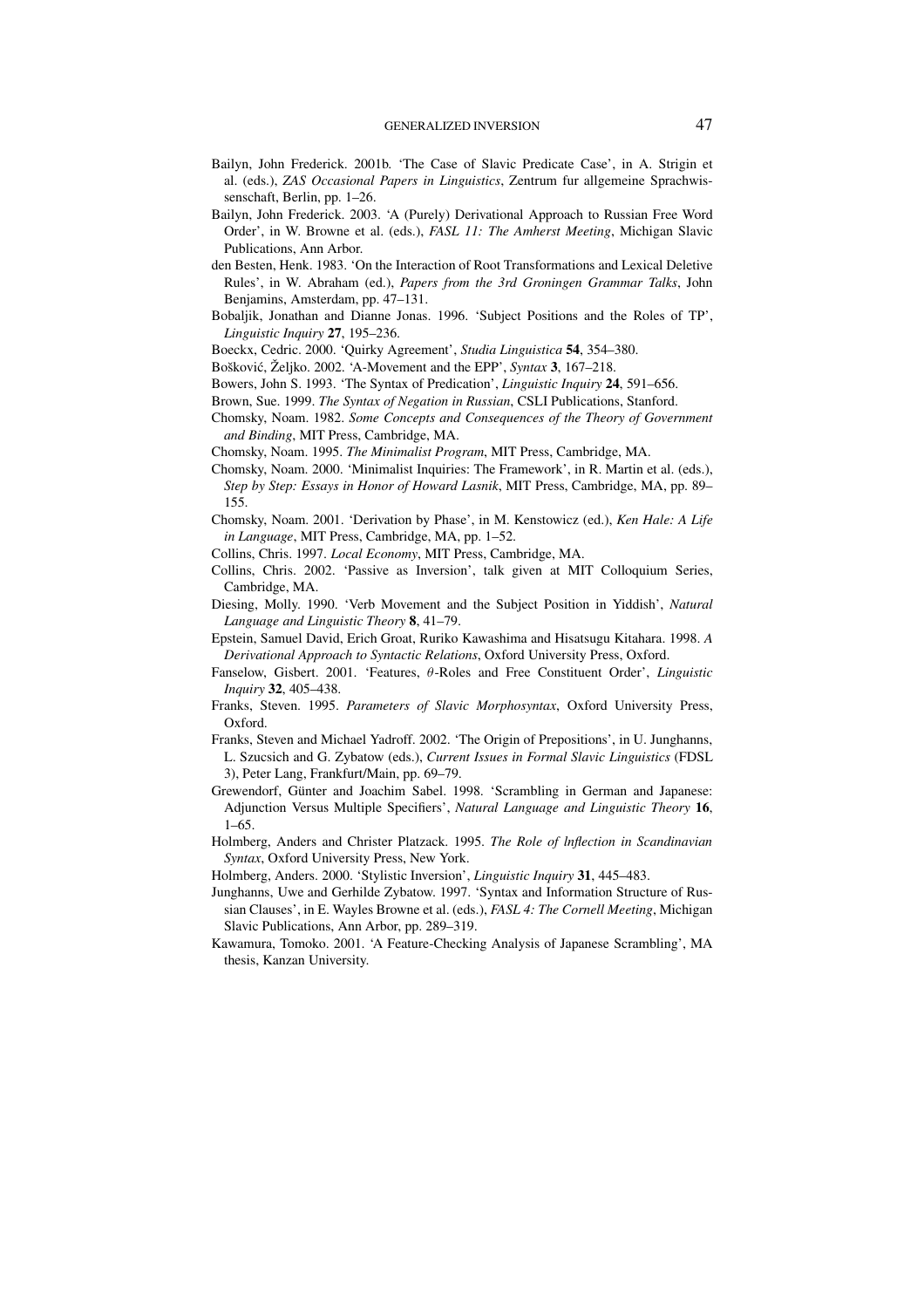- King, Tracy Halloway. 1995. *Configuring Topic and Focus in Russian*, CSLI Publications, Stanford.
- Kitahara, Hisatsugu. 1997. *Elementary Operations and Optimal Derivations*, MIT Press, Cambridge, MA.
- Kitahara, Hisatsugu. 2002. 'Scrambling, Case, and Interpretability', in S. D. Epstein and T. D. Seely (eds.), *Derivation and Explanation in the Minimalist Program*, Blackwell, Oxford, pp. 167–183.
- Larson, Richard K. 1988. 'On the Double Object Construction', *Linguistic Inquiry* **19**, 335–391.
- Lasnik, Howard. 2001. 'A note on the EPP', *Linguistic Inquiry* **32**, 356–362.
- Lavine, James. 1998. 'Null Expletives and the EPP in Slavic: A Minimalist Analysis', in S. Franks et al. (eds.), *FASL VI: The Connecticut Meeting*, Michigan Slavic Publications, Ann Arbor, pp. 212–230.
- Lavine, James. 2000. *Topics in the Syntax of Nonagreeing Predicates in Slavic*, Ph.D. dissertation, Princeton University.
- Lavine, James and Robert Freidin. 2001. 'The Subject of Defective Tense in Russian', *Journal of Slavic Linguistics* **9**, 253–290.
- Maling, Joan and Annie Zaenen. 1990. *Modern Icelandic Syntax*, Academic Press, New York.
- Miyagawa, Shigeru. 1997. 'Against Optional Scrambling', *Linguistic Inquiry* **27**, 1–26.
- Miyagawa, Shigeru. 2001. 'The EPP, Scrambling and *WH*-in situ', in M. Kenstowicz (ed.), *Ken Hale, A Life in Language*, MIT Press, Cambridge, MA, pp. 293–338.
- Miyagawa, Shigeru. 2003. 'A-Movement Scrambling and Options without Optionality', in S. Karimi (ed.), *Word Order and Scrambling*, Blackwell, Oxford, pp. 177–200.
- Miyagawa, Shigeru. Forthcoming. 'Some Consequences of the EPP Analysis of Scrambling', in *Proceedings of the Word Order Workshop*, Bosporous University Press, Istanbul.
- Moore, John and David Perlmutter. 2000. 'What Does it Take to be a Dative Subject?', *Natural Language and Linguistic Theory* **18**, 373–416.
- Ndayiragije, Juvénal. 1999. 'Checking Economy', *Linguistic Inquiry* **30**, 399–444.
- Pesetsky, David and Esther Torrego. 2001. 'T  $\rightarrow$  C: An Account and its Consequences', in M. Kenstowicz (ed.), *Ken Hale: A Life in Language*, MIT Press, Cambridge, MA, pp. 355–426.
- Pollock, Jean-Yves. 1989. 'Verb Movement, UG and the Structure of IP', *Linguistic Inquiry* **20**, 365–424.
- Preslar, Mark. 1998. 'The Subject Position in Russian Impersonal Sentences', *Linguistic Analysis* **28**, 33–66.
- Rappaport, Gilbert. 1986. 'On Anaphor Binding in Russian', *Natural Language and Linguistic Theory* **4**, 97–120.
- Reinhart, Tanya. 1983. *Anaphora and Semantic Interpretation*, Croom Helm, London.
- Restan, Per. 1981. 'The Position of the Finite Verb in Some Elementary Declarative Sentences in Modern Russian', in *The Slavic Verb: An Anthology Presented to Hans Christian Sørenson*, Rosenkilde & Bagger, Copenhagen.
- Reuland, Eric (ed.). 2000. *Arguments and Case: Explaining Burzio's Generalization*, John Benjamins, Amsterdam.
- Roberts, Ian. 1993. *Verbs and Diachronic Syntax*, Kluwer Academic Publishers, Dordrecht.
- Saito, Mamoru. 1992. 'Long Distance Scrambling in Japanese', *Journal of East Asian Linguistics* **1**, 69–118.